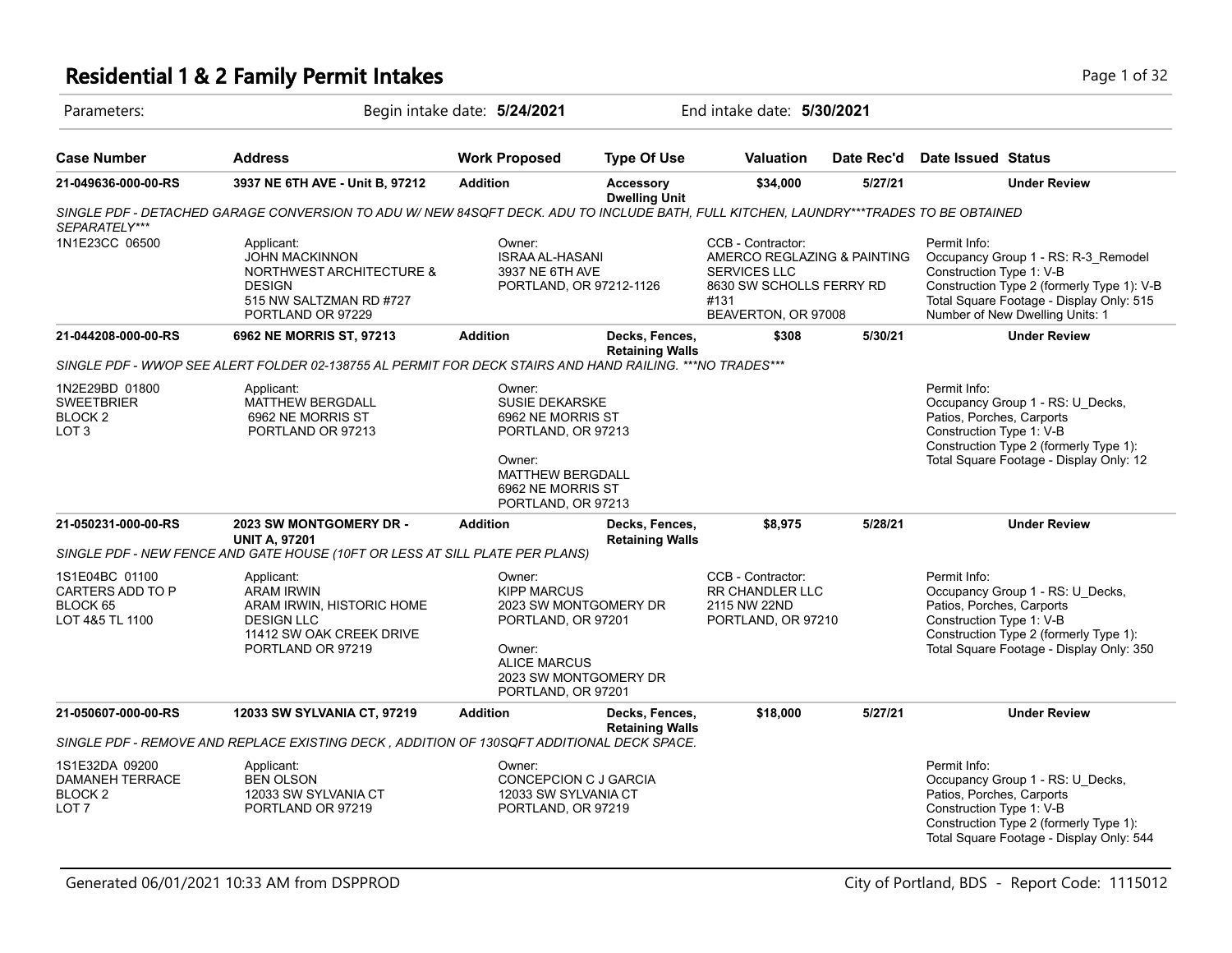#### **Residential 1 & 2 Family Permit Intakes Page 1 and 2 of 32** Page 2 of 32

| <b>Case Number</b>                                                            | <b>Address</b>                                                                                                                                                                                                                                                                                 | <b>Work Proposed</b>                                                                                                                                                        | <b>Type Of Use</b>                      | <b>Valuation</b>                                                                                             | Date Rec'd | Date Issued Status                                               |                                                                                                                               |
|-------------------------------------------------------------------------------|------------------------------------------------------------------------------------------------------------------------------------------------------------------------------------------------------------------------------------------------------------------------------------------------|-----------------------------------------------------------------------------------------------------------------------------------------------------------------------------|-----------------------------------------|--------------------------------------------------------------------------------------------------------------|------------|------------------------------------------------------------------|-------------------------------------------------------------------------------------------------------------------------------|
| 21-052155-000-00-RS                                                           | 12526 S EDGECLIFF RD, 97219                                                                                                                                                                                                                                                                    | <b>Addition</b>                                                                                                                                                             | Garage/Carport                          | \$50,720                                                                                                     | 5/30/21    |                                                                  | <b>Under Review</b>                                                                                                           |
|                                                                               | CONSTRUCT A GARAGE AS WELL AS A 235' RETAINING WALL. SINGLE PDF                                                                                                                                                                                                                                |                                                                                                                                                                             |                                         |                                                                                                              |            |                                                                  |                                                                                                                               |
| 1S1E35CD 03100<br><b>DUNTHORPE</b><br><b>BLOCK 93 TL 3100</b>                 |                                                                                                                                                                                                                                                                                                | Owner:<br><b>JONATHAN MALKIEL</b><br>12526 S EDGECLIFF RD<br>PORTLAND, OR 97219-8423<br>Owner:<br><b>WHITNEY MALKIEL</b><br>12526 S EDGECLIFF RD<br>PORTLAND, OR 97219-8423 |                                         | CCB - Contractor:<br>MCM CONSTRUCTION INC<br>5621 WILLOW LN<br>LAKE OSWEGO, OR 97035                         |            | Permit Info:<br>Garage\Utility Misc.<br>Construction Type 1: V-B | Occupancy Group 1 - RS: U Private<br>Construction Type 2 (formerly Type 1):<br>Total Square Footage - Display Only: 989       |
| 21-050362-000-00-RS                                                           | 6014 SW SHATTUCK RD, 97221                                                                                                                                                                                                                                                                     | <b>Addition</b>                                                                                                                                                             | <b>Single Family</b><br><b>Dwelling</b> | \$48,316                                                                                                     | 5/24/21    |                                                                  | <b>Under Review</b>                                                                                                           |
| 1S1E18CA 08600<br>SECTION 18 1S 1E<br>TL 8600 2.30 ACRES                      | *SINGLE PDF* WHOLE HOUSE REMODEL WITH TWO SINGLE FLOOR ADDITIONS. STRUCTURAL UPGRADE TO EXISTING ROOF TO CREATE VAULTED CEILINGS.<br>STRUCTURAL/SEISMIC UPGRADES TO EXISTING BRICK FOUNDATION<br>Applicant:<br><b>JOE HOFFMAN</b><br>ARCIFORM LLC<br>2303 N Randolph Ave<br>PORTLAND, OR 97227 | Owner:<br><b>EMILY HENDERSON</b><br>PO BOX 4832<br>BLUE JAY, CA 92317<br>Owner:<br><b>BRIAN HENDERSON</b><br>PO BOX 4832<br>BLUE JAY, CA 92317                              |                                         | CCB - Contractor:<br><b>ARCIFORM LLC</b><br>2303 N RANDOLPH AVE<br>PORTLAND, OR 97227                        |            | Permit Info:<br>One and Two Family<br>Construction Type 1: V-B   | Occupancy Group 1 - RS: R-3 Residential<br>Construction Type 2 (formerly Type 1):<br>Total Square Footage - Display Only: 370 |
| 21-050461-000-00-RS                                                           | 3153 SW FAIRMOUNT BLVD,<br>97239                                                                                                                                                                                                                                                               | <b>Addition</b>                                                                                                                                                             | <b>Single Family</b><br><b>Dwelling</b> | \$30.034                                                                                                     | 5/24/21    |                                                                  | <b>Approved to Issue</b>                                                                                                      |
|                                                                               | KITCHEN ADDITION AND REPLACE DECK. NO ADDED BATHROOMS. DEVELOPMENT NOT WITHIN TREE RPZ.                                                                                                                                                                                                        |                                                                                                                                                                             |                                         |                                                                                                              |            |                                                                  |                                                                                                                               |
| 1S1E16BA 02900<br>SLAVINS ADD & PLAT 2<br>BLOCK <sub>2</sub><br>TL 2900 LOT 3 | Applicant:<br>Adam Reed<br>CASCADE CONTRACTING<br>7410 SW MACADAM AVE<br>PORTLAND OR 97219                                                                                                                                                                                                     | Owner:<br><b>OLIVIA PAULSON</b><br>3153 SW FAIRMOUNT BLVD<br>PORTLAND, OR 97201<br>Owner:<br>ERICK J C PAULSON<br>3153 SW FAIRMOUNT BLVD<br>PORTLAND, OR 97201              |                                         | CCB - Contractor:<br><b>ADAM REED</b><br>CASCADE CONTRACTING LLC<br>7410 S MACADAM AVE<br>PORTLAND, OR 97219 |            | Permit Info:<br>One and Two Family<br>Construction Type 1: V-B   | Occupancy Group 1 - RS: R-3 Residential<br>Construction Type 2 (formerly Type 1):<br>Total Square Footage - Display Only: 230 |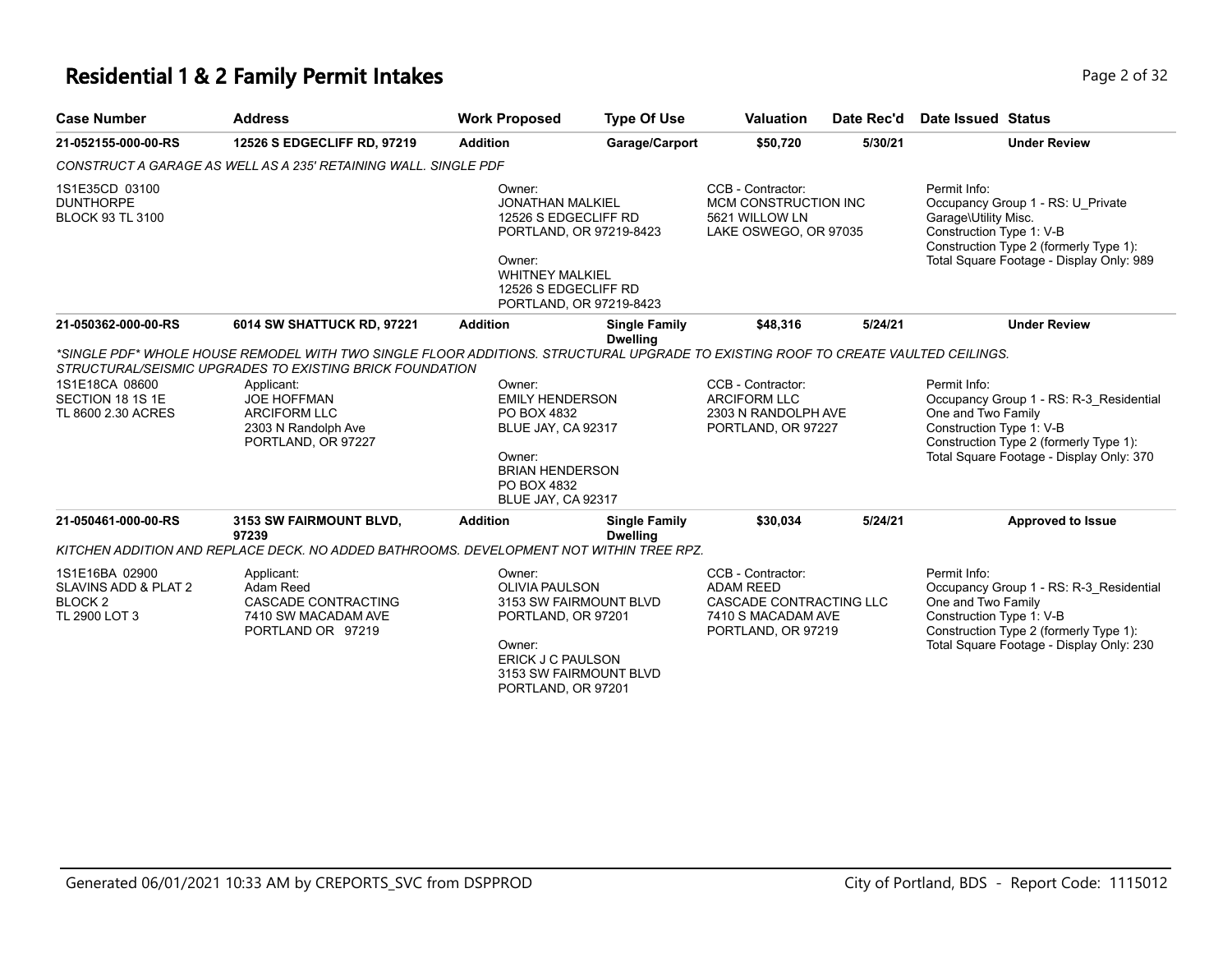#### **Residential 1 & 2 Family Permit Intakes Page 1 and 2 and 2 and 2 and 2 and 2 and 2 and 2 and 2 and 2 and 2 and 2 and 2 and 2 and 2 and 2 and 2 and 2 and 2 and 2 and 2 and 2 and 2 and 2 and 2 and 2 and 2 and 2 and 2 and**

| <b>Case Number</b>                                                        | <b>Address</b>                                                                                                                                                                                                                                                                                                                                     | <b>Work Proposed</b>                                                                                                                                   | <b>Type Of Use</b>                      | <b>Valuation</b>                                                                                                                                                                                                                                                               | Date Rec'd | Date Issued Status                                                                                                                                                                              |
|---------------------------------------------------------------------------|----------------------------------------------------------------------------------------------------------------------------------------------------------------------------------------------------------------------------------------------------------------------------------------------------------------------------------------------------|--------------------------------------------------------------------------------------------------------------------------------------------------------|-----------------------------------------|--------------------------------------------------------------------------------------------------------------------------------------------------------------------------------------------------------------------------------------------------------------------------------|------------|-------------------------------------------------------------------------------------------------------------------------------------------------------------------------------------------------|
| 21-050490-000-00-RS                                                       | 2261 NE 30TH AVE, 97212                                                                                                                                                                                                                                                                                                                            | <b>Addition</b>                                                                                                                                        | <b>Single Family</b><br><b>Dwelling</b> | \$21,155                                                                                                                                                                                                                                                                       | 5/25/21    | <b>Under Review</b>                                                                                                                                                                             |
|                                                                           | KITCHEN REMODEL WITH STRUCTURAL IMPROVEMENTS AND SMALL ADDITION. ENCLOSE BASEMENT STAIRS. ENLARGING THE UPSTAIRS MASTER BATHROOM.                                                                                                                                                                                                                  |                                                                                                                                                        |                                         |                                                                                                                                                                                                                                                                                |            |                                                                                                                                                                                                 |
| 1N1E25CA 21300<br><b>DOLPH PK</b><br>BLOCK <sub>7</sub><br>N 99' OF LOT 1 | Applicant:<br>Garrett Rupp<br>RUPP FAMILY BUILDERS<br>29030 SW TOWN CTR. LOOP E, STE<br>202 #429<br>WILSONVILLE, OR 97070<br>Applicant:<br><b>MATT GREINER</b><br><b>RUPP FAMILY BUILDERS</b><br>29030 SW TOWN CENTER LP E STE<br>202 #429<br>WILSONVILLE, OR 97070                                                                                | Owner:<br>CHARLES A III SHEHADI<br>2261 NE 30TH AVE<br>PORTLAND, OR 97212<br>Owner:<br><b>JOELLE SHEHADI</b><br>2261 NE 30TH AVE<br>PORTLAND, OR 97212 |                                         | CCB - Contractor:<br><b>RUPP FAMILY BUILDERS</b><br><b>INCORPORATED</b><br>29030 SW TOWN CENTER LOOP<br>E SUITE 202 BOX 429<br>WILSONVILLE, OR 97070                                                                                                                           |            | Permit Info:<br>Occupancy Group 1 - RS: R-3_Residential<br>One and Two Family<br>Construction Type 1: V-B<br>Construction Type 2 (formerly Type 1):<br>Total Square Footage - Display Only: 162 |
| 21-050698-000-00-RS                                                       | 6826 N VILLARD AVE, 97217                                                                                                                                                                                                                                                                                                                          | <b>Addition</b>                                                                                                                                        | <b>Single Family</b><br><b>Dwelling</b> | \$31,079                                                                                                                                                                                                                                                                       | 5/25/21    | <b>Under Review</b>                                                                                                                                                                             |
| 1N1E16BD 05800<br><b>BURRAGE TR</b><br>BLOCK 19<br><b>LOT 15</b>          | Applicant:<br><b>MARY HOGUE</b><br>MKM ARCHITECTURE INC<br><b>PO BOX 25</b><br>SKAMOKAWA, WA 98647                                                                                                                                                                                                                                                 | Owner:<br><b>JANE VAIL</b><br>6903 N VILLARD AVE<br>PORTLAND, OR 97217<br>Owner:<br><b>BRIAN VAIL</b><br>6903 N VILLARD AVE<br>PORTLAND, OR 97217      |                                         |                                                                                                                                                                                                                                                                                |            | Permit Info:<br>Occupancy Group 1 - RS: R-3_Residential<br>One and Two Family<br>Construction Type 1: V-B<br>Construction Type 2 (formerly Type 1):<br>Total Square Footage - Display Only: 238 |
| 21-051319-000-00-RS                                                       | 4522 N KERBY AVE, 97217                                                                                                                                                                                                                                                                                                                            | <b>Addition</b>                                                                                                                                        | <b>Single Family</b><br><b>Dwelling</b> | \$100,941                                                                                                                                                                                                                                                                      | 5/26/21    | <b>Under Review</b>                                                                                                                                                                             |
| 1N1E22BD 02100<br><b>CLIFFORD ADD</b><br>BLOCK 17<br>LOT <sub>3</sub>     | SINGLE PDF- MRAA- 773 SF ADDITION OF LIVING SPACE TO REAR OF HOUSE. NEW SPACE TO INCLUDE 1 NEW BATHROOM (TOTAL OF 3), FAMILY ROOM, 1 BEDROOM<br>AND NEW OFFICE SPACE. ASSOCIATED MECHANICAL, ELECTRICAL AND PLUMBING. (SUBS ENTERED)<br>Applicant:<br><b>CURTIS BOSWORTH</b><br><b>WBS Construction</b><br>PO BOX 19046<br>PORTLAND, OR 97280-0046 | Owner:<br><b>KARL REFI</b><br>4522 N KERBY AVE<br>PORTLAND, OR 97217                                                                                   |                                         | CCB - Contractor:<br>WBS CONSTRUCTION INC<br>PO BOX 19046<br>PORTLAND, OR 97280-0046<br>CCB - Contractor:<br><b>WESTERN PLUMBING INC</b><br>9460 SW TIGARD ST 101<br>TIGARD, OR 97223-5272<br>CCB - Contractor:<br>S & A ELECTRIC INC<br>PO BOX 218<br><b>BORING, OR 97009</b> |            | Permit Info:<br>Occupancy Group 1 - RS: R-3_Residential<br>One and Two Family<br>Construction Type 1: V-B<br>Construction Type 2 (formerly Type 1):<br>Total Square Footage - Display Only: 773 |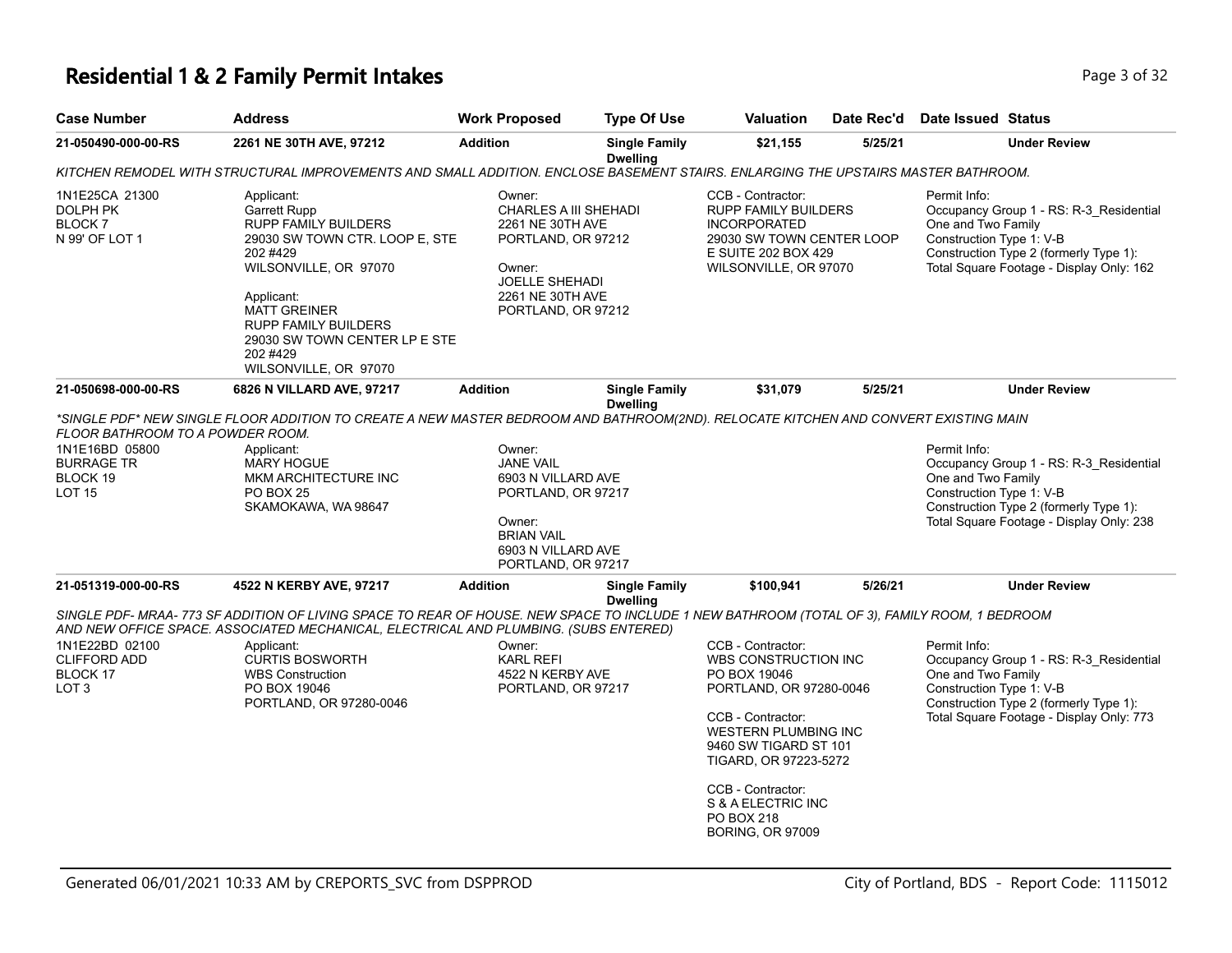# **Residential 1 & 2 Family Permit Intakes Page 4 of 32**

| <b>Case Number</b>                                                                     | <b>Address</b>                                                                                                                                                                                                                     | <b>Work Proposed</b>                                                                                                                                       | <b>Type Of Use</b>                                     | <b>Valuation</b>                                                                                                        | Date Rec'd | Date Issued Status                                                                                                                                                                               |
|----------------------------------------------------------------------------------------|------------------------------------------------------------------------------------------------------------------------------------------------------------------------------------------------------------------------------------|------------------------------------------------------------------------------------------------------------------------------------------------------------|--------------------------------------------------------|-------------------------------------------------------------------------------------------------------------------------|------------|--------------------------------------------------------------------------------------------------------------------------------------------------------------------------------------------------|
| 21-052149-000-00-RS                                                                    | 3744 SE 40TH AVE, 97202                                                                                                                                                                                                            | <b>Addition</b>                                                                                                                                            | <b>Single Family</b><br><b>Dwelling</b>                | \$44,398                                                                                                                | 5/30/21    | <b>Under Review</b>                                                                                                                                                                              |
|                                                                                        | 340SQFT ADDITION TO BACK OF HOUSE. REMODEL EXISTING KITCHEN AND BATHROOM. LEGALIZE UPSTAIRS BATHROOM.                                                                                                                              |                                                                                                                                                            |                                                        |                                                                                                                         |            |                                                                                                                                                                                                  |
| 1S1E12DA 06400<br><b>HALLS ADD</b><br><b>BLOCK1</b><br>LOT <sub>9</sub>                | Applicant:<br><b>JEFFREY BROMWELL</b><br>URBAN DESIGN BUILD COMPANY<br>2500 NE SANDY BLVD SUITE D<br>PORTLAND, OR 97232                                                                                                            | Owner:<br>SCORCA, LOUIS G TR<br>3744 SE 40TH AVE<br>PORTLAND, OR 97202-1711<br>Owner:<br>EVANS, WESLEY H TR<br>3744 SE 40TH AVE<br>PORTLAND, OR 97202-1711 |                                                        | CCB - Contractor:<br>JEFFREY BROMWELL<br>URBAN DESIGN BUILD COMPANY<br>2500 NE SANDY BLVD SUITE D<br>PORTLAND, OR 97232 |            | Permit Info:<br>Occupancy Group 1 - RS: R-3 Residential<br>One and Two Family<br>Construction Type 1: V-B<br>Construction Type 2 (formerly Type 1):<br>Total Square Footage - Display Only: 340  |
| 20-216538-REV-01-RS                                                                    | 7209 NE OREGON ST, 97213                                                                                                                                                                                                           | <b>Addition</b>                                                                                                                                            | <b>Single Family</b><br><b>Dwelling</b>                | \$134,370                                                                                                               | 5/26/21    | <b>Under Review</b>                                                                                                                                                                              |
|                                                                                        | "SINGLE PDF - VALUE ADDED REVISION TO CHANGE THE WIDTH OF THE NEW ADDITION TO 17' 10" INSTEAD OF 18' 6                                                                                                                             |                                                                                                                                                            |                                                        |                                                                                                                         |            |                                                                                                                                                                                                  |
| 1N2E32AC 10200<br><b>BRAINARD</b><br>BLOCK 6<br>LOT 12&13                              | Applicant:<br><b>ELSON NGUYEN</b><br>HM GROUP LLC<br>3036 SE 131ST AVE<br>PORTLAND OR 97236                                                                                                                                        | Owner:<br>KIM DO<br>7209 NE OREGON ST<br>PORTLAND, OR 97213                                                                                                |                                                        | CCB - Contractor:<br>LIEN MY LAM MARIN<br>11981 SW SURREY ST<br>WILSONVILLE, OR 97070                                   |            | Permit Info:<br>Occupancy Group 1 - RS: R-3_Residential<br>One and Two Family<br>Construction Type 1: V-B<br>Construction Type 2 (formerly Type 1):<br>Total Square Footage - Display Only: 1029 |
| 21-046946-000-00-RS                                                                    | 5271 NE 46TH PL, 97218                                                                                                                                                                                                             | <b>Addition</b>                                                                                                                                            | <b>Single Family</b><br><b>Dwelling</b>                | \$103,944                                                                                                               | 5/28/21    | <b>Under Review</b>                                                                                                                                                                              |
| <b>OBTAINED SEPARATELY***</b><br>1N2E19BB 08100<br><b>ALMO ACRES</b><br>LOT 15 TL 8100 | SINGLE PDF - MRAA: ADDITION TO SFR TO INCLUDE NEW BEDROOMS, ATTIC ACCESS, EXPAND KITCHEN, RELOCATE EXISTING BATHROOM. ***TRADES TO BE<br>Applicant:<br><b>VALENTYN SHAYLITSA</b><br>16518 SE DEER MEADOW LOOP<br>DAMASCUS OR 97089 | Owner:<br><b>VALENTINE SHAYLITSA</b><br>DAMASCUS, OR 97089<br>Owner:<br>ANZHELA SHAYLITSA<br>DAMASCUS, OR 97089                                            | 16518 SE DEER MEADOW LOOP<br>16518 SE DEER MEADOW LOOP |                                                                                                                         |            | Permit Info:<br>Occupancy Group 1 - RS: R-3 Residential<br>One and Two Family<br>Construction Type 1: V-B<br>Construction Type 2 (formerly Type 1):                                              |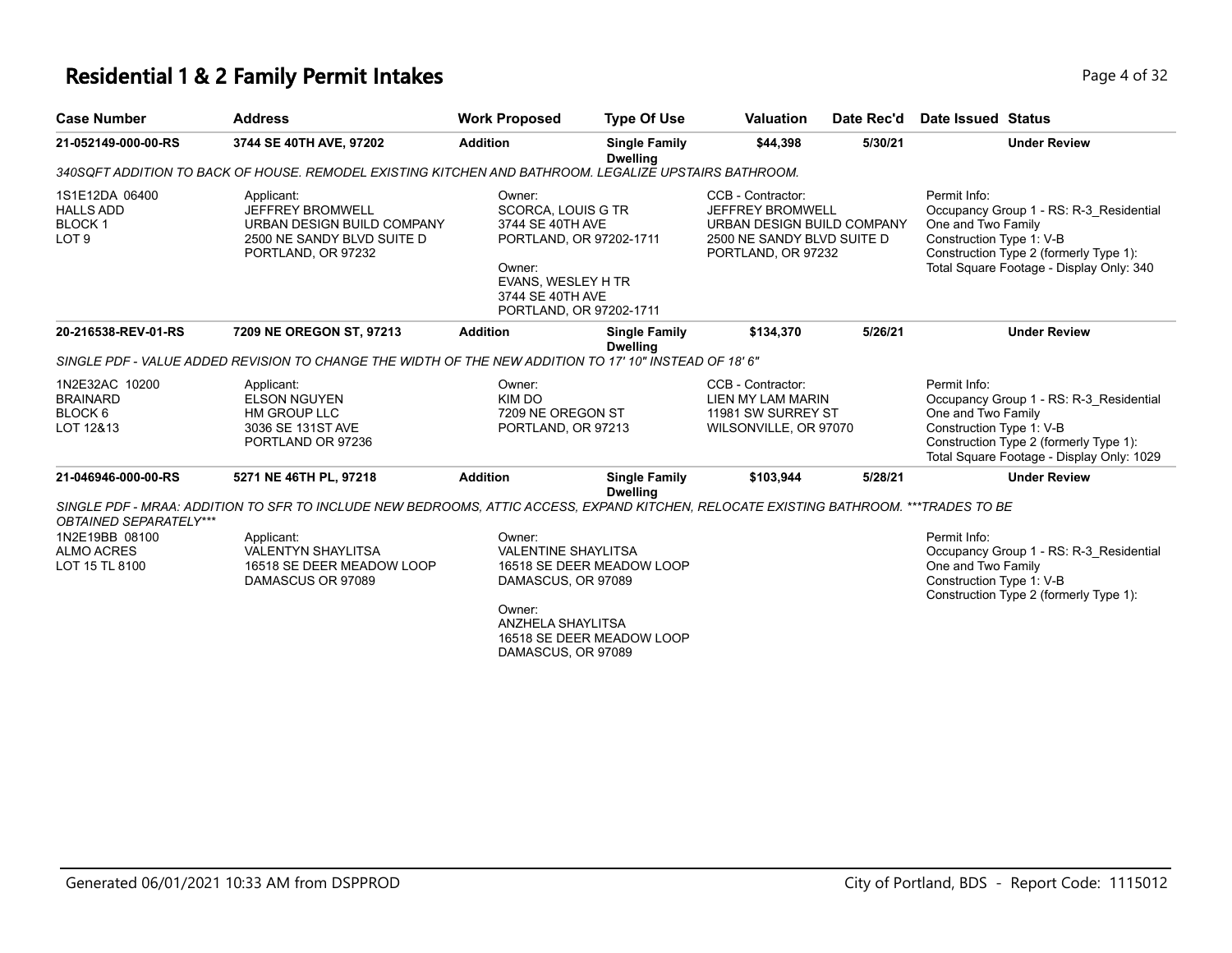#### **Residential 1 & 2 Family Permit Intakes Page 1 and 2 and 2 and 2 and 2 and 2 and 2 and 2 and 2 and 2 and 2 and 2 and 2 and 2 and 2 and 2 and 2 and 2 and 2 and 2 and 2 and 2 and 2 and 2 and 2 and 2 and 2 and 2 and 2 and**

| <b>Case Number</b>                                                                             | <b>Address</b>                                                                                              | <b>Work Proposed</b>                                                                                                                                        | <b>Type Of Use</b>                      | <b>Valuation</b>                                                                                                                                                                                                                                                                                                                                                                                       | Date Rec'd | <b>Date Issued Status</b>                                                                                                                                                                                                           |
|------------------------------------------------------------------------------------------------|-------------------------------------------------------------------------------------------------------------|-------------------------------------------------------------------------------------------------------------------------------------------------------------|-----------------------------------------|--------------------------------------------------------------------------------------------------------------------------------------------------------------------------------------------------------------------------------------------------------------------------------------------------------------------------------------------------------------------------------------------------------|------------|-------------------------------------------------------------------------------------------------------------------------------------------------------------------------------------------------------------------------------------|
| 21-049087-000-00-RS                                                                            | 9046 SE CLINTON ST - Unit B,<br>97266                                                                       | <b>Addition</b>                                                                                                                                             | <b>Single Family</b><br><b>Dwelling</b> | \$135,807                                                                                                                                                                                                                                                                                                                                                                                              | 5/24/21    | <b>Under Review</b>                                                                                                                                                                                                                 |
|                                                                                                | SINGLE PDF - MRAA ADDITION FOR 2 STORY ADU WITH 2 BEDROOMS, KITCHEN, LIVING ROOM, BATHROOM                  |                                                                                                                                                             |                                         |                                                                                                                                                                                                                                                                                                                                                                                                        |            |                                                                                                                                                                                                                                     |
| 1S2E09BA 02800                                                                                 | Applicant:<br><b>KEVIN PARTAIN</b><br><b>URBAN VISIONS</b><br>223 NE 56TH AVENUE<br>PORTLAND, OR 97213      | Owner:<br>SUNSET BRIDGE INC<br>PO BOX 66910<br>PORTLAND, OR 97266                                                                                           |                                         | CCB - Contractor:<br><b>JIM KOSTA</b><br>BW CONSTRUCTION INC<br>PO BOX 66910<br>PORTLAND, OR 97290<br>CCB - Contractor:<br><b>MIRCEA BOGDAN</b><br>13512 SE MARKET ST<br>PORTLAND, OR 97233<br>CCB - Contractor:<br><b>MORGAN HEATING &amp; COOLING</b><br><b>INC</b><br>PO BOX 630<br>GRESHAM, OR 97030-0160<br>CCB - Contractor:<br><b>PAVEL CRAINIC</b><br>16102 SE FLAVEL DR<br>PORTLAND, OR 97236 |            | Permit Info:<br>Occupancy Group 1 - RS: R-3 Residential<br>One and Two Family<br>Construction Type 1: V-B<br>Construction Type 2 (formerly Type 1):<br>Total Square Footage - Display Only: 1040<br>Number of New Dwelling Units: 1 |
| 21-050272-000-00-RS                                                                            | 14200 SE SALMON ST, 97233                                                                                   | <b>Addition</b>                                                                                                                                             | <b>Single Family</b><br><b>Dwelling</b> | \$16,000                                                                                                                                                                                                                                                                                                                                                                                               | 5/25/21    | <b>Under Review</b>                                                                                                                                                                                                                 |
|                                                                                                | SINGLE PDF - ADDITION ATTACHED COVERED PATIO ***NO TRADES***                                                |                                                                                                                                                             |                                         |                                                                                                                                                                                                                                                                                                                                                                                                        |            |                                                                                                                                                                                                                                     |
| 1S2E02AD 00900<br>ROBIN WOOD<br>BLOCK 5<br>LOT 14 TL 900<br>SPLIT LEVY R258138<br>(R713800704) | Applicant:<br>Jeff Baudino<br><b>Refresh Construction LLC</b><br>12835 SW Fonner Pond PI<br>Tigard OR 97223 | Owner:<br><b>TIMOTHY CLARK</b><br>14200 SE SALMON ST<br>PORTLAND, OR 97233<br>Owner:<br><b>JACQUELINE CLARK</b><br>14200 SE SALMON ST<br>PORTLAND, OR 97233 |                                         | CCB - Contractor:<br><b>REFRESH CONSTRUCTION LLC</b><br>12835 SW FONNER POND PLACE<br><b>TIGARD, OR 97223</b>                                                                                                                                                                                                                                                                                          |            | Permit Info:<br>Occupancy Group 1 - RS: R-3 Residential<br>One and Two Family<br>Construction Type 1: V-B<br>Construction Type 2 (formerly Type 1):                                                                                 |

**Total # of RS Addition permit intakes: 15 Total valuation of RS Addition permit intakes: \$778,047**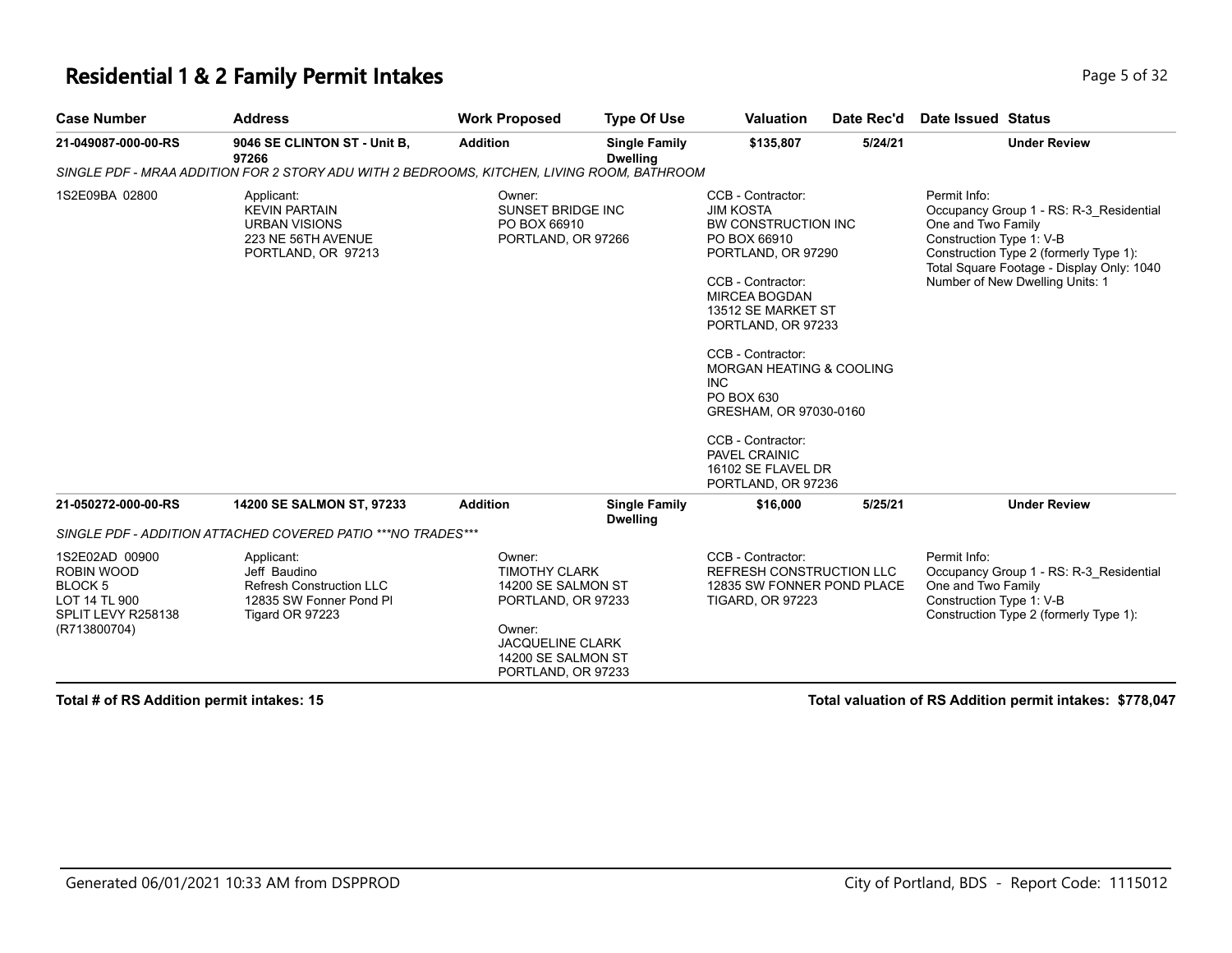# **Residential 1 & 2 Family Permit Intakes Page 6 of 32**

| <b>Case Number</b>  | <b>Address</b>                                                                                                                | <b>Work Proposed</b>                                                                                                                                                  | <b>Type Of Use</b>                                       | <b>Valuation</b>                                                                                                                                                                                                                            | Date Rec'd | <b>Date Issued Status</b>                                                                                                                                                                                 |
|---------------------|-------------------------------------------------------------------------------------------------------------------------------|-----------------------------------------------------------------------------------------------------------------------------------------------------------------------|----------------------------------------------------------|---------------------------------------------------------------------------------------------------------------------------------------------------------------------------------------------------------------------------------------------|------------|-----------------------------------------------------------------------------------------------------------------------------------------------------------------------------------------------------------|
| 21-043505-000-00-RS | 517 NE THOMPSON ST - Unit B,<br>97212                                                                                         | <b>Alteration</b>                                                                                                                                                     | <b>Accessory</b><br><b>Dwelling Unit</b>                 | \$500                                                                                                                                                                                                                                       | 5/26/21    | <b>Approved to Issue</b>                                                                                                                                                                                  |
|                     | SINGLE PDF - SOLAR 6.5KW ROOFTOP MOUNTED PV SYSTEM WITH MICROINVERTERS: PRESCRIPTIVE                                          |                                                                                                                                                                       |                                                          |                                                                                                                                                                                                                                             |            |                                                                                                                                                                                                           |
| 1N1E26CB 08200      | Applicant:<br><b>HALEY POLK</b><br>SUNBRIDGE SOLAR<br>421 C ST UNIT 5A<br>WASHOUGAL, WA 98671                                 | Owner:<br><b>DICKSON AU</b><br>517 NE THOMPSON ST<br>PORTLAND, OR 97212-3844<br>Owner:<br><b>JOSE RIVAS-GRANADOS</b><br>517 NE THOMPSON ST<br>PORTLAND, OR 97212-3844 |                                                          | CCB - Contractor:<br><b>JORDAN WEISMAN</b><br>SUNBRIDGE SOLAR LLC<br>421 C ST<br>WASHOUGAL, WA 98671                                                                                                                                        |            | Permit Info:<br>Occupancy Group 1 - RS: R-3 Residential<br>One and Two Family<br>Construction Type 1: V-B<br>Construction Type 2 (formerly Type 1):                                                       |
| 21-047080-000-00-RS | 4514 SW CULLEN BLVD - Unit B,<br>97221                                                                                        | <b>Alteration</b>                                                                                                                                                     | Accessory<br><b>Dwelling Unit</b>                        | \$61,244                                                                                                                                                                                                                                    | 5/26/21    | <b>Under Review</b>                                                                                                                                                                                       |
|                     | SINGLE PDF CONVERSION OF STORAGE UNIT TO ADU *ET. PT SEPARATE                                                                 |                                                                                                                                                                       |                                                          |                                                                                                                                                                                                                                             |            |                                                                                                                                                                                                           |
| 1S1E18AD 10700      | Applicant:<br><b>SCOTT BAILEY</b><br><b>BAILEY CONTRACTING LLC</b><br>333 S STATE STE V277<br>LAKE OSWEGO, OR 97034           | Owner:<br><b>SCOTT BAILEY</b><br>333 S STATE ST #V PMB 277<br>Owner:<br><b>LISA BAILEY</b><br>333 S STATE ST #V PMB 277                                               | LAKE OSWEGO, OR 97034-3988<br>LAKE OSWEGO, OR 97034-3988 | CCB - Contractor:<br><b>SCOTT BAILEY</b><br><b>BAILEY CONTRACTING LLC</b><br>333 S STATE ST SUITE V 277<br>LAKE OSWEGO, OR 97034<br>CCB - Contractor:<br><b>VORTEX HEATING AND COOLING</b><br><b>LLC</b><br>PO BOX 263<br>HUBBARD, OR 97032 |            | Permit Info:<br>Occupancy Group 1 - RS: R-3 Remodel<br>Construction Type 1: V-B<br>Construction Type 2 (formerly Type 1):<br>Total Square Footage - Display Only: 1407<br>Number of New Dwelling Units: 1 |
| 21-049684-000-00-RS | 6204 SE 136TH AVE - Unit B, 97236                                                                                             | <b>Alteration</b>                                                                                                                                                     | <b>Accessory</b>                                         | \$35,040                                                                                                                                                                                                                                    | 5/27/21    | <b>Under Review</b>                                                                                                                                                                                       |
|                     | SINGLE PDF - DETACHED GARAGE CONVERSION TO ADU - TWO BED 1 BATH FULL KITCHEN. ***TRADES TO BE OBTAINED SEPARATELY***          |                                                                                                                                                                       | <b>Dwelling Unit</b>                                     |                                                                                                                                                                                                                                             |            |                                                                                                                                                                                                           |
| 1S2E14DC 01101      | Applicant:<br><b>MICHAEL SUSAK</b><br><b>SUSAK PROPERTIES</b><br>6663 SW BEAVERTON-HILLSDALE<br>HWY #194<br>PORTLAND OR 97225 | Owner:<br><b>LIVIA CUREA</b><br>6204 SE 136TH AVE<br>PORTLAND, OR 97236<br>Owner:<br><b>CORNEL CUREA</b><br>6204 SE 136TH AVE<br>PORTLAND, OR 97236                   |                                                          | CCB - Contractor:<br><b>CORNEL CUREA</b><br><b>FIVE STAR PLUMBING LLC</b><br>6138 SE 136 AVE<br>PORTLAND, OR 97236                                                                                                                          |            | Permit Info:<br>Occupancy Group 1 - RS: R-3 Remodel<br>Construction Type 1: V-B<br>Construction Type 2 (formerly Type 1):<br>Total Square Footage - Display Only: 805<br>Number of New Dwelling Units: 1  |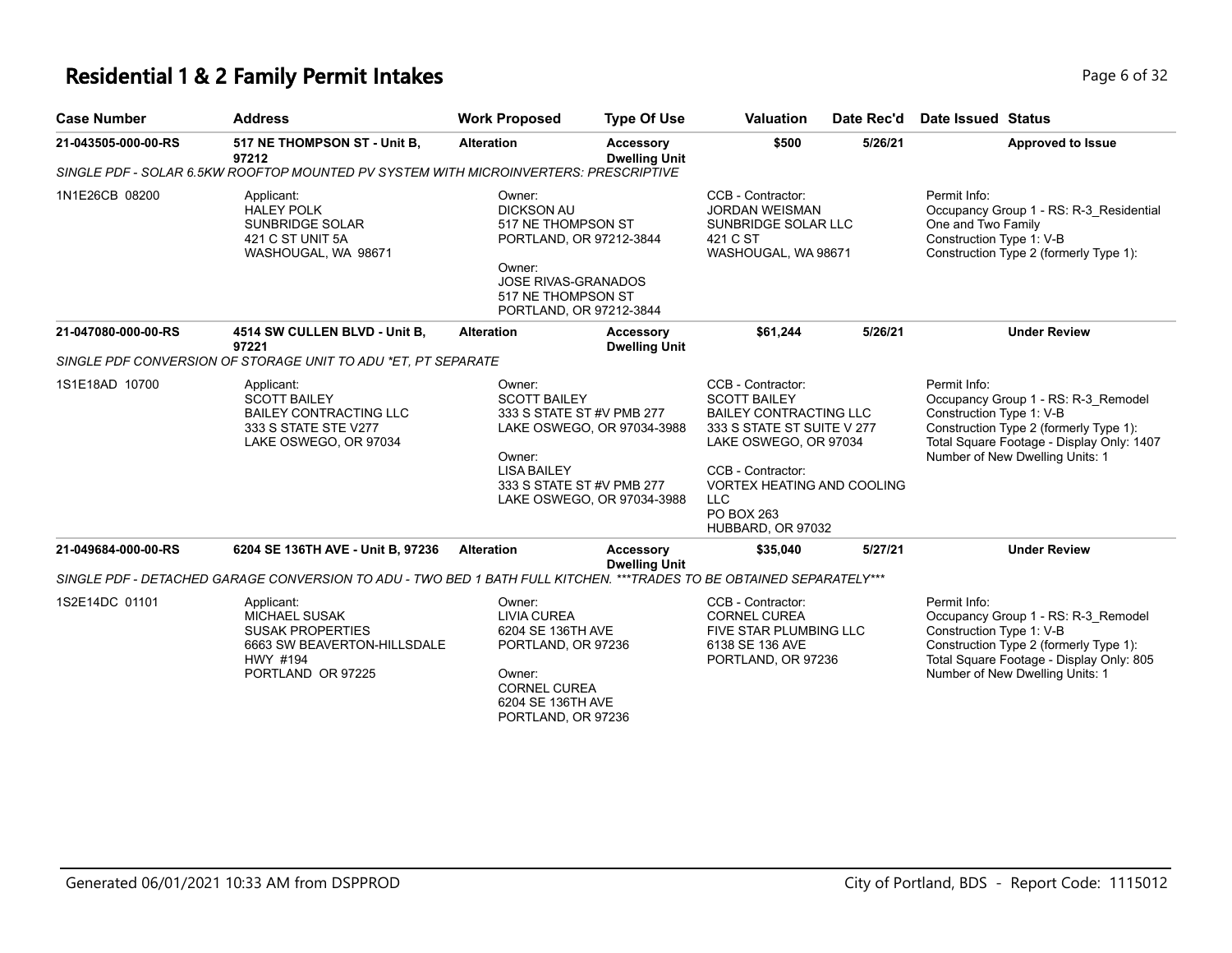#### **Residential 1 & 2 Family Permit Intakes Page 7 of 32 Page 7 of 32**

| <b>Case Number</b>                                                                  | <b>Address</b>                                                                                                                                                                                                           | <b>Work Proposed</b>                                                            | <b>Type Of Use</b>                   | <b>Valuation</b>                                                                                                                                                                     | Date Rec'd | Date Issued Status                                                                                                                                  |                                                                               |
|-------------------------------------------------------------------------------------|--------------------------------------------------------------------------------------------------------------------------------------------------------------------------------------------------------------------------|---------------------------------------------------------------------------------|--------------------------------------|--------------------------------------------------------------------------------------------------------------------------------------------------------------------------------------|------------|-----------------------------------------------------------------------------------------------------------------------------------------------------|-------------------------------------------------------------------------------|
| 21-051354-000-00-RS                                                                 | 2613 SE 71ST AVE, 97206                                                                                                                                                                                                  | <b>Alteration</b>                                                               | Accessory<br><b>Structure</b>        | \$15,980                                                                                                                                                                             | 5/27/21    |                                                                                                                                                     | 5/27/21 Issued                                                                |
|                                                                                     | VOLUNTARY CONNECTION OF FRAMING TO FOUNDATION. INSTALL 2 NEW BASEMENT WINDOWS WITH WINDOW WELLS. WINDOWS AND WELLS TO MEET<br>EMERGENCY RECSUE AND ESCAPE CODES BUT NOT INTENDED TO CREATE NEW LIVING OR SLEEPING AREAS. |                                                                                 |                                      |                                                                                                                                                                                      |            |                                                                                                                                                     |                                                                               |
| 1S2E08BA 00600<br><b>AGATE</b><br>BLOCK <sub>2</sub><br>E 100' OF N 48.63' OF LOT 4 | Applicant:<br><b>Michael Weber</b><br><b>NW Seismic Retrofitters</b><br>P O BOX 18058<br>PORTLAND OR 97212                                                                                                               | Owner:<br>MICHAEL MCCAFFREY<br>2613 SE 71ST AVE<br>PORTLAND, OR 97206<br>Owner: |                                      | CCB - Contractor:<br><b>MICHAEL WIEBER</b><br>ELYSIUM CONSTRUCTION LLC<br>PO BOX 18058<br>PORTLAND, OR 97218                                                                         |            | Permit Info:<br>Construction Type 1: V-B                                                                                                            | Occupancy Group 1 - RS: R-3_Remodel<br>Construction Type 2 (formerly Type 1): |
|                                                                                     |                                                                                                                                                                                                                          | <b>JANINE M M KAHN</b><br>2613 SE 71ST AVE<br>PORTLAND, OR 97206                |                                      |                                                                                                                                                                                      |            |                                                                                                                                                     |                                                                               |
| 21-052157-000-00-RS                                                                 | 5114 NE AINSWORTH ST, 97218                                                                                                                                                                                              | <b>Alteration</b>                                                               | <b>Accessory</b><br><b>Structure</b> | \$207,889                                                                                                                                                                            | 5/30/21    |                                                                                                                                                     | <b>Under Review</b>                                                           |
|                                                                                     | **SINGLE PDF** REMODEL EXISTING DETACHED GARAGE TO CONVERT PORTION TO SHOP-STUDIO                                                                                                                                        |                                                                                 |                                      |                                                                                                                                                                                      |            |                                                                                                                                                     |                                                                               |
| 1N2E18CD 00400<br><b>ZWAHLEN HOME SITES</b><br><b>BLOCK4</b><br>LOT <sub>3</sub>    | Applicant:<br><b>JOE ROBERTSON</b><br>SHELTER SOLUTIONS LLC<br>1973 SE DUNCAN DR<br>HILLSBORO, OR 97123                                                                                                                  | Owner:<br><b>LOIS MACKENZIE</b><br>5114 NE AINSWORTH ST<br>PORTLAND, OR 97218   |                                      | CCB - Contractor:<br><b>GARNER ELECTRIC CO</b><br>2890 SE BROOKWOOD AVE<br>HILLSBORO, OR 97123<br>CCB - Contractor:<br>HOME ENERGY GROUP INC<br>PO BOX 820474<br>VANCOUVER, WA 98682 |            | Permit Info:<br>Occupancy Group 1 - RS: R-3 Residential<br>One and Two Family<br>Construction Type 1: V-B<br>Construction Type 2 (formerly Type 1): |                                                                               |
|                                                                                     |                                                                                                                                                                                                                          | Owner:<br><b>KEVIN MACKENZIE</b><br>5114 NE AINSWORTH ST<br>PORTLAND, OR 97218  |                                      |                                                                                                                                                                                      |            | Total Square Footage - Display Only: 1592                                                                                                           |                                                                               |
|                                                                                     |                                                                                                                                                                                                                          |                                                                                 |                                      | CCB - Contractor:<br><b>JOE ROBERTSON</b><br>SHELTER SOLUTIONS LLC<br>1973 SE DUNCAN DR<br>HILLSBORO, OR 97123                                                                       |            |                                                                                                                                                     |                                                                               |
| 21-048855-000-00-RS                                                                 | 3134 SE 150TH AVE, 97236                                                                                                                                                                                                 | <b>Alteration</b>                                                               | <b>Accessory</b><br><b>Structure</b> | \$15,000                                                                                                                                                                             | 5/24/21    |                                                                                                                                                     | <b>Under Review</b>                                                           |
|                                                                                     | SINGLE PDF: CREATE OFFICE: RESTROOM: COUNTER SINK AREA AT REAR OF DETACHED GARAGE *ET. PT. MT SEPARATE                                                                                                                   |                                                                                 |                                      |                                                                                                                                                                                      |            |                                                                                                                                                     |                                                                               |
| 1S2E12BD 06500<br>SECTION 12 1S 2E                                                  | Applicant:<br><b>ISAK LEPP</b>                                                                                                                                                                                           | Owner:<br><b>ISAK LEPP</b>                                                      |                                      |                                                                                                                                                                                      |            | Permit Info:<br>Construction Type 1: V-B                                                                                                            |                                                                               |

3134 SE 150TH AVE PORTLAND, OR 97236 Construction Type 2 (formerly Type 1):

TL 6500 0.17 ACRES

3134 SE 150TH AVE PORTLAND OR 97236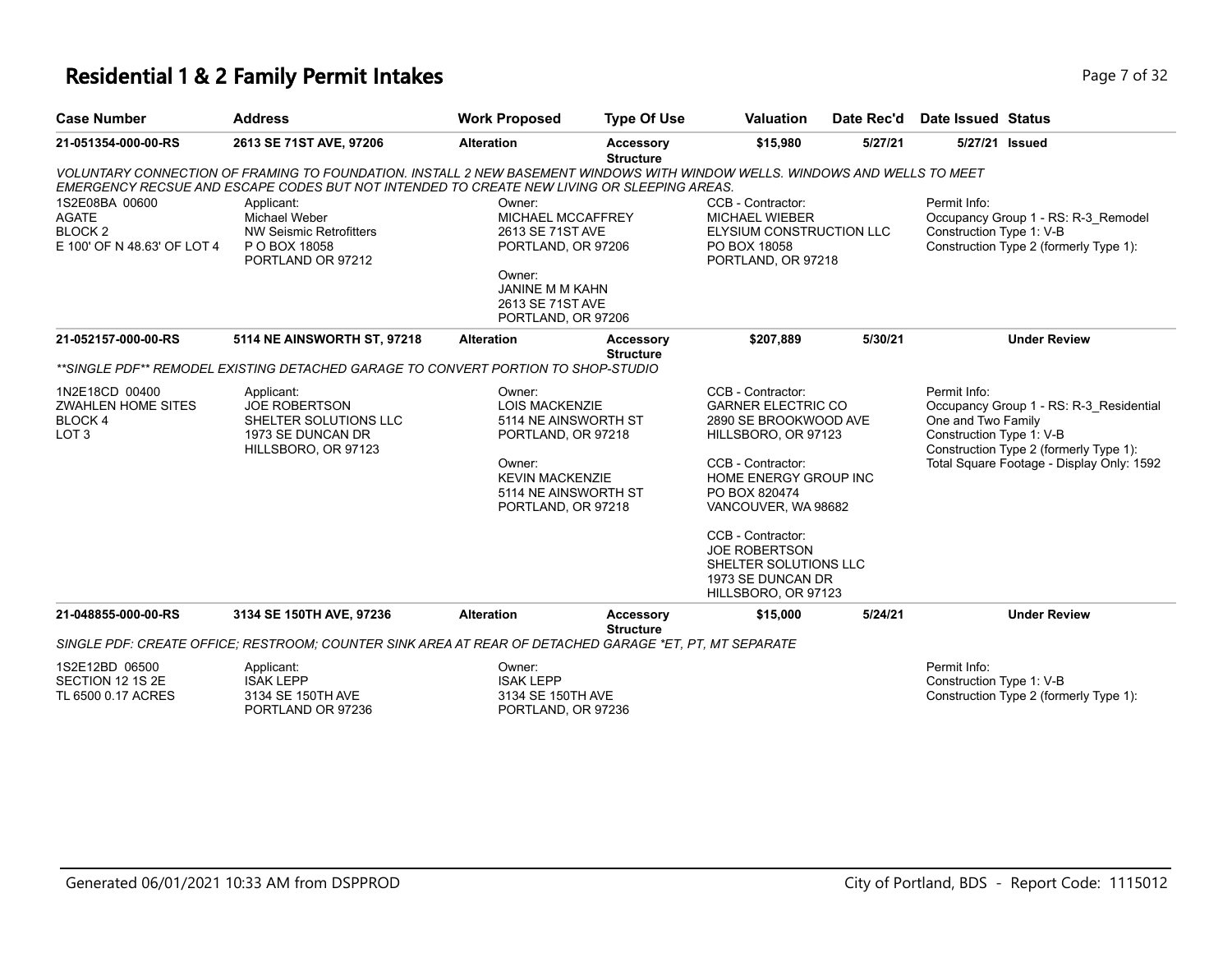## **Residential 1 & 2 Family Permit Intakes Page 1 and Security Page 8 of 32**

| <b>Case Number</b>                                                             | <b>Address</b>                                                                                                                                                                                                                                                                                                                                                              | <b>Work Proposed</b>                                                                                                                                 | <b>Type Of Use</b>                       | <b>Valuation</b>                                                                                                          | Date Rec'd | <b>Date Issued Status</b>                                                                                                                                              |
|--------------------------------------------------------------------------------|-----------------------------------------------------------------------------------------------------------------------------------------------------------------------------------------------------------------------------------------------------------------------------------------------------------------------------------------------------------------------------|------------------------------------------------------------------------------------------------------------------------------------------------------|------------------------------------------|---------------------------------------------------------------------------------------------------------------------------|------------|------------------------------------------------------------------------------------------------------------------------------------------------------------------------|
| 21-052152-000-00-RS                                                            | 5216 SW BURTON DR, 97221                                                                                                                                                                                                                                                                                                                                                    | <b>Alteration</b>                                                                                                                                    | Decks, Fences,<br><b>Retaining Walls</b> | \$10,000                                                                                                                  | 5/30/21    | <b>Approved to Issue</b>                                                                                                                                               |
| REMOVE EXISTING DECK RAILING AND REPLACE IT.                                   |                                                                                                                                                                                                                                                                                                                                                                             |                                                                                                                                                      |                                          |                                                                                                                           |            |                                                                                                                                                                        |
| 1S1E06AC 02100<br><b>HIGHLANDS CREST</b><br>LOT <sub>5</sub>                   | Applicant:<br><b>CLYDE MANCHESTER</b><br><b>HELP GROUP INC</b><br>10006 SW CANYON RD<br>PORTLAND, OR 97225                                                                                                                                                                                                                                                                  | Owner:<br>SCOTT SCHWARTZ<br>5216 SW BURTON DR<br>PORTLAND, OR 97221<br>Owner:<br><b>JENNIFER SCHWARTZ</b><br>5216 SW BURTON DR<br>PORTLAND, OR 97221 |                                          | CCB - Contractor:<br><b>HELPHOME ENERGY LIFE</b><br>PERFORMANCE GROUP INC<br>10006 SW CANYON RD<br>PORTLAND, OR 97225     |            | Permit Info:<br>Occupancy Group 1 - RS: U_Decks,<br>Patios, Porches, Carports<br>Construction Type 1: V-B<br>Construction Type 2 (formerly Type 1):                    |
| 20-128119-REV-01-RS                                                            | 1912 SE 12TH AVE, 97214                                                                                                                                                                                                                                                                                                                                                     | <b>Alteration</b>                                                                                                                                    | <b>Duplex</b>                            | \$7,000                                                                                                                   | 5/29/21    | 6/1/21 Issued                                                                                                                                                          |
|                                                                                | PAPER-ALTERATION TO CONVERT NEW CLOSET TO A NEW BATHROOM ON THE 1918 SE 12 SIDE                                                                                                                                                                                                                                                                                             |                                                                                                                                                      |                                          |                                                                                                                           |            |                                                                                                                                                                        |
| 1S1E02CA 09000                                                                 | Applicant:<br>RUHMANN CONSTRUCTION LLC<br>142 SPENCERS CREST DR<br><b>EUGENE, OR 97405</b>                                                                                                                                                                                                                                                                                  | Owner:<br>ALEXANDER BASSOS<br>1912 SE 12TH AVE<br>PORTLAND, OR 97214-4718                                                                            |                                          |                                                                                                                           |            | Permit Info:<br>Occupancy Group 1 - RS: R-3_Remodel<br>Construction Type 1: V-B<br>Construction Type 2 (formerly Type 1):<br>Total Square Footage - Display Only: 1450 |
| 21-048881-000-00-RS                                                            | 3737 N ALASKA ST, 97217                                                                                                                                                                                                                                                                                                                                                     | <b>Alteration</b>                                                                                                                                    | <b>Duplex</b>                            | \$7,000                                                                                                                   | 5/24/21    | <b>Under Review</b>                                                                                                                                                    |
| 1N1E08AA 16100<br><b>DAHLKE ADD</b><br>BLOCK <sub>7</sub><br>LOT <sub>12</sub> | SINGLE PDF: DUPLEX REMODEL: (9010): 1ST FLOOR NEW HALF BATH & STAIR TO 2ND FLOOR (3737): CONVERT GARAGE TO FAMILY ROOM; LAUNDRY ROOM;<br>ENLARGE BATHROOM: REMOVE WALL BETWEEN LIVING AND KITCHEN: ENLARGE BEDROOM *ET. PT. MT SEPARATE SEE 2020 222082 HS<br>Applicant:<br><b>DANA POPICK</b><br>ALASKA DEVELOPMENT GROUP LLC<br>20733 SW BOOKER CT<br>BEAVERTON, OR 97003 | Owner:<br>ALASKA DEVELOPMENT GROUP<br><b>LLC</b><br>1156 NE 193RD AVE<br>PORTLAND, OR 97230                                                          |                                          | CCB - Contractor:<br>JOSE GARCIA CONSTRUCTION<br><b>LLC</b><br>PO BOX 571<br>AURORA, OR 97002                             |            | Permit Info:<br>Occupancy Group 1 - RS: R-3_Residential<br>One and Two Family<br>Construction Type 1: V-B<br>Construction Type 2 (formerly Type 1):                    |
| 21-050219-000-00-RS                                                            | 1525 NE 75TH AVE, 97213                                                                                                                                                                                                                                                                                                                                                     | <b>Alteration</b>                                                                                                                                    | <b>Single Family</b>                     | \$14,844                                                                                                                  | 5/24/21    | <b>Under Review</b>                                                                                                                                                    |
|                                                                                | *SINGLE PDF* VOLUNTARY UNDERPINNING USING 6 HELICAL PIERS                                                                                                                                                                                                                                                                                                                   |                                                                                                                                                      | <b>Dwelling</b>                          |                                                                                                                           |            |                                                                                                                                                                        |
| 1N2E29DC 10100<br><b>JONESMORE</b><br><b>BLOCK 35</b><br>LOT 43&44             | Applicant:<br><b>EMILY SINGLETON</b><br>TERRAFIRMA FOUNDATION SYSTEMS<br>7910 SW HUNZIKER ST<br>TIGARD OR 97223                                                                                                                                                                                                                                                             | Owner:<br><b>KEVIN JR SPAFFORD</b><br>1525 NE 75TH AVE<br>PORTLAND, OR 97213<br>Owner:<br><b>AMY DIALS</b><br>1525 NE 75TH AVE<br>PORTLAND, OR 97213 |                                          | CCB - Contractor:<br><b>TERRAFIRMA FOUNDATION</b><br><b>REPAIR INC</b><br>761 NE GARDEN VALLEY BLVD<br>ROSEBURG, OR 97470 |            | Permit Info:<br>Occupancy Group 1 - RS: R-3_Residential<br>One and Two Family<br>Construction Type 1: V-B<br>Construction Type 2 (formerly Type 1):                    |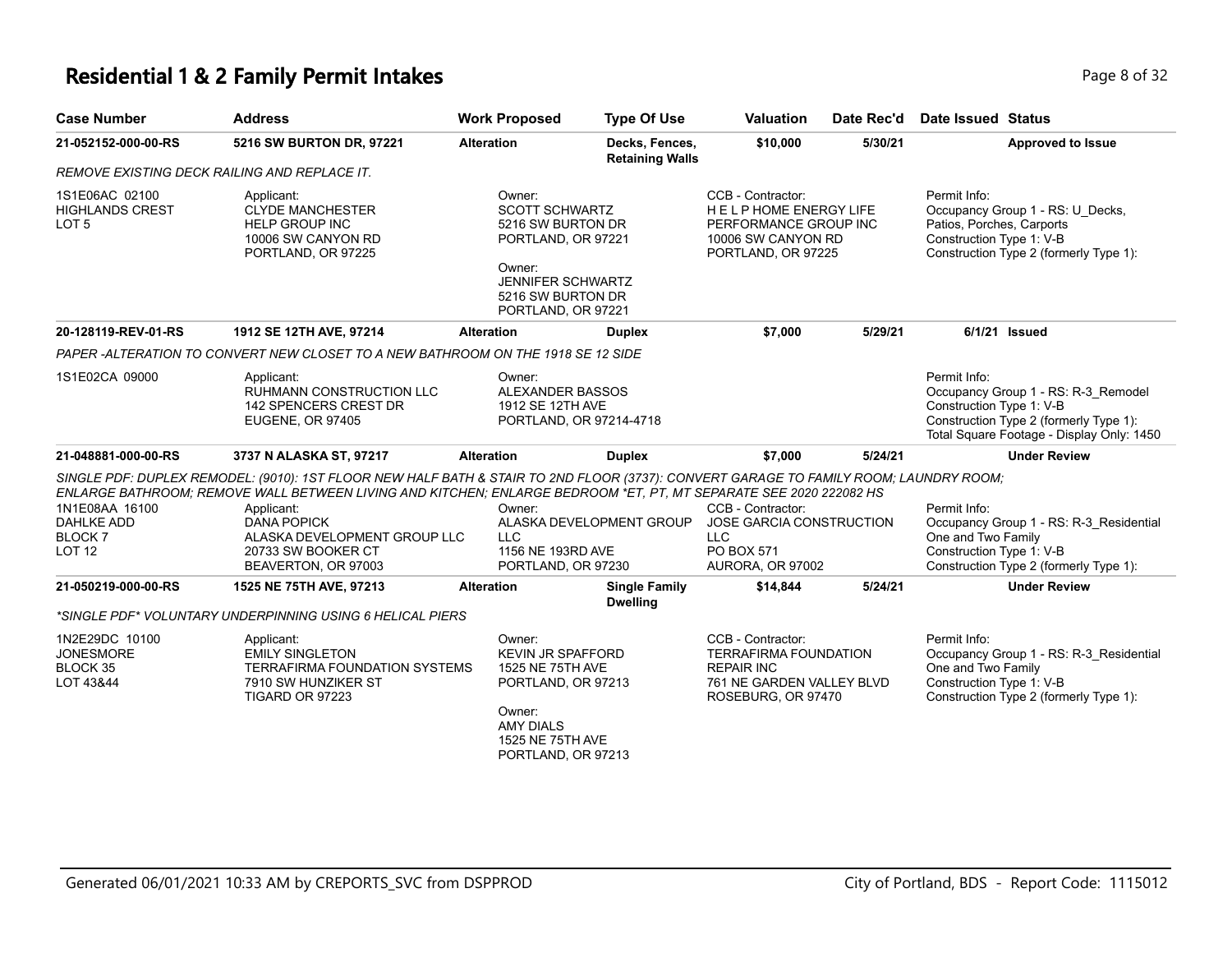## **Residential 1 & 2 Family Permit Intakes Page 1 and Security Page 9 of 32**

| <b>Case Number</b>                                                        | <b>Address</b>                                                                                                                                                                                                                                                                   | <b>Work Proposed</b>                                                                                                                                           | <b>Type Of Use</b>                      | <b>Valuation</b>                                                                                                          | Date Rec'd | Date Issued Status                                                                                                                                  |
|---------------------------------------------------------------------------|----------------------------------------------------------------------------------------------------------------------------------------------------------------------------------------------------------------------------------------------------------------------------------|----------------------------------------------------------------------------------------------------------------------------------------------------------------|-----------------------------------------|---------------------------------------------------------------------------------------------------------------------------|------------|-----------------------------------------------------------------------------------------------------------------------------------------------------|
| 21-050289-000-00-RS                                                       | 1333 SE MALDEN ST, 97202                                                                                                                                                                                                                                                         | <b>Alteration</b>                                                                                                                                              | <b>Single Family</b><br><b>Dwelling</b> | \$11,725                                                                                                                  | 5/24/21    | <b>Under Review</b>                                                                                                                                 |
|                                                                           | *SINGLE PDF* VOLUNTARY UNDERPINNING USING 5 PUSH PIERS                                                                                                                                                                                                                           |                                                                                                                                                                |                                         |                                                                                                                           |            |                                                                                                                                                     |
| 1S1E23BD 07500<br>CITY VIEW PK ADD & NO 2<br>BLOCK 19<br>LOT <sub>5</sub> | Applicant:<br><b>EMILY SINGLETON</b><br><b>TERRAFIRMA FOUNDATION SYSTEMS</b><br>7910 SW HUNZIKER ST<br>TIGARD OR 97223                                                                                                                                                           | Owner:<br><b>JENNIFER BRIGHAM</b><br>1333 SE MALDEN ST<br>PORTLAND, OR 97202                                                                                   |                                         | CCB - Contractor:<br><b>TERRAFIRMA FOUNDATION</b><br><b>REPAIR INC</b><br>761 NE GARDEN VALLEY BLVD<br>ROSEBURG, OR 97470 |            | Permit Info:<br>Occupancy Group 1 - RS: R-3_Residential<br>One and Two Family<br>Construction Type 1: V-B<br>Construction Type 2 (formerly Type 1): |
| 21-050414-000-00-RS                                                       | 3500 NE BRYCE ST, 97212                                                                                                                                                                                                                                                          | <b>Alteration</b>                                                                                                                                              | <b>Single Family</b><br><b>Dwelling</b> | \$129,000                                                                                                                 | 5/24/21    | 5/24/21 Under Inspection                                                                                                                            |
| <b>WORK.</b>                                                              | SINGLE PDF- CREATE NEW EXTERIOR ENTRYWAY TO BACKYARD. REMOVE 1 LOAD BEARING WALL AND INSTALL FLUSH BEAM TO EXISTING SUPPORTS. REMOVE<br>EXISTING WINDER STAIRS TO ATTIC. REPLACE WITH NEW STRAIGHT TREADS. VARIOUS FINISH UPGRADES AND LIGHTING AS NEEDED. ASSOCIATED ELECTRICAL |                                                                                                                                                                |                                         |                                                                                                                           |            |                                                                                                                                                     |
| 1N1E24DC 14500<br><b>WILSHIRE</b><br><b>BLOCK1</b><br><b>LOT 12</b>       | Applicant:<br><b>ROBERT WROTH</b><br>ROBERT WROTH CONSTRUCTION LLC<br>3322 SE 53RD AVE<br>PORTLAND, OR 97206                                                                                                                                                                     | Owner:<br><b>JEFFREY MCGRAW</b><br>3500 NE BRYCE ST<br>PORTLAND, OR 97212-1853<br>Owner:<br><b>SHURA MCGRAW</b><br>3500 NE BRYCE ST<br>PORTLAND, OR 97212-1853 |                                         | CCB - Contractor:<br><b>ROBERT WROTH</b><br><b>CONSTRUCTION LLC</b><br>2015 SE 51ST AVENUE<br>PORTLAND, OR 97215          |            | Permit Info:<br>Occupancy Group 1 - RS: R-3 Residential<br>One and Two Family<br>Construction Type 1: V-B<br>Construction Type 2 (formerly Type 1): |
| 21-050647-000-00-RS                                                       | 4061 SE LEXINGTON ST, 97202                                                                                                                                                                                                                                                      | <b>Alteration</b>                                                                                                                                              | <b>Single Family</b><br><b>Dwelling</b> | \$5,000                                                                                                                   | 5/25/21    | 5/25/21 Under Inspection                                                                                                                            |
|                                                                           | SINGLE PDF- CONSTRUCT NEW ESCAPE WELL AND WINDOW IN BASEMENT CONNECTED TO EXISTING STORAGE ROOM. NEW ENGINEERED HEADER. NO<br>CONVERSION TO LIVING SPACE PROPOSED UNDER THIS PERMIT.                                                                                             |                                                                                                                                                                |                                         |                                                                                                                           |            |                                                                                                                                                     |
| 1S1E24DA 05900                                                            | Applicant:<br><b>MEGAN BEAVER</b><br>EIGHT PENNY NAIL LLC<br>3426 NE 13TH AVE<br>PORTLAND, OR 97212                                                                                                                                                                              | Owner:<br><b>BRANDI KYLE</b><br>4043 SE LEXINGTON ST<br>PORTLAND, OR 97202<br>Owner:<br><b>DANIEL KYLE</b><br>4043 SE LEXINGTON ST<br>PORTLAND, OR 97202       |                                         | CCB - Contractor:<br><b>MEGAN BEAVER</b><br>EIGHT PENNY NAIL LLC<br>3426 NE 13TH AVE<br>PORTLAND, OR 97212                |            | Permit Info:<br>Occupancy Group 1 - RS: R-3_Residential<br>One and Two Family<br>Construction Type 1: V-B<br>Construction Type 2 (formerly Type 1): |
| 21-050906-000-00-RS                                                       | 8204 SE 9TH AVE, 97202                                                                                                                                                                                                                                                           | <b>Alteration</b>                                                                                                                                              | <b>Single Family</b><br><b>Dwelling</b> | \$4,750                                                                                                                   | 5/26/21    | 5/30/21 Issued                                                                                                                                      |
| SERVICE CHANGE. TRADE ONLY.                                               |                                                                                                                                                                                                                                                                                  |                                                                                                                                                                |                                         |                                                                                                                           |            |                                                                                                                                                     |
| 1S1E23CC 06700<br>SELLWOOD<br>BLOCK 37<br><b>LOT 13</b>                   | Applicant:<br><b>JEREMY ROSENBLOOM</b><br>360 HOME CARE LLC<br>PO Box 820216<br>Portland, OR 97282                                                                                                                                                                               | Owner:<br><b>MARY HANEL</b><br>8204 SE 9TH AVE<br>PORTLAND, OR 97202<br>Owner:<br><b>DEAN HANEL</b><br>8204 SE 9TH AVE<br>PORTLAND, OR 97202                   |                                         | CCB - Contractor:<br><b>JEREMY ROSENBLOOM</b><br>360 HOME CARE LLC<br>PO BOX 820216<br>PORTLAND, OR 97282                 |            | Permit Info:<br>Occupancy Group 1 - RS: R-3 Residential<br>One and Two Family<br>Construction Type 1: V-B<br>Construction Type 2 (formerly Type 1): |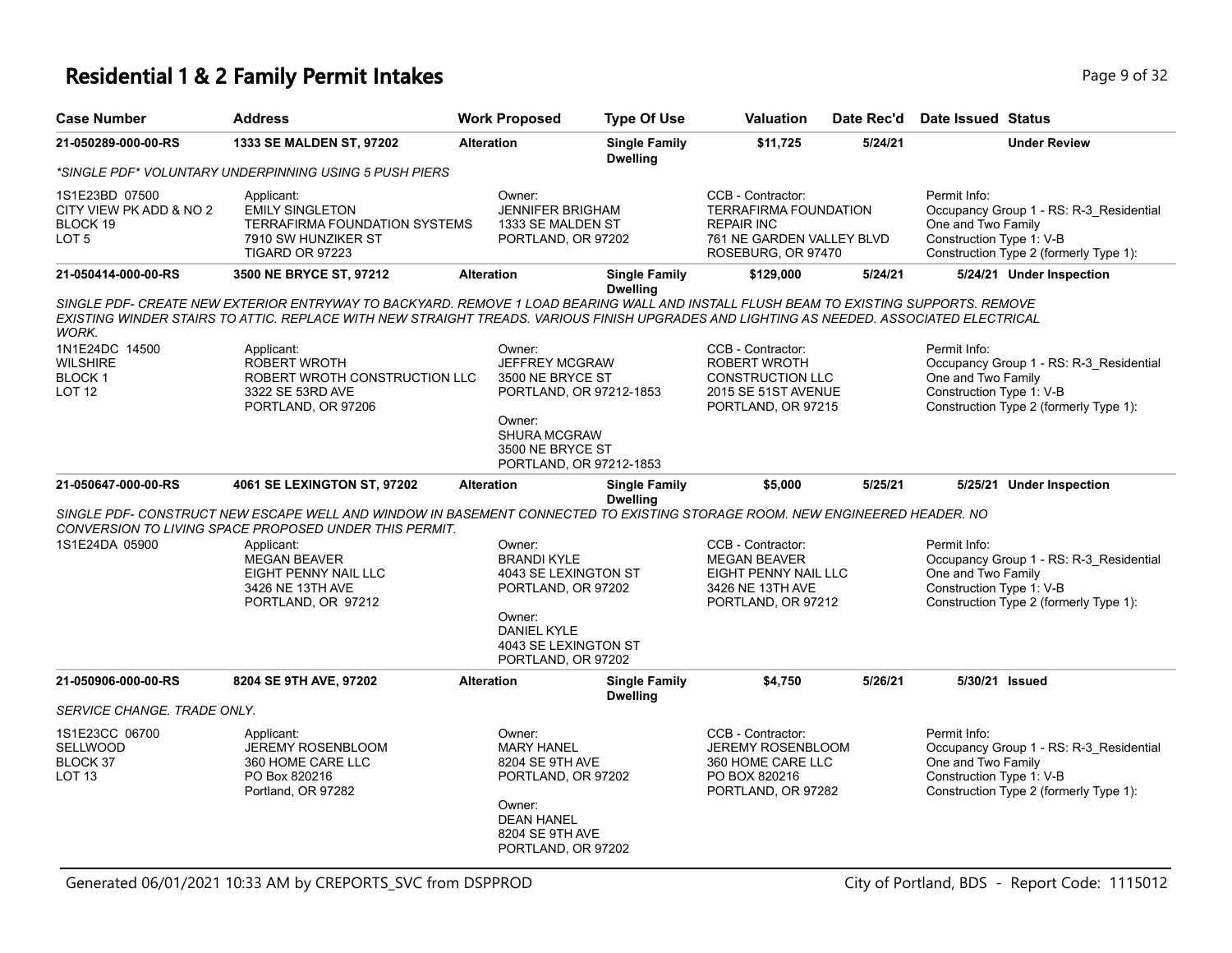## **Residential 1 & 2 Family Permit Intakes Page 10 of 32 Page 10 of 32**

| <b>Case Number</b>                                                    | <b>Address</b>                                                                                                                                                                                                                                            | <b>Work Proposed</b>                                                                                                                                                | <b>Type Of Use</b>                      | <b>Valuation</b>                                                                                                 | Date Rec'd | Date Issued Status                                                                                                                                  |
|-----------------------------------------------------------------------|-----------------------------------------------------------------------------------------------------------------------------------------------------------------------------------------------------------------------------------------------------------|---------------------------------------------------------------------------------------------------------------------------------------------------------------------|-----------------------------------------|------------------------------------------------------------------------------------------------------------------|------------|-----------------------------------------------------------------------------------------------------------------------------------------------------|
| 21-051129-000-00-RS                                                   | 5635 NE 19TH AVE, 97211                                                                                                                                                                                                                                   | <b>Alteration</b>                                                                                                                                                   | <b>Single Family</b><br><b>Dwelling</b> | \$95,000                                                                                                         | 5/26/21    | <b>Under Review</b>                                                                                                                                 |
|                                                                       | **SINGLE PDF** REMODEL MAIN FLOOR. RELOCATE KITCHEN. CONVRT BASEMENT TO LIVING SPACE WITH BEDROOM AND BATHROOMS. ADD FRONT AND REAR<br>DORMER. ATTIC CONVERSION TO INCLUDE BATHROOM AND BEDROOM. WHOLE HOUSE REWIRE AND NEW PLUMBING THROUGHOUT. NEW HVAC |                                                                                                                                                                     |                                         |                                                                                                                  |            |                                                                                                                                                     |
| 1N1E14DC 22300<br><b>OAKHURST</b><br>BLOCK 5<br><b>LOT 16</b>         | Applicant:<br><b>ADAN HELLER</b><br>818 DEVELOPMENT LLC<br>16144 BOONES FERRY RD<br>LAKE OSWEGO, OR 97035                                                                                                                                                 | Owner:<br><b>ADAN HELLER</b><br>4660 DOGWOOD DR<br>LAKE OSWEGO, OR 97035                                                                                            |                                         | CCB - Contractor:<br><b>ADAN HELLER</b><br>818 DEVELOPMENT LLC<br>16144 BOONES FERRY RD<br>LAKE OSWEGO, OR 97035 |            | Permit Info:<br>Occupancy Group 1 - RS: R-3 Residential<br>One and Two Family<br>Construction Type 1: V-B<br>Construction Type 2 (formerly Type 1): |
| 21-051348-000-00-RS                                                   | 3586 NE AINSWORTH ST, 97211                                                                                                                                                                                                                               | <b>Alteration</b>                                                                                                                                                   | <b>Single Family</b><br><b>Dwelling</b> | \$32,000                                                                                                         | 5/27/21    | 5/27/21 Issued                                                                                                                                      |
|                                                                       | KITCHEN AND 1ST FLOOR HALL BATH REMODEL, MINOR REPIPE, WITH SMALL BUMP OUT FOR BOX WINDOW                                                                                                                                                                 |                                                                                                                                                                     |                                         |                                                                                                                  |            |                                                                                                                                                     |
| 1N1E13DC 00800<br>SECTION 13 1N 1E<br>TL 800 0.23 ACRES               | Applicant:<br><b>SCOTT JAWORSKI</b><br><b>MOSAIK DESIGN LLC</b><br>112 S HAMILTON STREET<br>PORTLAND, OR 97239                                                                                                                                            | Owner:<br><b>JULIAN WIXSON</b><br>3586 NE AINSWORTH ST<br>PORTLAND, OR 97211<br>Owner:<br>MARGARET WIXSON<br>3586 NE AINSWORTH ST<br>PORTLAND, OR 97211             |                                         | CCB - Contractor:<br>ERIN S DAVIS<br><b>MOSAIK DESIGN LLC</b><br>112 S HAMILTON STREET<br>PORTLAND, OR 97239     |            | Permit Info:<br>Occupancy Group 1 - RS: R-3_Residential<br>One and Two Family<br>Construction Type 1: V-B<br>Construction Type 2 (formerly Type 1): |
| 21-051816-000-00-RS                                                   | 3637 SW NEVADA CT, 97219                                                                                                                                                                                                                                  | <b>Alteration</b>                                                                                                                                                   | <b>Single Family</b><br><b>Dwelling</b> | \$24,170                                                                                                         | 5/28/21    | <b>Under Review</b>                                                                                                                                 |
|                                                                       | **SINGLE PDF** VOLUNTARY REPAIR TO EXISTING FOUNDATION                                                                                                                                                                                                    |                                                                                                                                                                     |                                         |                                                                                                                  |            |                                                                                                                                                     |
| 1S1E20BA 05400<br><b>LYNDHURST</b><br>BLOCK 13<br>LOT 12-14 EXC N 55' | Applicant:<br><b>KELSEA ROSSOW</b><br><b>RAM JACK WEST</b><br>PO BOX 11701<br>EUGENE, OR 97440                                                                                                                                                            | Owner:<br><b>ROBBIN JANG</b><br>3637 SW NEVADA CT<br>PORTLAND, OR 97219<br>Owner:<br><b>ROBBIN JANG</b><br>Owner:<br>RACHEL YOUNG<br>Owner:<br><b>JONATHAN JANG</b> |                                         | CCB - Contractor:<br>Abby Drummond<br><b>KEM LLC</b><br>PO BOX 11701<br>EUGENE, OR 97440                         |            | Permit Info:<br>Occupancy Group 1 - RS: R-3_Residential<br>One and Two Family<br>Construction Type 1: V-B<br>Construction Type 2 (formerly Type 1): |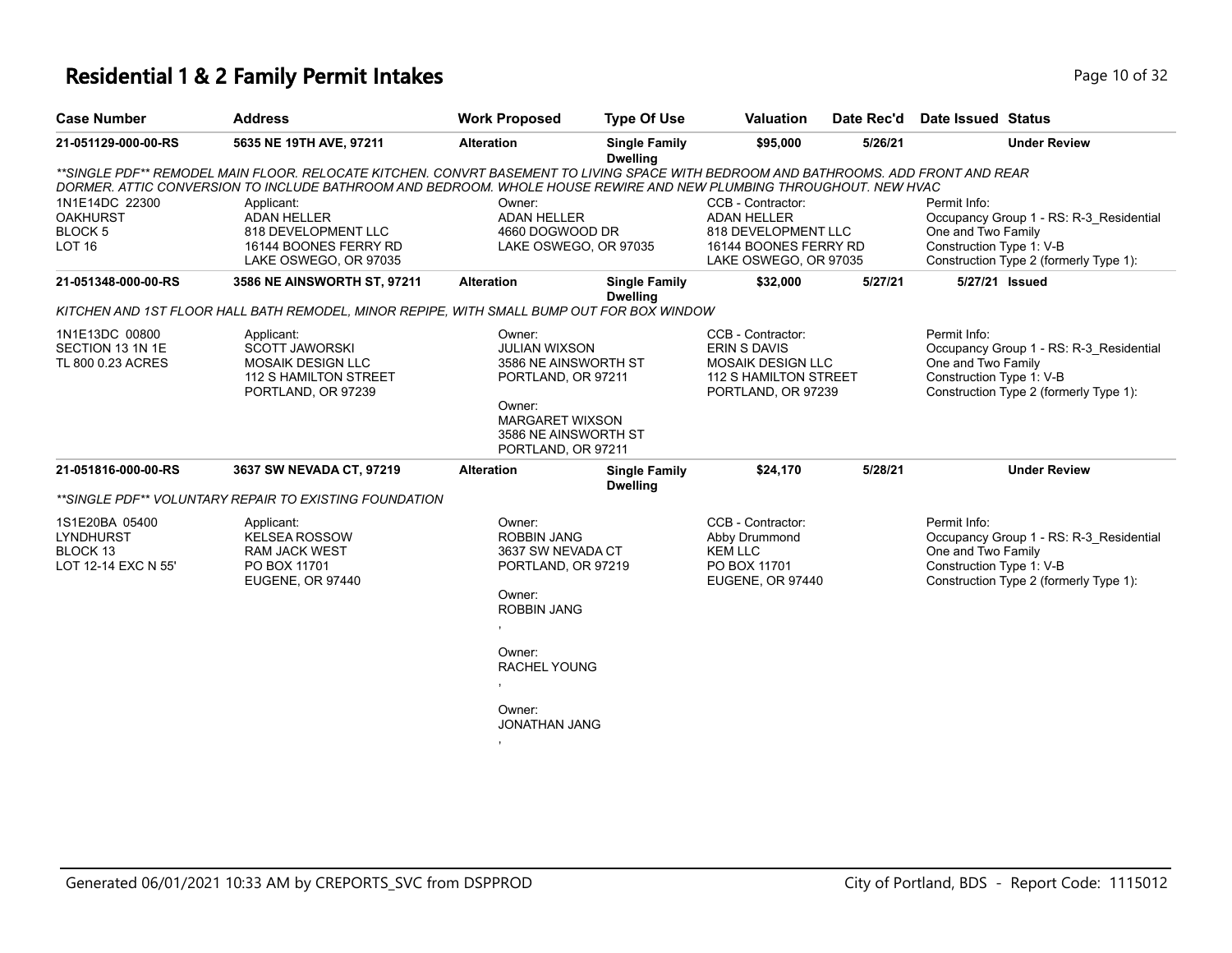# **Residential 1 & 2 Family Permit Intakes Page 11 of 32** Page 11 of 32

| <b>Case Number</b>                                                                                                                                    | <b>Address</b>                                                                                                      | <b>Work Proposed</b>                                                                                                                              | <b>Type Of Use</b>                      | Valuation                                                                                                 | Date Rec'd | <b>Date Issued Status</b>                                                                                                                           |  |
|-------------------------------------------------------------------------------------------------------------------------------------------------------|---------------------------------------------------------------------------------------------------------------------|---------------------------------------------------------------------------------------------------------------------------------------------------|-----------------------------------------|-----------------------------------------------------------------------------------------------------------|------------|-----------------------------------------------------------------------------------------------------------------------------------------------------|--|
| 21-052133-000-00-RS                                                                                                                                   | 5457 SW MARTHA TER, 97239                                                                                           | <b>Alteration</b>                                                                                                                                 | <b>Single Family</b><br><b>Dwelling</b> | \$40,000                                                                                                  | 5/29/21    | <b>Approved to Issue</b>                                                                                                                            |  |
|                                                                                                                                                       | REMODEL KITCHEN. REMOVE NON LOAD BEARING WALL. 2 NEW WINDOWS.                                                       |                                                                                                                                                   |                                         |                                                                                                           |            |                                                                                                                                                     |  |
| 1S1E17AC 07600<br><b>DOSCHDALE</b><br>LOT 32&33 TL 7600                                                                                               | Applicant:<br><b>RYAN WALSH</b><br>DRW CONSTRUCTION LLC<br>3812 SE MALDEN ST<br>PORTLAND, OR 97202                  | Owner:<br><b>ROBERT BALDWIN</b><br>5457 SW MARTHA TER<br>PORTLAND, OR 97239-1173<br>Owner:<br><b>SARAH BALDWIN</b><br>5457 SW MARTHA TER          |                                         | CCB - Contractor:<br><b>RYAN WALSH</b><br>DRW CONSTRUCTION LLC<br>3812 SE MALDEN ST<br>PORTLAND, OR 97202 |            | Permit Info:<br>Occupancy Group 1 - RS: R-3_Residential<br>One and Two Family<br>Construction Type 1: V-B<br>Construction Type 2 (formerly Type 1): |  |
|                                                                                                                                                       |                                                                                                                     | PORTLAND, OR 97239-1173                                                                                                                           |                                         |                                                                                                           |            |                                                                                                                                                     |  |
| 21-052146-000-00-RS                                                                                                                                   | 2338 NE 7TH AVE, 97212                                                                                              | <b>Alteration</b>                                                                                                                                 | <b>Single Family</b><br><b>Dwelling</b> | \$41,000                                                                                                  | 5/30/21    | 5/30/21 Issued                                                                                                                                      |  |
|                                                                                                                                                       | CONVERT BASEMENT TO LIVING SPACE. ADD BATHROOM.                                                                     |                                                                                                                                                   |                                         |                                                                                                           |            |                                                                                                                                                     |  |
| 1N1E26CB 09200<br><b>IRVINGTON</b><br>BLOCK 118<br>LOT <sub>14</sub>                                                                                  | Applicant:<br>NATHAN STEWART<br>SATURDAY BLUE LLC<br>123 NE 22ND AVE<br>PORTLAND, OR 97232                          | Owner:<br><b>ROBIN BISHOW</b><br>2338 NE 7TH AVE<br>PORTLAND, OR 97212<br>Owner:<br><b>ELLIOT BISHOW</b><br>2338 NE 7TH AVE<br>PORTLAND, OR 97212 |                                         | CCB - Contractor:<br>SATURDAY BLUE LLC<br>123 NE 22ND AVE<br>PORTLAND, OR 97232                           |            | Permit Info:<br>Occupancy Group 1 - RS: R-3_Residential<br>One and Two Family<br>Construction Type 1: V-B<br>Construction Type 2 (formerly Type 1): |  |
| 20-111383-REV-01-RS                                                                                                                                   | 6424 SE FRANKLIN ST, 97206                                                                                          | <b>Alteration</b>                                                                                                                                 | <b>Single Family</b><br><b>Dwelling</b> | \$0                                                                                                       | 5/27/21    | 5/27/21 Issued                                                                                                                                      |  |
|                                                                                                                                                       | PAPER - REVISE STAIR DESIGN FOR EXISTING DECK                                                                       |                                                                                                                                                   |                                         |                                                                                                           |            |                                                                                                                                                     |  |
| 1S2E08BC 19000<br>Applicant:<br><b>CHULA VISTA</b><br><b>SHULAMIT LOTATE</b><br><b>BLOCK 4</b><br>6424 SE FRANKLIN ST<br>LOT 18<br>PORTLAND, OR 97206 |                                                                                                                     | Owner:<br><b>ELI MARGALIT</b><br>6424 SE FRANKLIN ST<br>PORTLAND, OR 97206<br>Owner:                                                              |                                         |                                                                                                           |            | Permit Info:<br>Occupancy Group 1 - RS: R-3 Residential<br>One and Two Family<br>Construction Type 1: V-B<br>Construction Type 2 (formerly Type 1): |  |
|                                                                                                                                                       |                                                                                                                     | <b>SHULAMIT LOTATE</b><br>6424 SE FRANKLIN ST<br>PORTLAND, OR 97206                                                                               |                                         |                                                                                                           |            |                                                                                                                                                     |  |
| 21-007670-000-00-RS                                                                                                                                   | 4245 NE WYGANT ST, 97218                                                                                            | <b>Alteration</b>                                                                                                                                 | <b>Single Family</b><br><b>Dwelling</b> | \$6,750                                                                                                   | 5/25/21    | 5/25/21 Issued                                                                                                                                      |  |
|                                                                                                                                                       | SINGLE PDF - SOLAR 6.38KW ROOF TOP MOUNTED SOLAR PV SYSTEM: ENGINEERED                                              |                                                                                                                                                   |                                         |                                                                                                           |            |                                                                                                                                                     |  |
| 1N2E19BC 05500<br>STEIGERWALD ADD<br><b>BLOCK1</b><br>LOT 6                                                                                           | Applicant:<br><b>CHRISTINE STAMPER</b><br><b>ELEMENTAL ENERGY</b><br>1339 SE 8TH AVE, SUITE B<br>PORTLAND, OR 97214 | Owner:<br><b>JILLIAN SIVINSKI</b><br>4245 NE WYGANT ST<br>PORTLAND, OR 97218                                                                      |                                         | CCB - Contractor:<br>ELEMENTAL ENERGY LLC<br>1339 SE 8TH AVE #B<br>PORTLAND, OR 97214                     |            | Permit Info:<br>Occupancy Group 1 - RS: R-3_Remodel<br>Construction Type 1: V-B<br>Construction Type 2 (formerly Type 1):                           |  |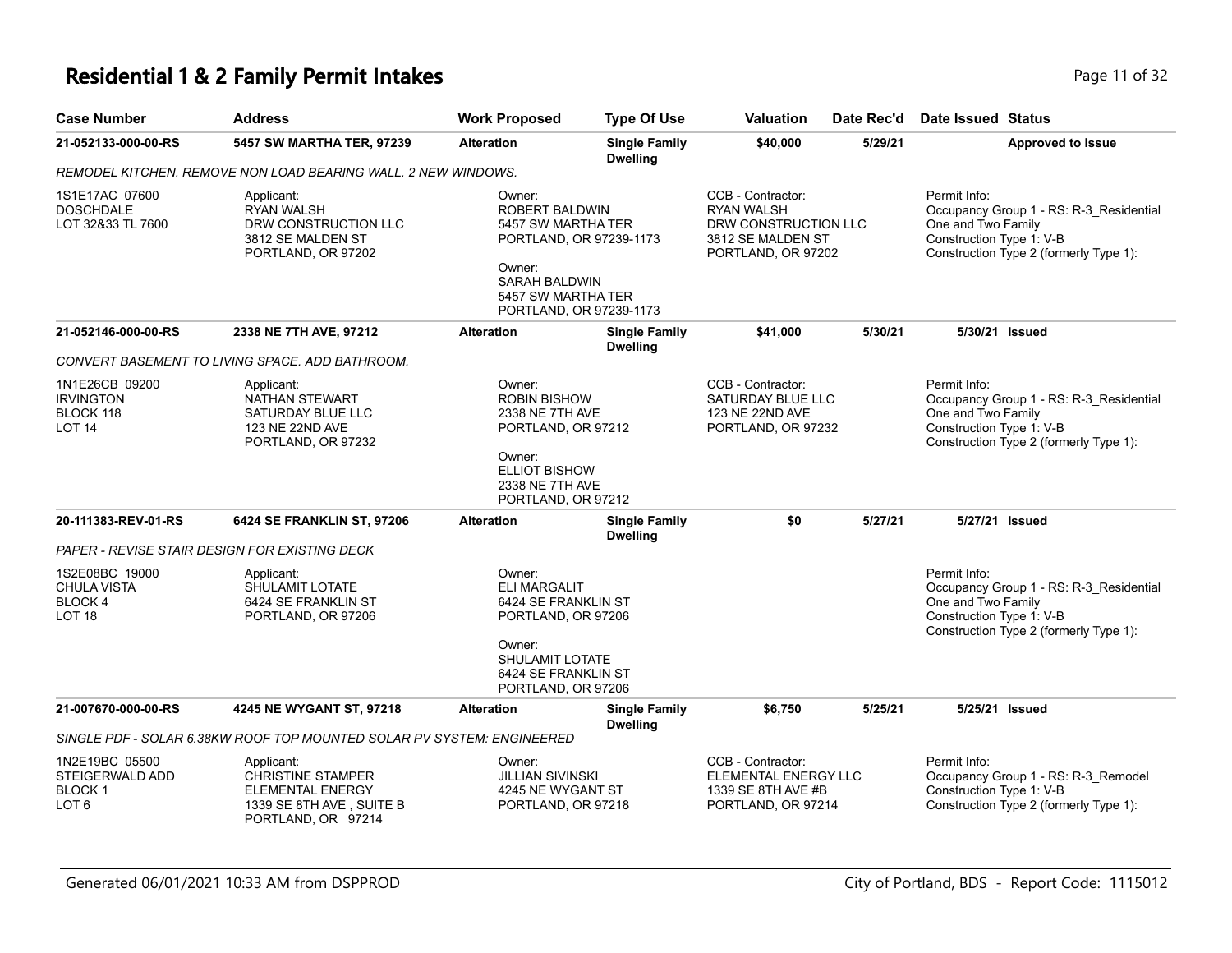## **Residential 1 & 2 Family Permit Intakes Page 12 of 32** Page 12 of 32

| <b>Case Number</b>                                                                                                         | <b>Address</b>                                                                                                                                                                                    | <b>Work Proposed</b>                                                                                                                                      | <b>Type Of Use</b>                      | <b>Valuation</b>                                                                                                | Date Rec'd | <b>Date Issued Status</b>                                                                                                                                              |
|----------------------------------------------------------------------------------------------------------------------------|---------------------------------------------------------------------------------------------------------------------------------------------------------------------------------------------------|-----------------------------------------------------------------------------------------------------------------------------------------------------------|-----------------------------------------|-----------------------------------------------------------------------------------------------------------------|------------|------------------------------------------------------------------------------------------------------------------------------------------------------------------------|
| 21-030277-000-00-RS                                                                                                        | 14323 SE NEHALEM CT, 97236                                                                                                                                                                        | <b>Alteration</b>                                                                                                                                         | <b>Single Family</b><br><b>Dwelling</b> | \$500                                                                                                           | 5/25/21    | 5/25/21 Issued                                                                                                                                                         |
|                                                                                                                            | SINGLE PDF - SOLAR 7.6KW ROOF TOP MOUNTED PV SYSTEM: PRESCRIPTIVE                                                                                                                                 |                                                                                                                                                           |                                         |                                                                                                                 |            |                                                                                                                                                                        |
| 1S2E24CB 01500<br><b>FOOTHILLS VIEW</b><br>LOT 22 UND INT TRACTS<br>A&B&D&E<br>DEFERRED ADDITIONAL<br><b>TAX LIABILITY</b> | Applicant:<br><b>LARA WORCESTER</b><br>A&R SOLAR SPC<br>6800 NE 59TH PLACE<br>PORTLAND OR 97218                                                                                                   | Owner:<br><b>STACY BENGTSON</b><br>14323 SE NEHALEM CT<br>PORTLAND, OR 97236<br>Owner:<br><b>JEREMY RIOS</b><br>14323 SE NEHALEM CT<br>PORTLAND, OR 97236 |                                         | CCB - Contractor:<br><b>TINA KAYSER</b><br>A AND R SOLAR SPC<br>6800 NE 59TH PL<br>PORTLAND, OR 97218           |            | Permit Info:<br>Occupancy Group 1 - RS: R-3_Remodel<br>Construction Type 1: V-B<br>Construction Type 2 (formerly Type 1):                                              |
| 21-039981-000-00-RS                                                                                                        | 2765 SE CORA ST, 97202                                                                                                                                                                            | <b>Alteration</b>                                                                                                                                         | <b>Single Family</b><br><b>Dwelling</b> | \$500                                                                                                           | 5/28/21    | 5/28/21 Issued                                                                                                                                                         |
|                                                                                                                            | SINGLE PDF - SOLAR 5.92KW ROOF TOP MOUNTED PV SYSTEM WITH MICROINVERTERS: PRESCRIPTIVE                                                                                                            |                                                                                                                                                           |                                         |                                                                                                                 |            |                                                                                                                                                                        |
| 1S1E12CC 06700                                                                                                             | Applicant:<br><b>HALEY POLK</b><br><b>SUNBRIDGE SOLAR</b><br>421 C ST UNIT 5A<br>WASHOUGAL, WA 98671                                                                                              | Owner:<br>KATHERINE CASSEDAY<br>2765 SE CORA ST #1<br>PORTLAND, OR 97202                                                                                  |                                         | CCB - Contractor:<br><b>JORDAN WEISMAN</b><br>SUNBRIDGE SOLAR LLC<br>421 C ST<br>WASHOUGAL, WA 98671            |            | Permit Info:<br>Occupancy Group 1 - RS: R-3_Remodel<br>Construction Type 1: V-B<br>Construction Type 2 (formerly Type 1):                                              |
| 21-040403-000-00-RS                                                                                                        | 4515 SW BRUGGER ST, 97219                                                                                                                                                                         | <b>Alteration</b>                                                                                                                                         | <b>Single Family</b>                    | \$82,616                                                                                                        | 5/24/21    | <b>Under Review</b>                                                                                                                                                    |
|                                                                                                                            | SINGLE PDF NEW BEDROOMS AND BATHROOM IN BASEMENT; RECONFIGURE KITCHEN ON FIRST FLOOR; REPLACE WINDOW WITH DOORS ON EAST ELEVATION;<br>NEW DOOR TO GARAGE & BATHROOM EXPANSION*ET, MT, PT SEPARATE |                                                                                                                                                           | <b>Dwelling</b>                         |                                                                                                                 |            |                                                                                                                                                                        |
| 1S1E29BC 09400<br><b>WEST PORTLAND</b><br><b>BLOCK 51&amp;56</b><br>LOT 15 EXC E 20'<br><b>LOT 16</b>                      | Applicant:<br>Jared Dewey<br>Mastercraft Enterprises Inc.<br>11440 SW Lanewood St.<br>Portland, OR, 97225                                                                                         | Owner:<br><b>HAYDEN MARSH</b><br>4515 SW BRUGGER ST<br>PORTLAND, OR 97219<br>Owner:<br><b>CHRISTOPHER SHELINE</b>                                         |                                         | CCB - Contractor:<br><b>MASTERCRAFT ENTERPRISES</b><br><b>INC</b><br>11440 SW LANEWOOD ST<br>PORTLAND, OR 97225 |            | Permit Info:<br>Occupancy Group 1 - RS: R-3_Remodel<br>Construction Type 1: V-B<br>Construction Type 2 (formerly Type 1):<br>Total Square Footage - Display Only: 1898 |
|                                                                                                                            |                                                                                                                                                                                                   | 4515 SW BRUGGER ST<br>PORTLAND, OR 97219                                                                                                                  |                                         |                                                                                                                 |            |                                                                                                                                                                        |
| 21-040875-REV-01-RS                                                                                                        | 2965 SE 103RD AVE, 97266                                                                                                                                                                          | <b>Alteration</b>                                                                                                                                         | <b>Single Family</b><br><b>Dwelling</b> | \$1,500                                                                                                         | 5/28/21    | <b>Under Review</b>                                                                                                                                                    |
|                                                                                                                            | SINGLE PDF - VALUE ADDED REVISION FOR THE CONCRETE FOOTING TO CHANGE FROM 1'8" SQ AND 2'6" DEEP TO A PAD 5'6" SQ W/REBAR AND 1' DEEP                                                              |                                                                                                                                                           |                                         |                                                                                                                 |            |                                                                                                                                                                        |
| 1S2E10B 00400<br>SECTION 10 1S 2E<br>TL 400 0.30 ACRES                                                                     | Applicant:<br><b>TYLR WAGNER</b><br>2965 SE 103RD AVE<br>PORTLAND, OR 97266                                                                                                                       | Owner:<br><b>TYLR WAGNER</b><br>2965 SE 103RD AVE<br>PORTLAND, OR 97266                                                                                   |                                         |                                                                                                                 |            | Permit Info:<br>Occupancy Group 1 - RS: R-3_Remodel<br>Construction Type 1: V-B<br>Construction Type 2 (formerly Type 1):                                              |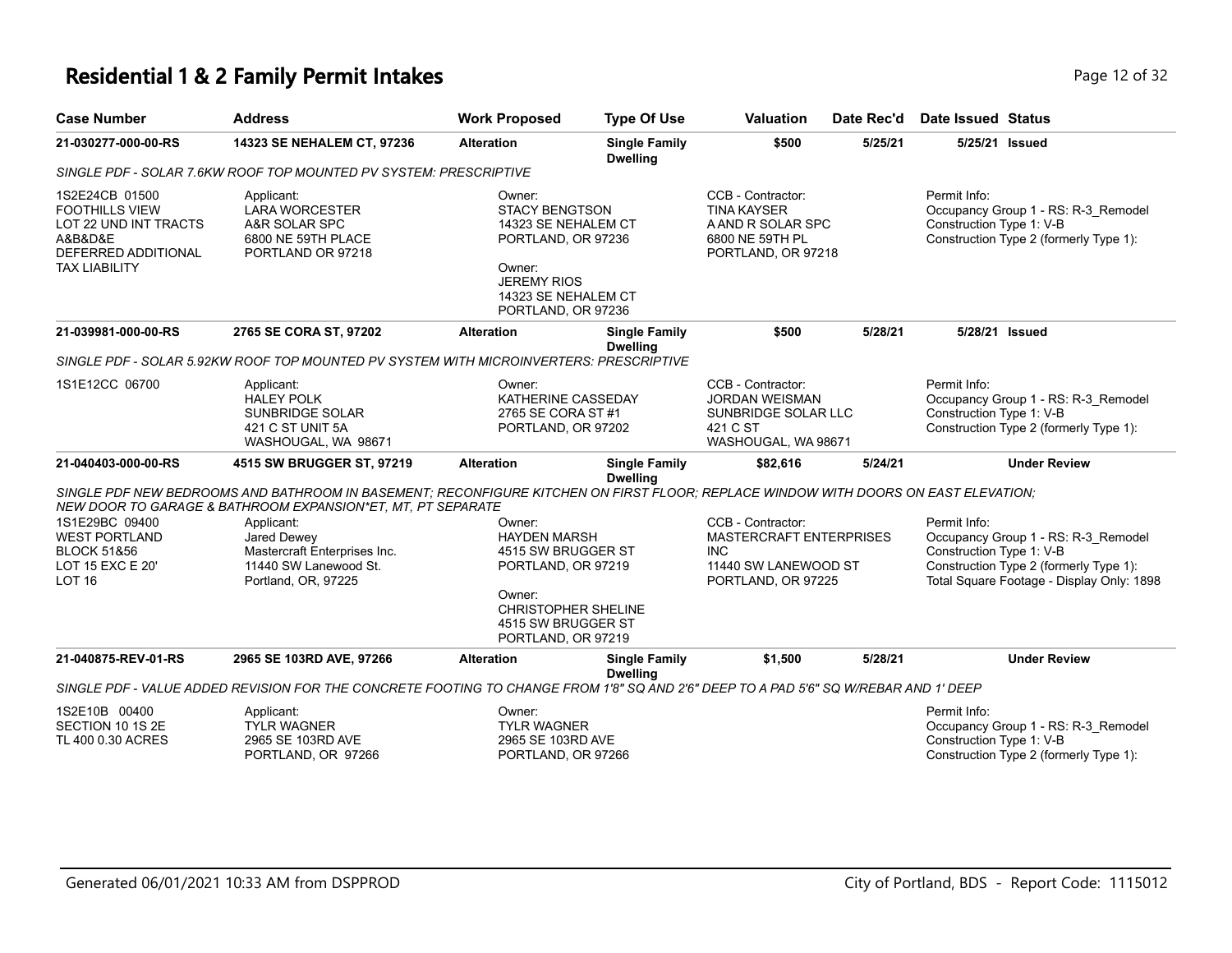#### **Residential 1 & 2 Family Permit Intakes Page 13 of 32** Page 13 of 32

Applicant: HALEY POLK SUNBRIDGE SOLAR 421 C ST UNIT 5A WASHOUGAL, WA 98671

LOT 12&15

| <b>Case Number</b>  | <b>Address</b>                                                   | <b>Work Proposed</b>    | <b>Type Of Use</b>                      | <b>Valuation</b>      | Date Rec'd | Date Issued Status       |                                         |
|---------------------|------------------------------------------------------------------|-------------------------|-----------------------------------------|-----------------------|------------|--------------------------|-----------------------------------------|
| 21-041649-000-00-RS | <b>3582 SE FRANKLIN ST, 97202</b>                                | <b>Alteration</b>       | <b>Single Family</b><br><b>Dwelling</b> | \$6,750               | 5/25/21    |                          | 5/25/21 Issued                          |
|                     | SINGLE PDF - SOLAR 7.15KW ROOF TOP MOUNTED PV SYSTEM: ENGINEERED |                         |                                         |                       |            |                          |                                         |
| 1S1E12AC 03800      | Applicant:                                                       | Owner:                  |                                         | CCB - Contractor:     |            | Permit Info:             |                                         |
| WAVERLEIGH HTS      | <b>HALEY POLK</b>                                                | <b>WANDA TAYLOR</b>     |                                         | <b>JORDAN WEISMAN</b> |            |                          | Occupancy Group 1 - RS: R-3 Residential |
| BLOCK 40            | SUNBRIDGE SOLAR                                                  | PO BOX 86489            |                                         | SUNBRIDGE SOLAR LLC   |            | One and Two Family       |                                         |
| LOT 11&16 EXC W 30' | 421 C ST UNIT 5A                                                 | PORTLAND, OR 97286-0489 |                                         | 421 C ST              |            | Construction Type 1: V-B |                                         |

Construction Type 2 (formerly Type 1):

|                                                                             |                                                                                                                                     | UWII <del>c</del> i.<br><b>MICHAEL TAYLOR</b><br>PO BOX 86489                                                                                            | PORTLAND, OR 97286-0489                                                      |                                                                                                                          |         |                                                                                                                                                                       |
|-----------------------------------------------------------------------------|-------------------------------------------------------------------------------------------------------------------------------------|----------------------------------------------------------------------------------------------------------------------------------------------------------|------------------------------------------------------------------------------|--------------------------------------------------------------------------------------------------------------------------|---------|-----------------------------------------------------------------------------------------------------------------------------------------------------------------------|
| 21-042707-000-00-RS                                                         | 6006 N ATLANTIC AVE, 97217                                                                                                          | <b>Alteration</b>                                                                                                                                        | <b>Single Family</b><br><b>Dwelling</b>                                      | \$10,000                                                                                                                 | 5/25/21 | <b>Under Review</b>                                                                                                                                                   |
| <b>OBTAINED SEPARATELY***</b>                                               | SINGLE PDF CONVERSION OF BASEMENT TO LIVING SPACE, INCLUDING FULL BATH, LAUNDRY ROOM GUEST BEDROOM AND FAMILY ROOM. ***TRADES TO BE |                                                                                                                                                          |                                                                              |                                                                                                                          |         |                                                                                                                                                                       |
| 1N1E16CA 12400                                                              | Applicant:                                                                                                                          | Owner:                                                                                                                                                   |                                                                              |                                                                                                                          |         | Permit Info:                                                                                                                                                          |
| <b>WILLAMETTE</b>                                                           | <b>Chris McGinness</b>                                                                                                              | <b>KATHERINE KASIK</b>                                                                                                                                   |                                                                              |                                                                                                                          |         | Occupancy Group 1 - RS: R-3_Remodel                                                                                                                                   |
| BLOCK 15                                                                    |                                                                                                                                     |                                                                                                                                                          | 6006 N ATLANTIC AVE                                                          |                                                                                                                          |         | Construction Type 1: V-B                                                                                                                                              |
| LOT <sub>13</sub>                                                           |                                                                                                                                     |                                                                                                                                                          | PORTLAND, OR 97217-4020                                                      |                                                                                                                          |         | Construction Type 2 (formerly Type 1):<br>Total Square Footage - Display Only: 230                                                                                    |
| 21-042835-000-00-RS                                                         | 1833 SE 151ST AVE, 97233                                                                                                            | <b>Alteration</b>                                                                                                                                        | <b>Single Family</b><br><b>Dwelling</b>                                      | \$500                                                                                                                    | 5/25/21 | <b>Approved to Issue</b>                                                                                                                                              |
|                                                                             | SINGLE PDF: 4.08 ROOFTOP INSTALLATION PRESCRIPTIVE                                                                                  |                                                                                                                                                          |                                                                              |                                                                                                                          |         |                                                                                                                                                                       |
| 1S2E01CA 13200<br><b>PARKLANE</b><br>BLOCK <sub>6</sub><br>LOT <sub>3</sub> | Applicant:<br><b>BONNIE LESLIE</b><br>ION DEVELOPER LLC<br>4801 N UNIVERSITY SUITE 900<br>PROVO, UT 84604                           | Owner:<br><b>JEFFREY HOMSLEY</b><br>1833 SE 151ST AVE<br>PORTLAND, OR 97233<br>Owner:<br><b>STACY HOMSLEY</b><br>1833 SE 151ST AVE<br>PORTLAND, OR 97233 |                                                                              | CCB - Contractor:<br><b>ION DEVELOPER LLC</b><br>3214 NORTH UNIVERSITY AVE<br>#503<br>PROVO, UT 84604                    |         | Permit Info:<br>Occupancy Group 1 - RS: R-3_Residential<br>One and Two Family<br>Construction Type 1: V-B<br>Construction Type 2 (formerly Type 1):                   |
| 21-044837-000-00-RS                                                         | 1016 N MASON ST, 97217                                                                                                              | <b>Alteration</b>                                                                                                                                        | <b>Single Family</b><br><b>Dwelling</b>                                      | \$5,223                                                                                                                  | 5/28/21 | <b>Approved to Issue</b>                                                                                                                                              |
|                                                                             | SINGLE PDF: REPAIR JOISTS BETWEEN 1ST AND 2ND FLOOR                                                                                 |                                                                                                                                                          |                                                                              |                                                                                                                          |         |                                                                                                                                                                       |
| 1N1E22CA 16400<br><b>MULTNOMAH</b><br>BLOCK 15<br>W 45' OF LOT 1            | Applicant:<br><b>JEFF WANNAMAKER</b><br>614 NE TILLAMOOK ST<br>PORTLAND OR 97212                                                    | Owner:                                                                                                                                                   | <b>FUTURE HOLDINGS 2018 LLC</b><br>614 NE TILLAMOOK ST<br>PORTLAND, OR 97212 | CCB - Contractor:<br><b>MARK LAYNE MEADOWS</b><br><b>MARK LAYNE MEADOWS</b><br>3441 SW DOLPH COURT<br>PORTLAND, OR 97219 |         | Permit Info:<br>Occupancy Group 1 - RS: R-3 Remodel<br>Construction Type 1: V-B<br>Construction Type 2 (formerly Type 1):<br>Total Square Footage - Display Only: 120 |

Owner:

WASHOUGAL, WA 98671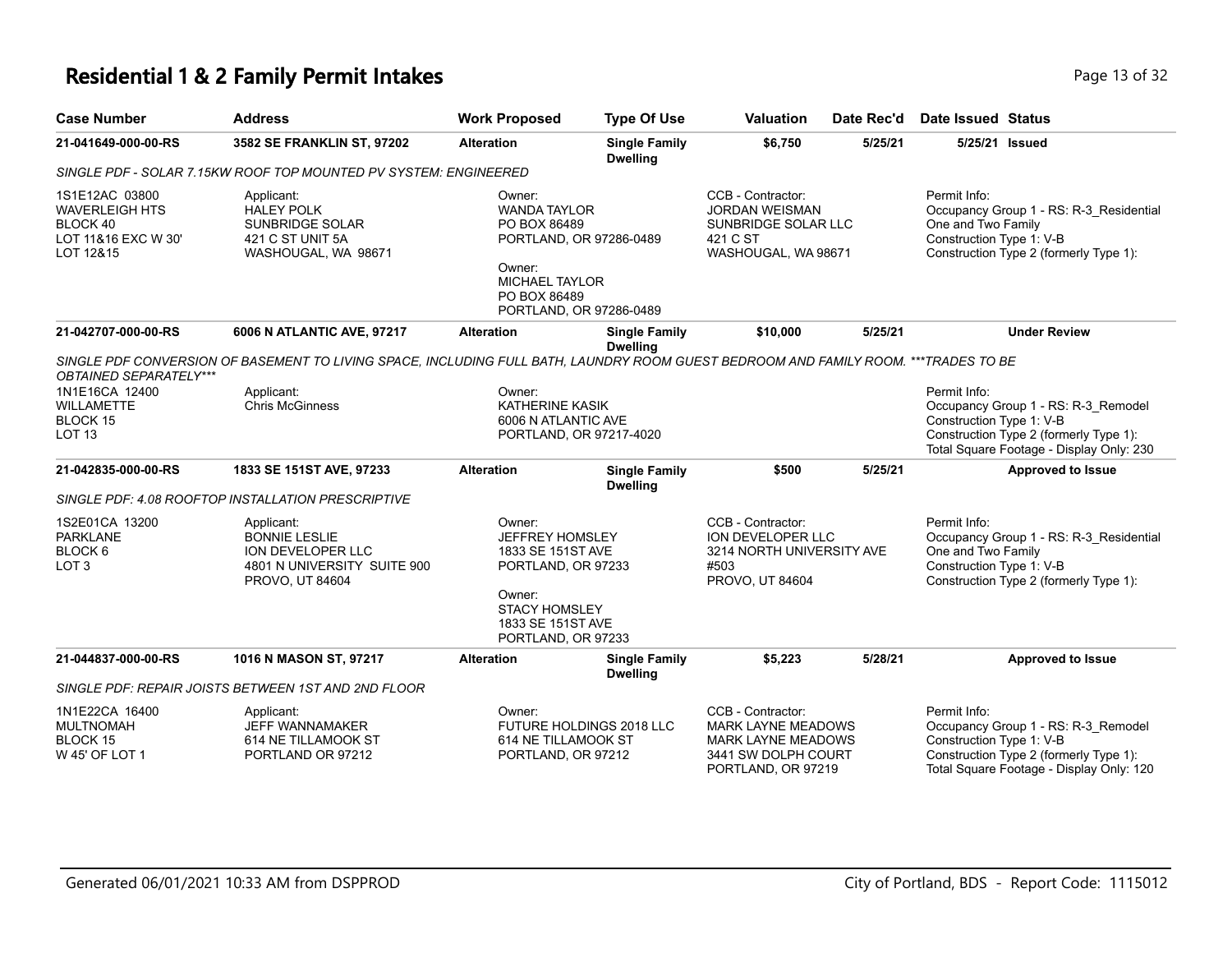#### **Residential 1 & 2 Family Permit Intakes Page 14 of 32** Page 14 of 32

| <b>Case Number</b>          | <b>Address</b>                                                                                                                         | <b>Work Proposed</b>  | <b>Type Of Use</b>                      | <b>Valuation</b>         | Date Rec'd | Date Issued Status       |                                        |
|-----------------------------|----------------------------------------------------------------------------------------------------------------------------------------|-----------------------|-----------------------------------------|--------------------------|------------|--------------------------|----------------------------------------|
| 21-044917-000-00-RS         | 6535 NE MALLORY AVE, 97211                                                                                                             | <b>Alteration</b>     | <b>Single Family</b><br><b>Dwelling</b> | \$75,000                 | 5/24/21    |                          | <b>Under Review</b>                    |
|                             | SINGLE PDF - HOUSE RENOVATION - ENLARGE WINDOWS - REAR ELEVATION, ADD BATHROOM TO 2ND FLOOR, REMOVE WALL IN KITCHEN, RELOCATE BASEMENT |                       |                                         |                          |            |                          |                                        |
|                             | DOOR, MODIFY EXISTING STAIRS, ***TRADE PERMITS TO BE OBTAINED SEPARATELY***                                                            |                       |                                         |                          |            |                          |                                        |
| 1N1E15AD 15700              | Applicant:                                                                                                                             | Owner:                |                                         | CCB - Contractor:        |            | Permit Info:             |                                        |
|                             | <b>THOMAS BENNETT</b>                                                                                                                  | <b>LISA ANNE ROSS</b> |                                         | BENNETT CONSTRUCTION LLC |            |                          | Occupancy Group 1 - RS: R-3 Remodel    |
| BEVERLY                     |                                                                                                                                        |                       |                                         |                          |            |                          |                                        |
|                             | 6435 NE 8TH AVE                                                                                                                        | 4629 SE 64TH AVE      |                                         | 6435 NE 8TH AVE          |            | Construction Type 1: V-B |                                        |
| BLOCK 3<br>LOT <sub>4</sub> | PORTLAND OR 97217                                                                                                                      | PORTLAND, OR 97206    |                                         | PORTLAND, OR 97211       |            |                          | Construction Type 2 (formerly Type 1): |

#### *SINGLE PDF - SOLAR 3.80KW ROOF TOP MOUNTED PV SYSTEM: ENGINEERED*

| 1S2E08CC 03600<br>LAURELWOOD<br>BLOCK 4<br>LOT 11 | Applicant:<br><b>MOLLY BECKEL</b><br>ELEMENTAL ENERGY LLC<br>1339 SE 8TH AVE SUITE B<br>PORTLAND OR 97214 | Owner:<br>AMBER SWANSON<br>4116 SE 65TH AVE<br>PORTLAND, OR 97206 |                                  | CCB - Contractor:<br>ELEMENTAL ENERGY LLC<br>1339 SE 8TH AVE #B<br>PORTLAND, OR 97214 |         | Permit Info:<br>Occupancy Group 1 - RS: R-3 Residential<br>One and Two Family<br>Construction Type 1: V-B<br>Construction Type 2 (formerly Type 1): |  |
|---------------------------------------------------|-----------------------------------------------------------------------------------------------------------|-------------------------------------------------------------------|----------------------------------|---------------------------------------------------------------------------------------|---------|-----------------------------------------------------------------------------------------------------------------------------------------------------|--|
| 21-047509-000-00-RS                               | <b>2460 NW PETTYGROVE ST, 97210</b>                                                                       | <b>Alteration</b>                                                 | <b>Single Family</b><br>Dwelling | \$29.251                                                                              | 5/25/21 | <b>Under Review</b>                                                                                                                                 |  |
|                                                   | SINGLE PDF - VAULT CEILINGS IN KITCHEN AND LIVING ROOM *** TRADES SEPARATE                                |                                                                   |                                  |                                                                                       |         |                                                                                                                                                     |  |
| 1N1E33BB 11000<br>GOLDSMITHS ADD<br>BLOCK 11      | Applicant:<br><b>MAX BRUNKE</b><br>2460 NW Pettygrove St.                                                 | Owner:<br><b>MAX BRUNKE</b><br>2460 NW PETTYGROVE ST              |                                  |                                                                                       |         | Permit Info:<br>Occupancy Group 1 - RS: R-3 Remodel<br>Construction Type 1: V-B                                                                     |  |

#### Construction Type 2 (formerly Type 1): Total Square Footage - Display Only: 672 PORTLAND, OR 97210 Portland, OR 97210 LOT 13 **21-048699-000-00-RS 721 NE HAZELFERN PL, 97232 Alteration Single Family \$38,000 5/28/21 Under Review**

**Dwelling**

*SINGLE PDF - NEW RETAINING WALLS AND FENCE, ENLARGE BASEMENT WINDOW AND EGRESS WELL. \*\*\*TRADES TO BE OBTAINED SEPARATELY\*\*\**

| 1N1E36AC 02600<br>LAURELHURST<br>BLOCK 11<br>LOT 22 | Applicant:<br>THOMAS FALLON<br>BENNER STANGE ASSOCIATES<br>ARCHITECTS INC<br>80 SE MADISON ST #430<br>PORTLAND OR 97214 | Owner:<br><b>FALLON LIV TR</b><br>721 NE HAZELFERN PL<br>PORTLAND, OR 97232 | Primary Contractor:<br>TO BID | Permit Info:<br>Occupancy Group 1 - RS: R-3 Residential<br>One and Two Family<br>Construction Type 1: V-B<br>Construction Type 2 (formerly Type 1): |
|-----------------------------------------------------|-------------------------------------------------------------------------------------------------------------------------|-----------------------------------------------------------------------------|-------------------------------|-----------------------------------------------------------------------------------------------------------------------------------------------------|
|                                                     |                                                                                                                         |                                                                             |                               |                                                                                                                                                     |

**21-048817-000-00-RS 1005 NE 77TH AVE, 97213 Alteration Single Family Dwelling \$21,764 5/24/21 Under Review**

*SINGLE PDF - ALTERATION TO CREATE HABITABLE SPACE IN BASEMENT. ADDING BEDROOM AND BATHROOM\*\*\*MECHANICAL, ELECTRICAL, AND PLUMBING PERMITS OBTAINED SEPARATELY*

| 1N2E32AD 07800   | Applicant:                 | ⊃wner:             | CCB - Contractor:     | Permit Info:                             |
|------------------|----------------------------|--------------------|-----------------------|------------------------------------------|
| <b>HOWITT</b>    | TODD PELHAM                | ALLISON KRASNOW    | <b>COMPREHENSIVE</b>  | Occupancy Group 1 - RS: R-3 Remodel      |
| <b>BLOCK4</b>    | COMPREHENSIVE CONSTRUCTION | 1005 NE 77TH AVE   | CONSTRUCTION LLC      | Construction Type 1: V-B                 |
| LOT <sub>3</sub> |                            | PORTLAND, OR 97213 | 20385 S SOUTH END RD  | Construction Type 2 (formerly Type 1):   |
|                  | 20385 S SOUTH END RD       |                    | OREGON CITY, OR 97045 | Total Square Footage - Display Only: 500 |
|                  | OREGON CITY, OR 97045      |                    |                       |                                          |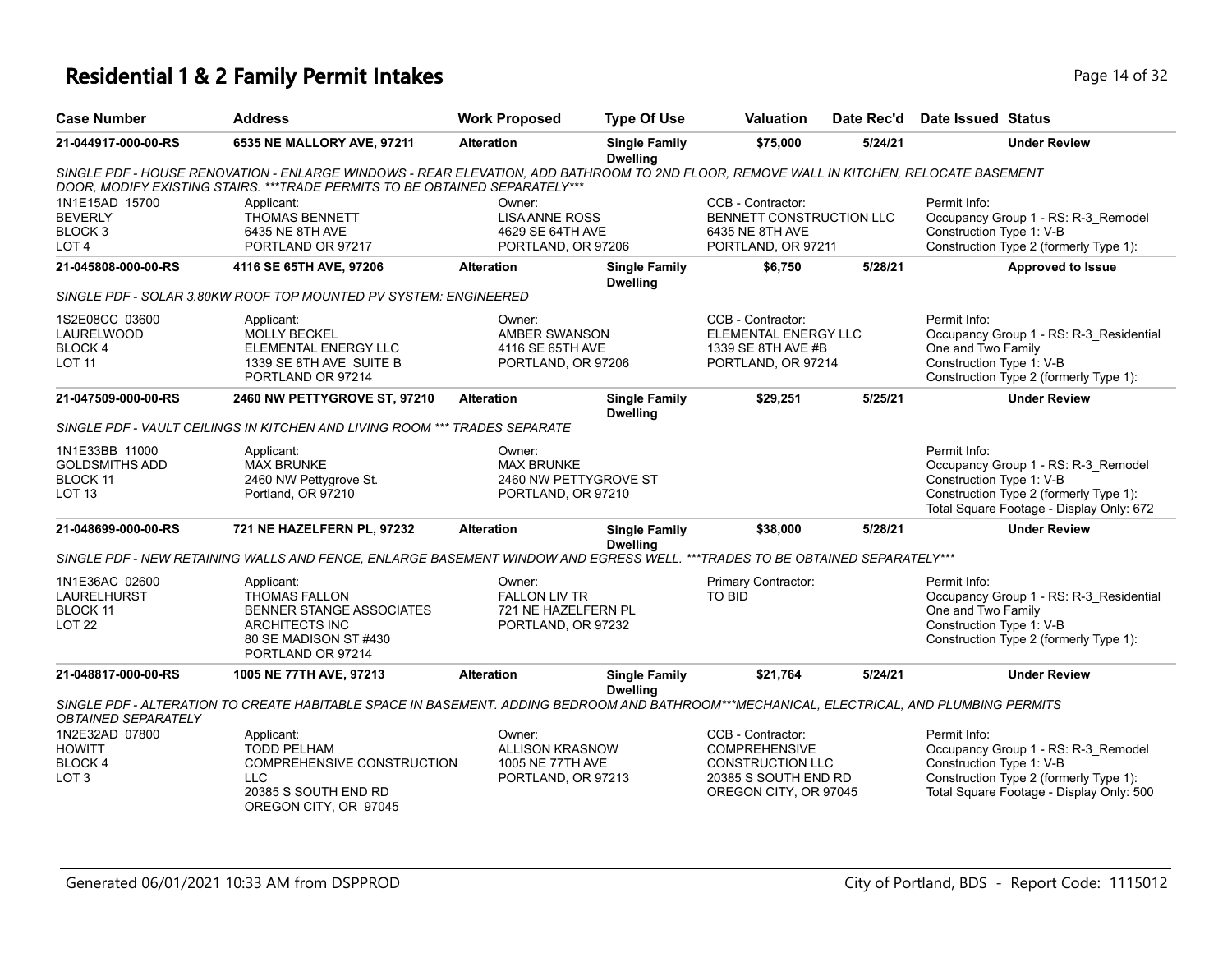# **Residential 1 & 2 Family Permit Intakes Page 15 of 32** Page 15 of 32

| <b>Case Number</b>                       | <b>Address</b>                                                                                                                             | <b>Work Proposed</b>                               | <b>Type Of Use</b>                      | Valuation                              | Date Rec'd | Date Issued Status                                                                 |
|------------------------------------------|--------------------------------------------------------------------------------------------------------------------------------------------|----------------------------------------------------|-----------------------------------------|----------------------------------------|------------|------------------------------------------------------------------------------------|
| 21-049678-000-00-RS                      | <b>1929 N SKIDMORE CT, 97217</b>                                                                                                           | <b>Alteration</b>                                  | <b>Single Family</b><br><b>Dwelling</b> | \$25,899                               | 5/24/21    | <b>Under Review</b>                                                                |
|                                          | SINGLE PDF - LEGALIZE 595 SF OF HABITABLE SPACE IN BASEMENT INCLUDING BEDROOMS. REMODEL HALF BATH TO FULL, RELOCATE WALLS IN LIVING SPACE, |                                                    |                                         |                                        |            |                                                                                    |
| 1N1E21DB 00200                           | RELOCATE CLOSETS FOR WATER MAIN ACCESS IN BED ROOM. ***TRADE PERMITS TO BE OBTAINED SEPARATELY***<br>Applicant:                            | Owner:                                             |                                         | Primary Contractor:                    |            | Permit Info:                                                                       |
| <b>GRISWOLD TR</b><br>BLOCK 13           | <b>WILLIE DEAN</b><br><b>GROUND UP DESIGN WORKS</b>                                                                                        | <b>COLIN BABCOCK</b><br>1929 N SKIDMORE CT         |                                         | <b>TO BID</b>                          |            | Occupancy Group 1 - RS: R-3_Remodel<br>Construction Type 1: V-B                    |
| LOT <sub>7</sub>                         | 111 SW OAK ST, STE 400A<br>PORTLAND OR 97204                                                                                               | PORTLAND, OR 97217                                 |                                         |                                        |            | Construction Type 2 (formerly Type 1):<br>Total Square Footage - Display Only: 595 |
| 21-050116-000-00-RS                      | 13075 NE WEIDLER ST, 97230                                                                                                                 | <b>Alteration</b>                                  | <b>Single Family</b><br><b>Dwelling</b> | \$36,955                               | 5/27/21    | <b>Under Review</b>                                                                |
| OBTAINED SEPARATELY***                   | SINGLE PDF - BASEMENT CONVERSION TO LIVING SPACE, NEW EGRESS WINDOW AND WELL, INCLUDING BATH, BEDROOM AND UTILITY ROOM - ***TRADES TO BE   |                                                    |                                         |                                        |            |                                                                                    |
| 1N2E26CD 14700                           | Applicant:                                                                                                                                 | Owner:                                             |                                         | CCB - Contractor:                      |            | Permit Info:                                                                       |
| DONOGH ADD<br>LOT <sub>5</sub>           | MIKE MONTGOMERY<br>SIMPL HOME DESIGNS                                                                                                      | <b>MELISSA O'NEAL</b><br>13075 NE WEIDLER ST       |                                         | TJS REMODELING LLC<br>1013 SW IVORY LP |            | Occupancy Group 1 - RS: R-3_Residential<br>One and Two Family                      |
|                                          | 4931 SW 76th Ave, PMB 211                                                                                                                  | PORTLAND, OR 97230                                 |                                         | GRESHAM, OR 97080                      |            | Construction Type 1: V-B                                                           |
|                                          | PORTLAND, OR 97225                                                                                                                         | Owner:                                             |                                         |                                        |            | Construction Type 2 (formerly Type 1):<br>Total Square Footage - Display Only: 283 |
|                                          |                                                                                                                                            | <b>GREG O'NEAL</b>                                 |                                         |                                        |            |                                                                                    |
|                                          |                                                                                                                                            | 13075 NE WEIDLER ST<br>PORTLAND, OR 97230          |                                         |                                        |            |                                                                                    |
| 21-050260-000-00-RS                      | 5616 N BURRAGE AVE, 97217                                                                                                                  | <b>Alteration</b>                                  | <b>Single Family</b><br><b>Dwelling</b> | \$7,000                                | 5/26/21    | <b>Under Review</b>                                                                |
|                                          | SINGLE PDF - REMOVE AND REPLACE COVERED DECK (180 SF) REMOVE CONCRETE PAD BELOW.                                                           |                                                    |                                         |                                        |            |                                                                                    |
| 1N1E16CD 17500                           | Applicant:                                                                                                                                 | Owner:                                             |                                         |                                        |            | Permit Info:                                                                       |
| WILLAMETTE<br>BLOCK <sub>5</sub>         | <b>WILLIAM FULLER</b><br><b>WILLIAM FULLER ARCHITECT</b>                                                                                   | <b>WILLIAM FULLER</b><br>5616 N BURRAGE AVE        |                                         |                                        |            | Occupancy Group 1 - RS: R-3_Residential<br>One and Two Family                      |
| N 1/2 OF LOT 19                          | 5616 N BURRAGE AVENUE                                                                                                                      | PORTLAND, OR 97217-4132                            |                                         |                                        |            | Construction Type 1: V-B                                                           |
| LOT <sub>20</sub>                        | PORTLAND OR 97217                                                                                                                          | Owner:                                             |                                         |                                        |            | Construction Type 2 (formerly Type 1):                                             |
|                                          |                                                                                                                                            | <b>LINDA FULLER</b>                                |                                         |                                        |            |                                                                                    |
|                                          |                                                                                                                                            | 5616 N BURRAGE AVE<br>PORTLAND, OR 97217-4132      |                                         |                                        |            |                                                                                    |
| 21-050823-000-00-RS                      | 2306 SW MARKET STREET DR,<br>97201                                                                                                         | <b>Alteration</b>                                  | <b>Single Family</b><br><b>Dwelling</b> | \$15,000                               | 5/28/21    | <b>Under Review</b>                                                                |
| WITH BASEMENT WALLS *ET, PT, MT SEPARATE | SINGLE PDF: REMOVE WALL BETWEEN KITCHEN AND LIBRARY; ADD NEW WINDOW IN DINING ROOM AND KITCHEN; NEW WOOD FRAME ON CONCRETE FOUNDATION      |                                                    |                                         |                                        |            |                                                                                    |
| 1S1E04BB 04200                           | Applicant:                                                                                                                                 | Owner:                                             |                                         |                                        |            | Permit Info:                                                                       |
| CARTERS ADD TO P<br>BLOCK 58             | <b>JESSICA ST JOHN</b><br>2306 SW MARKET STREET DR                                                                                         | <b>JESSICA ST JOHN</b><br>2306 SW MARKET STREET DR |                                         |                                        |            | Occupancy Group 1 - RS: R-3_Remodel<br>Construction Type 1: V-B                    |
| LOT 9 TL 4200                            | PORTLAND OR 97201                                                                                                                          | PORTLAND, OR 97201-2494                            |                                         |                                        |            | Construction Type 2 (formerly Type 1):                                             |
|                                          |                                                                                                                                            | Owner:<br><b>JOHN FAULLER</b>                      |                                         |                                        |            |                                                                                    |
|                                          |                                                                                                                                            | 2306 SW MARKET STREET DR                           |                                         |                                        |            |                                                                                    |
|                                          |                                                                                                                                            | PORTLAND, OR 97201-2494                            |                                         |                                        |            |                                                                                    |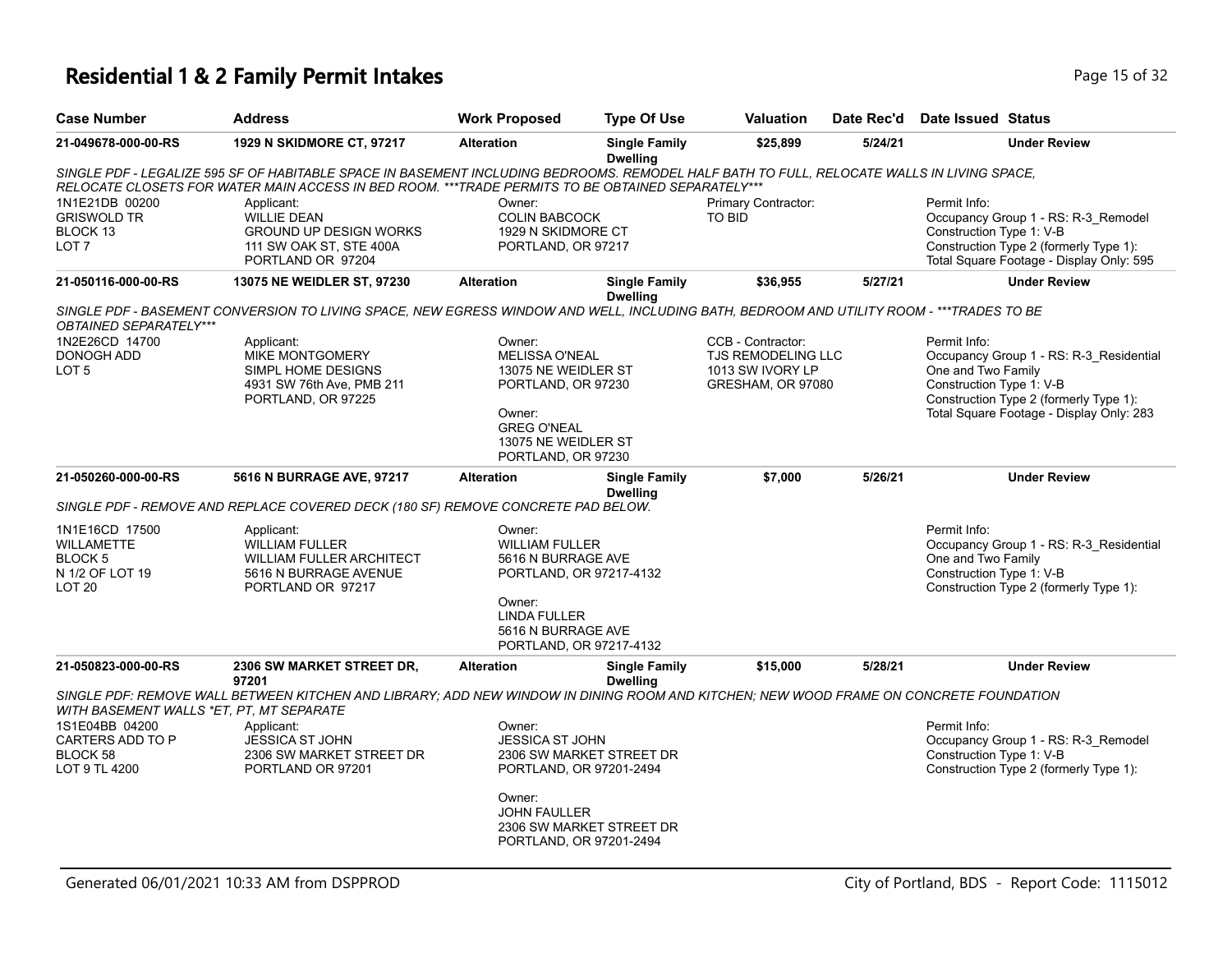# **Residential 1 & 2 Family Permit Intakes Page 16 of 32** Page 16 of 32

| <b>Case Number</b>                                                                           | <b>Address</b>                                                                                                                                                                                                                                                              | <b>Work Proposed</b>                                                                                                                         | <b>Type Of Use</b>                      | Valuation                                                                                                                | Date Rec'd | <b>Date Issued Status</b>                                                                                                                                                                                 |
|----------------------------------------------------------------------------------------------|-----------------------------------------------------------------------------------------------------------------------------------------------------------------------------------------------------------------------------------------------------------------------------|----------------------------------------------------------------------------------------------------------------------------------------------|-----------------------------------------|--------------------------------------------------------------------------------------------------------------------------|------------|-----------------------------------------------------------------------------------------------------------------------------------------------------------------------------------------------------------|
| 21-050835-000-00-RS                                                                          | 1035 NE ONEONTA ST, 97211                                                                                                                                                                                                                                                   | <b>Alteration</b>                                                                                                                            | <b>Single Family</b><br><b>Dwelling</b> | \$50,000                                                                                                                 | 5/30/21    | <b>Under Review</b>                                                                                                                                                                                       |
| <b>SEPARATELY</b>                                                                            | SINGLE PDF - FIRST AND SECOND FLOOR ALTERATIONS TO INCLUDE RECONFIGURATION OF ENTRY, KITCHEN, AND EXISTING BATHROOM; CREATE SECOND<br>BATHROOM; REMOVE STAIRS AND ADD NEW STAIRS; NEW FLOOR JOIST; REMOVE/ADD WINDOWS; NEW SKYLIGHT AND DOOR***TRADE PERMITS TO BE OBTAINED |                                                                                                                                              |                                         |                                                                                                                          |            |                                                                                                                                                                                                           |
| 1N1E14BD 12804<br>VAN BEEK PLACE<br>LOT <sub>4</sub>                                         | Applicant:<br><b>MEGAN BREVIG</b><br>1035 NE ONEONTA ST<br>PORTLAND, OR 97211                                                                                                                                                                                               | Owner:<br><b>MEGAN BREVIG</b><br>7066 N WILLIAMS AVE<br>PORTLAND, OR 97217                                                                   |                                         |                                                                                                                          |            | Permit Info:<br>Occupancy Group 1 - RS: R-3_Residential<br>One and Two Family<br>Construction Type 1: V-B<br>Construction Type 2 (formerly Type 1):                                                       |
| 21-050937-000-00-RS                                                                          | 15859 NE MORRIS ST, 97230                                                                                                                                                                                                                                                   | <b>Alteration</b>                                                                                                                            | <b>Single Family</b><br><b>Dwelling</b> | \$35,000                                                                                                                 | 5/28/21    | <b>Under Review</b>                                                                                                                                                                                       |
| AREA**TRADE PERMITS OBTAINED SEPERATELY**                                                    | SINGLE PDF - ALTERATION OF BASEMENT ACCESSORY KITCHEN: INCLUDING BATHROOM, BEDROOM, LIVING ROOM, LAUNDRY ROOM, KITCHEN AND STORAGE                                                                                                                                          |                                                                                                                                              |                                         |                                                                                                                          |            |                                                                                                                                                                                                           |
| 1N2E25AA 04600<br>SECTION 25 1N 2E<br>TL 4600 0.26 ACRES                                     | Applicant:<br><b>RICK EVANS</b><br>2032 HAMILTON LN<br>GRANTS PASS, OR 97527                                                                                                                                                                                                | Owner:<br><b>RICK EVANS</b><br>2032 HAMILTON LN<br>GRANTS PASS, OR 97527                                                                     |                                         | CCB - Contractor:<br><b>RICK EVANS INTERIORS LLC</b><br>2032 HAMILTON LANE<br>GRANTS PASS, OR 97527                      |            | Permit Info:<br>Occupancy Group 1 - RS: R-3_Remodel<br>Construction Type 1: V-B<br>Construction Type 2 (formerly Type 1):<br>Total Square Footage - Display Only: 1462<br>Number of New Dwelling Units: 1 |
| Total # of RS Alteration permit intakes: 40                                                  |                                                                                                                                                                                                                                                                             |                                                                                                                                              |                                         |                                                                                                                          |            | Total valuation of RS Alteration permit intakes: \$1,212,100                                                                                                                                              |
| 21-048837-000-00-RS                                                                          | 4567 NE 83RD AVE, 97220                                                                                                                                                                                                                                                     | <b>Demolition</b>                                                                                                                            | Accessory<br><b>Structure</b>           | \$500                                                                                                                    | 5/27/21    | <b>Under Review</b>                                                                                                                                                                                       |
|                                                                                              | SINGLE PDF - SB871: DEMOLISH DETACHED COVERED PATIO. REMOVE ALL DEBRIS. *** W/ 21-048825-RS (GARAGE)                                                                                                                                                                        |                                                                                                                                              |                                         |                                                                                                                          |            |                                                                                                                                                                                                           |
| 1N2E21BC 15800<br>ROSEWAY & PLAT 2<br><b>BLOCK 8</b><br>E 47.5' OF LOT 1&2                   | Applicant:<br><b>KRISTOPHER CELTNIEKS</b><br>SASQUATCH ARCHITECTURE<br>1129 SE MARKET ST<br>PORTLAND, OR 97214                                                                                                                                                              | Owner:<br>NICHOLAS TIPTON<br>4567 NE 83RD AVE<br>PORTLAND, OR 97220<br>Owner:<br><b>TARA MOORE</b><br>4567 NE 83RD AVE<br>PORTLAND, OR 97220 |                                         | CCB - Contractor:<br>NIDO HOMES LLC<br>9746 N EXETER AVE<br>PORTLAND, OR 97203                                           |            | Permit Info:<br>Occupancy Group 1 - RS: U_Decks,<br>Patios, Porches, Carports<br>Construction Type 1: V-B<br>Construction Type 2 (formerly Type 1):                                                       |
| 21-037182-000-00-RS                                                                          | 8506 N EDISON ST, 97203                                                                                                                                                                                                                                                     | <b>Demolition</b>                                                                                                                            | Garage/Carport                          | \$12,000                                                                                                                 | 5/24/21    | <b>Under Review</b>                                                                                                                                                                                       |
|                                                                                              | SINGLE PDF - SB871: DEMOLISH DETACHED GARAGE. CLEAR LOT. REMOVE ALL FOUNDATIONS DEBRIS. NO FILL GREATER THAN 24". HOUSE DEMOLITION SEPARATE.                                                                                                                                |                                                                                                                                              |                                         |                                                                                                                          |            |                                                                                                                                                                                                           |
| 1N1W12BD 04000<br>JAMES JOHNS 2ND ADD<br>BLOCK 13<br>LOT <sub>7</sub><br>INC PT VAC ST LOT 8 | Applicant:<br><b>ERIK GRANUM</b><br>PLATYPUS LAND LLC<br>6107 N BURRAGE AVE<br>PORTLAND, OR 97217                                                                                                                                                                           | Owner:<br>PLATYPUS LAND LLC<br>6107 N BURRAGE AVE<br>PORTLAND, OR 97217                                                                      |                                         | CCB - Contractor:<br>TIMOTHY E DIXON<br>TIM DIXON CONSTRUCTION INC<br>1118 LANCASTER DR NE 420<br><b>SALEM, OR 97301</b> |            | Permit Info:<br>Occupancy Group 1 - RS: R-3_Remodel<br>Construction Type 1: V-B<br>Construction Type 2 (formerly Type 1):                                                                                 |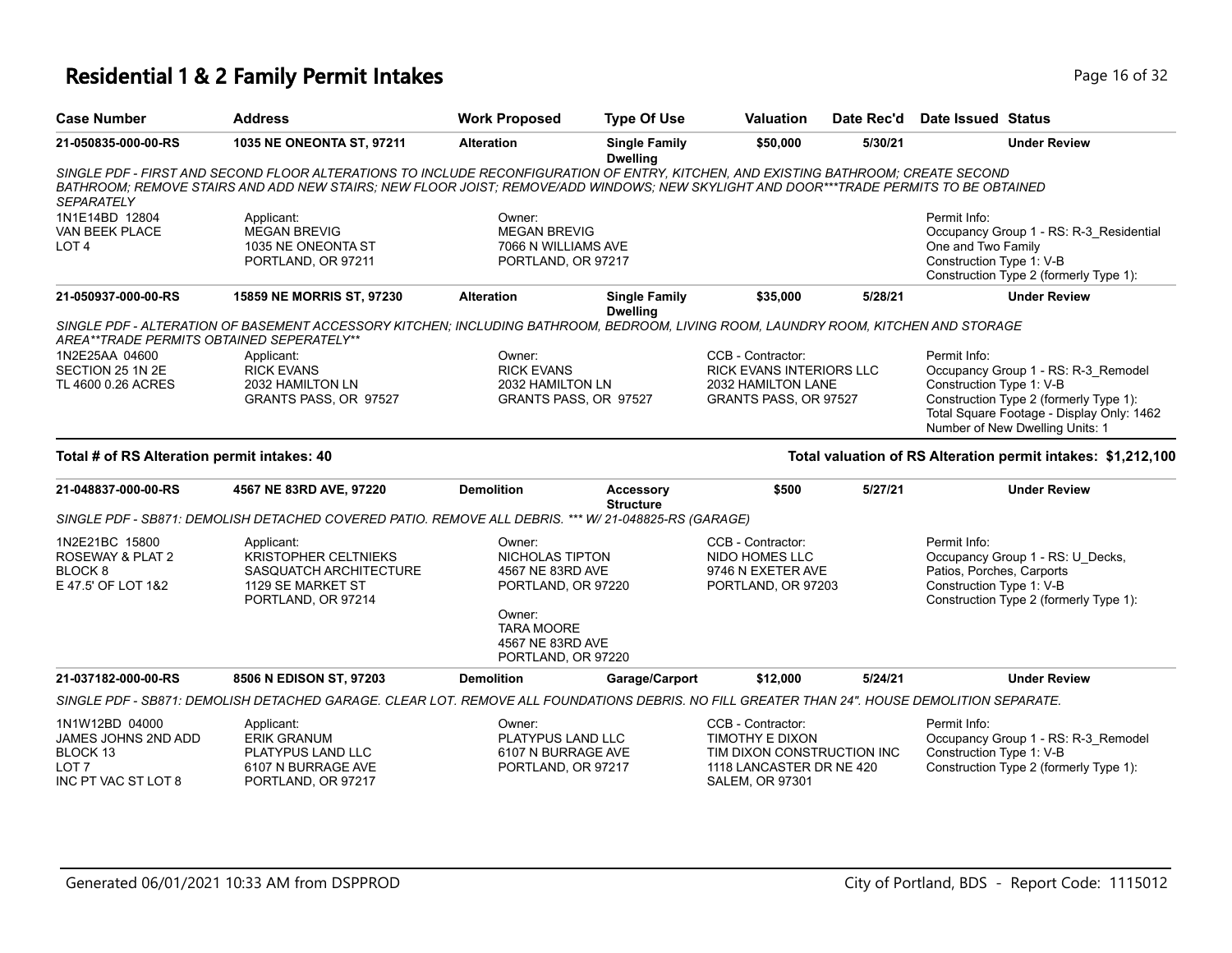## **Residential 1 & 2 Family Permit Intakes Page 17 of 32 Page 17 of 32**

| <b>Case Number</b>                                                                           | <b>Address</b>                                                                                                                               | <b>Work Proposed</b>                                                                                                                                    | <b>Type Of Use</b>                      | <b>Valuation</b>                                                                                         | Date Rec'd | Date Issued Status                                                                                                                                  |
|----------------------------------------------------------------------------------------------|----------------------------------------------------------------------------------------------------------------------------------------------|---------------------------------------------------------------------------------------------------------------------------------------------------------|-----------------------------------------|----------------------------------------------------------------------------------------------------------|------------|-----------------------------------------------------------------------------------------------------------------------------------------------------|
| 21-048825-000-00-RS                                                                          | 4567 NE 83RD AVE, 97220                                                                                                                      | <b>Demolition</b>                                                                                                                                       | Garage/Carport                          | \$1,000                                                                                                  | 5/27/21    | <b>Under Review</b>                                                                                                                                 |
|                                                                                              | SINGLE PDF - SB871: DEMOLISH DETACHED GARAGE. REMOVE FOUNDATION AND ALL DEBRIS. NO FILL GREATER THAN 24" *** W/ 21-048837-RS (COVERED PATIO) |                                                                                                                                                         |                                         |                                                                                                          |            |                                                                                                                                                     |
| 1N2E21BC 15800<br>ROSEWAY & PLAT 2<br>BLOCK 8<br>E 47.5' OF LOT 1&2                          | Applicant:<br><b>KRISTOPHER CELTNIEKS</b><br><b>SASQUATCH ARCHITECTURE</b><br>1129 SE MARKET ST<br>PORTLAND, OR 97214                        | Owner:<br>NICHOLAS TIPTON<br>4567 NE 83RD AVE<br>PORTLAND, OR 97220<br>Owner:<br><b>TARA MOORE</b><br>4567 NE 83RD AVE<br>PORTLAND, OR 97220            |                                         | CCB - Contractor:<br>NIDO HOMES LLC<br>9746 N EXETER AVE<br>PORTLAND, OR 97203                           |            | Permit Info:<br>Occupancy Group 1 - RS: U Private<br>Garage\Utility Misc.<br>Construction Type 1: V-B<br>Construction Type 2 (formerly Type 1):     |
| 21-050290-000-00-RS                                                                          | 15001 SE MAIN ST, 97233                                                                                                                      | <b>Demolition</b>                                                                                                                                       | Garage/Carport                          | \$500                                                                                                    | 5/25/21    | <b>Under Review</b>                                                                                                                                 |
|                                                                                              | SINGLE PDF - SB871: DECONSTRUCT DETACHED CARPORT. REMOVE ALL DEBRIS. *** GARAGE DECONSTRUCTION UNDER SEPARATE PERMIT 21-047878-RS            |                                                                                                                                                         |                                         |                                                                                                          |            |                                                                                                                                                     |
| 1S2E01BD 01500<br><b>NEWHURST PK</b><br>E 71' OF W 177.5' OF S 112'<br>OF LOT 8              | Applicant:<br><b>JESSICA BUTCHER</b><br>15001 SE MAIN ST<br>PORTLAND, OR 97233                                                               | Owner:<br><b>JESSICA BUTCHER</b><br>15001 SE MAIN ST<br>PORTLAND, OR 97233<br>Owner:<br>ANDREW BUTCHER<br><b>15001 SE MAIN ST</b><br>PORTLAND, OR 97233 |                                         |                                                                                                          |            | Permit Info:<br>Occupancy Group 1 - RS: U_Private<br>Garage\Utility Misc.<br>Construction Type 1: V-B<br>Construction Type 2 (formerly Type 1):     |
| 21-044087-000-00-RS                                                                          | 8506 N EDISON ST, 97203                                                                                                                      | <b>Demolition</b>                                                                                                                                       | <b>Single Family</b>                    | \$6,700                                                                                                  | 5/24/21    | <b>Under Review</b>                                                                                                                                 |
|                                                                                              | SINGLE PDF - SB871: DECONSTRUCT SINGLE FAMILY RESIDENCE. CAP SEWER. REMOVE ALL DEBRIS. SUBJECT TO 35-DAY DEMO DELAY. (GARAGE DEMO SEPARATE)  |                                                                                                                                                         | <b>Dwelling</b>                         |                                                                                                          |            |                                                                                                                                                     |
| 1N1W12BD 04000<br>JAMES JOHNS 2ND ADD<br>BLOCK 13<br>LOT <sub>7</sub><br>INC PT VAC ST LOT 8 | Applicant:<br><b>ERIK GRANUM</b><br>URBAN DEVELOPMENT PARTNERS<br>116 NE 6TH #400<br>PORTLAND OR 97232                                       | Owner:<br>PLATYPUS LAND LLC<br>6107 N BURRAGE AVE<br>PORTLAND, OR 97217                                                                                 |                                         | CCB - Contractor:<br>NORTHWEST DECONSTRUCTION<br>SERVICES LLC<br>7639 SE FOSTER RD<br>PORTLAND, OR 97206 |            | Permit Info:<br>Occupancy Group 1 - RS: R-3_Residential<br>One and Two Family<br>Construction Type 1: V-B<br>Construction Type 2 (formerly Type 1): |
| Total # of RS Demolition permit intakes: 5                                                   |                                                                                                                                              |                                                                                                                                                         |                                         |                                                                                                          |            | Total valuation of RS Demolition permit intakes: \$20,700                                                                                           |
| 21-050048-000-00-RS                                                                          | 3814 N LONGVIEW AVE, 97227                                                                                                                   | <b>Interior Alteration</b><br>Only                                                                                                                      | <b>Single Family</b><br><b>Dwelling</b> | \$5,375                                                                                                  | 5/24/21    | 5/24/21 Under Inspection                                                                                                                            |
|                                                                                              | <b>VOLUNTARY CONNECTION OF FRAMING TO FOUNDATION</b>                                                                                         |                                                                                                                                                         |                                         |                                                                                                          |            |                                                                                                                                                     |
| 1N1E21DD 11400<br><b>OVERLOOK</b><br>BLOCK <sub>23</sub><br>LOT <sub>14</sub>                | Applicant:<br><b>Michael Weber</b><br><b>NW Seismic Retrofitters</b><br>P O BOX 18058<br>PORTLAND OR 97212                                   | Owner:<br>3814 N LONGVIEW AVE<br>PORTLAND, OR 97227                                                                                                     | SUSTERSIC FAMILY REV TRUST              | CCB - Contractor:<br>MICHAEL WIEBER<br>ELYSIUM CONSTRUCTION LLC<br>PO BOX 18058<br>PORTLAND, OR 97218    |            | Permit Info:<br>Occupancy Group 1 - RS: R-3_Residential<br>One and Two Family<br>Construction Type 1: V-B<br>Construction Type 2 (formerly Type 1): |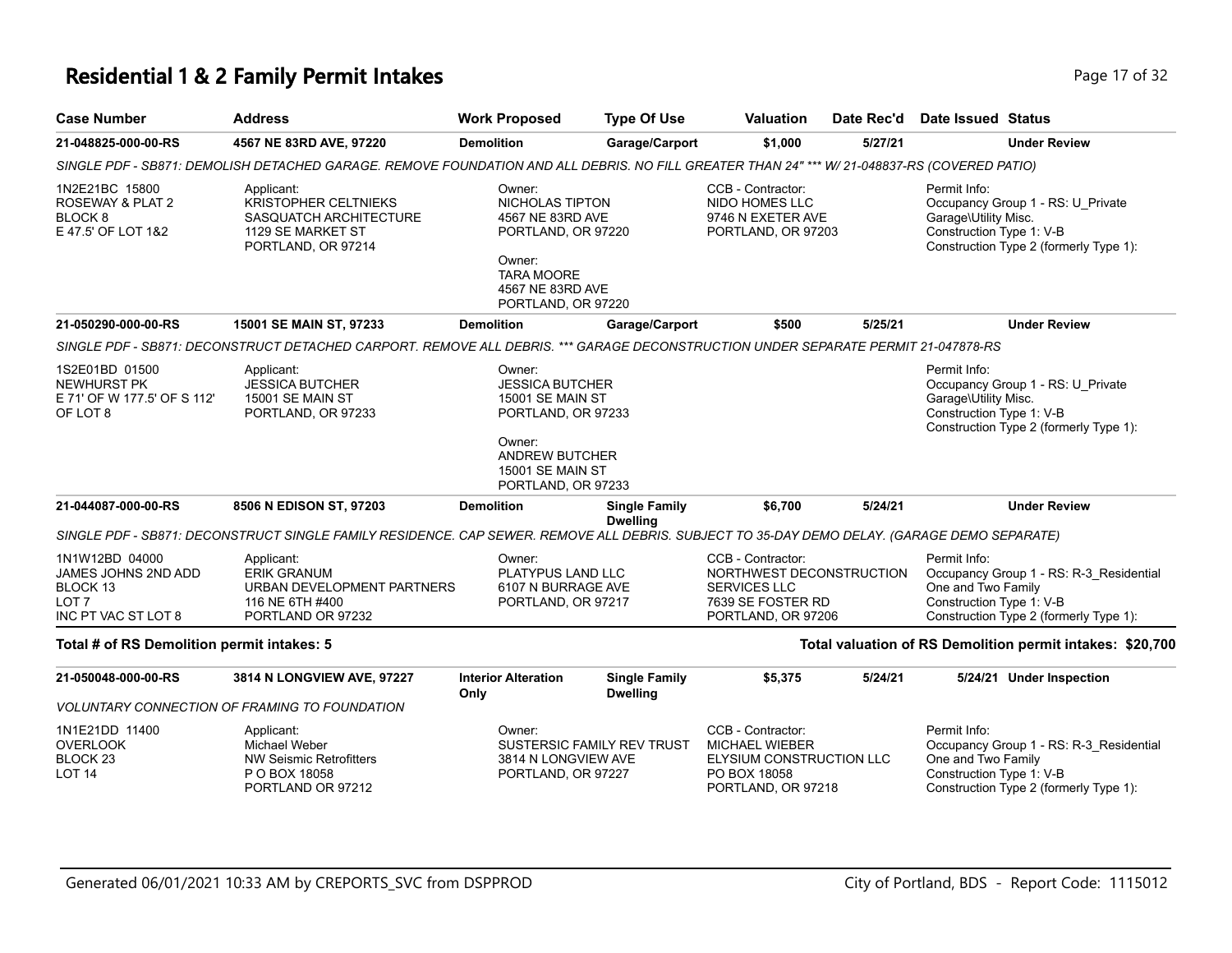#### **Residential 1 & 2 Family Permit Intakes Page 18 of 32** Page 18 of 32

| <b>Case Number</b>                                                       | <b>Address</b>                                                                                                            | <b>Work Proposed</b>                                                                                                                      | <b>Type Of Use</b>                                                                                                               | Valuation                                                                                                                     | Date Rec'd                                                                       | <b>Date Issued Status</b>                                      |                                                                                   |
|--------------------------------------------------------------------------|---------------------------------------------------------------------------------------------------------------------------|-------------------------------------------------------------------------------------------------------------------------------------------|----------------------------------------------------------------------------------------------------------------------------------|-------------------------------------------------------------------------------------------------------------------------------|----------------------------------------------------------------------------------|----------------------------------------------------------------|-----------------------------------------------------------------------------------|
| 21-050056-000-00-RS                                                      | 4234 NE LADDINGTON CT, 97213                                                                                              | <b>Interior Alteration</b><br>Only                                                                                                        | <b>Single Family</b><br><b>Dwelling</b>                                                                                          | \$4,500                                                                                                                       | 5/24/21                                                                          | 5/26/21 Final                                                  |                                                                                   |
|                                                                          | <b>VOLUNTARY CONNECTION OF FRAMING TO FOUNDATION</b>                                                                      |                                                                                                                                           |                                                                                                                                  |                                                                                                                               |                                                                                  |                                                                |                                                                                   |
| 1N2E31BC 14200<br>LAURELHURST<br>BLOCK 64<br>LOT 9&10                    | Applicant:<br>Michael Weber<br><b>NW Seismic Retrofitters</b><br>P O BOX 18058<br>PORTLAND OR 97212                       | Owner:<br><b>BARRY SIMS</b><br>4234 NE LADDINGTON CT<br>PORTLAND, OR 97213-1648<br>Owner:<br><b>MARY RECHNER</b><br>4234 NE LADDINGTON CT |                                                                                                                                  | CCB - Contractor:<br><b>MICHAEL WIEBER</b><br>ELYSIUM CONSTRUCTION LLC<br>PO BOX 18058<br>PORTLAND, OR 97218                  |                                                                                  | Permit Info:<br>One and Two Family<br>Construction Type 1: V-B | Occupancy Group 1 - RS: R-3_Residential<br>Construction Type 2 (formerly Type 1): |
|                                                                          |                                                                                                                           | PORTLAND, OR 97213-1648                                                                                                                   |                                                                                                                                  |                                                                                                                               |                                                                                  |                                                                |                                                                                   |
| 21-050259-000-00-RS                                                      | 2626 SW ORCHARD HILL PL.<br>97035                                                                                         | <b>Interior Alteration</b><br>Only                                                                                                        | <b>Single Family</b><br><b>Dwelling</b>                                                                                          | \$24,000                                                                                                                      | 5/24/21                                                                          |                                                                | 5/24/21 Under Inspection                                                          |
|                                                                          | *SINGLE PDF* BATH REMODEL, REPLACE FIREPLACE IN BEDROOM. NO ADDED BATHROOMS ¿. TRADES ONLY, NO PLANS ¿¿.                  |                                                                                                                                           |                                                                                                                                  |                                                                                                                               |                                                                                  |                                                                |                                                                                   |
| 1S1E32DD 01000<br><b>SUNDANCE</b><br><b>BLOCK1</b><br>LOT 11             | Applicant:<br>ALFRED STONE<br>AL STONE REMODELING & DESIGN<br><b>LLC</b><br>1793 MAPLELEAF RD<br>LAKE OSWEGO, OR 97034    | Owner:<br>ALBERT CHRISTIANS<br>2626 SW ORCHARD HILL PL<br>Owner:<br><b>HELEN CHRISTIANS</b><br>2626 SW ORCHARD HILL PL                    | LAKE OSWEGO, OR 97035-1135<br>LAKE OSWEGO, OR 97035-1135                                                                         | CCB - Contractor:<br>ALFRED STONE<br>AL STONE REMODELING &<br><b>DESIGN LLC</b><br>1793 MAPLELEAF RD<br>LAKE OSWEGO, OR 97034 |                                                                                  | Permit Info:<br>One and Two Family<br>Construction Type 1: V-B | Occupancy Group 1 - RS: R-3_Residential<br>Construction Type 2 (formerly Type 1): |
| 21-050525-000-00-RS                                                      | 3324 NE PRESCOTT ST, 97211                                                                                                | <b>Interior Alteration</b><br>Only                                                                                                        | <b>Single Family</b><br><b>Dwelling</b>                                                                                          | \$20,000                                                                                                                      | 5/25/21                                                                          |                                                                | 5/25/21 Under Inspection                                                          |
|                                                                          | REMODEL EXISTING MAIN FLOOR BATHROOM. TRADE WORK ONLY-NO PLANS REQUIRED.                                                  |                                                                                                                                           |                                                                                                                                  |                                                                                                                               |                                                                                  |                                                                |                                                                                   |
| 1N1E24DB 09100<br><b>WILLAMETTE ADD</b><br>BLOCK 5<br>W 1/2 OF LOT 38-40 | Applicant:<br><b>BRYAN SCHMITZ</b><br><b>BSC GENERAL CONTRACTORS INC</b><br>3836 NE SKIDMORE ST<br>PORTLAND, OR 972118252 | Owner:<br>Owner:                                                                                                                          | <b>TODD GLUCKMAN</b><br>3324 NE PRESCOTT ST<br>PORTLAND, OR 97211<br>SHEFAALI DESAI<br>3324 NE PRESCOTT ST<br>PORTLAND, OR 97211 |                                                                                                                               | <b>BSC GENERAL CONTRACTORS</b><br>3836 NE SKIDMORE ST<br>PORTLAND, OR 97211-8252 | Permit Info:<br>One and Two Family<br>Construction Type 1: V-B | Occupancy Group 1 - RS: R-3_Residential<br>Construction Type 2 (formerly Type 1): |
| 21-050729-000-00-RS                                                      | 6720 N WILBUR AVE, 97217                                                                                                  | <b>Interior Alteration</b><br>Only                                                                                                        | <b>Single Family</b><br><b>Dwelling</b>                                                                                          | \$9,000                                                                                                                       | 5/25/21                                                                          | 5/25/21 Issued                                                 |                                                                                   |
|                                                                          | ADD SMALL OFFICE TO BASEMENT. NO ADDED BATHROOMS.                                                                         |                                                                                                                                           |                                                                                                                                  |                                                                                                                               |                                                                                  |                                                                |                                                                                   |
| 1N1E16BD 14800<br><b>BURRAGE TR</b><br>BLOCK 4<br>LOT <sub>22</sub>      | Applicant:<br><b>JIM KITCHIN</b><br><b>INTERWORKS LLC</b><br>PO BOX 14764<br>PORTLAND OR 97293                            | Owner:<br>AND STALLWORTH<br>6720 N WILBUR AVE<br>PORTLAND, OR 97217                                                                       | CHLOE DANIELE GRILLIENZONI                                                                                                       | CCB - Contractor:<br><b>INTERWORKS LLC</b><br>PO BOX 14764<br>PORTLAND, OR 97293                                              |                                                                                  | Permit Info:<br>One and Two Family<br>Construction Type 1: V-B | Occupancy Group 1 - RS: R-3_Residential<br>Construction Type 2 (formerly Type 1): |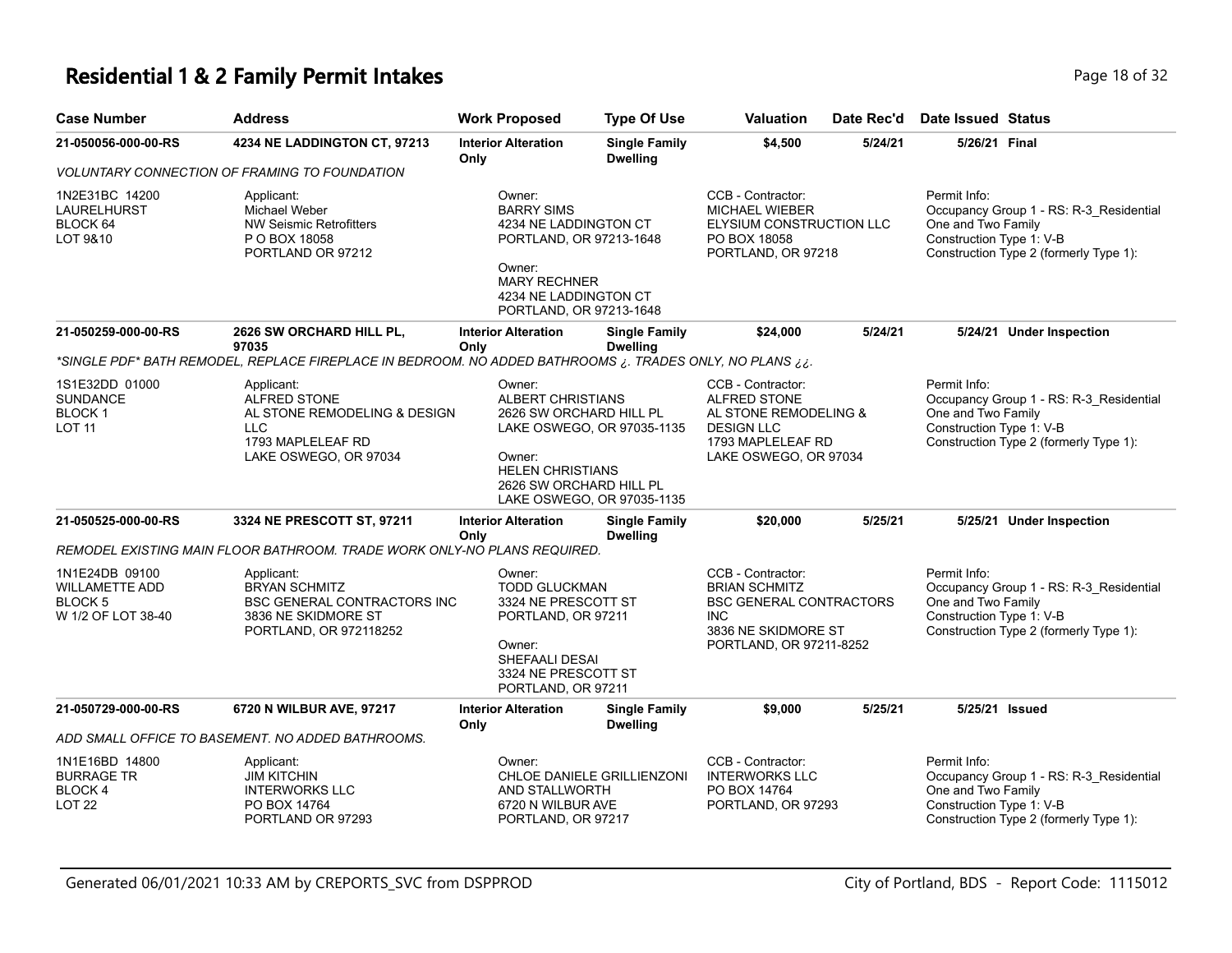#### **Residential 1 & 2 Family Permit Intakes Page 19 of 32** Page 19 of 32

| <b>Case Number</b>                                                        | <b>Address</b>                                                                                                           | <b>Work Proposed</b>                                                                                                                                                   | <b>Type Of Use</b>                      | <b>Valuation</b>                                                                                                                                                                                                                                                                                                                                                                                                                                                          | Date Rec'd | <b>Date Issued Status</b>                                      |                                                                                   |
|---------------------------------------------------------------------------|--------------------------------------------------------------------------------------------------------------------------|------------------------------------------------------------------------------------------------------------------------------------------------------------------------|-----------------------------------------|---------------------------------------------------------------------------------------------------------------------------------------------------------------------------------------------------------------------------------------------------------------------------------------------------------------------------------------------------------------------------------------------------------------------------------------------------------------------------|------------|----------------------------------------------------------------|-----------------------------------------------------------------------------------|
| 21-050855-000-00-RS                                                       | 6417 N VANCOUVER AVE, 97217                                                                                              | <b>Interior Alteration</b><br>Only                                                                                                                                     | <b>Single Family</b><br><b>Dwelling</b> | \$9,800                                                                                                                                                                                                                                                                                                                                                                                                                                                                   | 5/25/21    | 5/25/21 Issued                                                 |                                                                                   |
| ADD NEW HALF BATH TO FINNISHED BASEMENT, 30SF                             |                                                                                                                          |                                                                                                                                                                        |                                         |                                                                                                                                                                                                                                                                                                                                                                                                                                                                           |            |                                                                |                                                                                   |
| 1N1E15DB 02700<br><b>PIEDMONT</b><br>BLOCK 53<br>N 50' OF E 100' OF LOT 1 | Applicant:<br><b>EDWIN HOOKER</b><br>ECOCRAFT LLC<br>4408 NE 38TH AVENUE<br>PORTLAND, OR 97211                           | Owner:<br><b>MATTHEW VEATCH</b><br>6417 N VANCOUVER AVE<br>PORTLAND, OR 97217<br>Owner:<br><b>LISA VEATCH</b><br>6417 N VANCOUVER AVE<br>PORTLAND, OR 97217            |                                         | CCB - Contractor:<br><b>ECOCRAFT LLC</b><br>4408 NE 38TH AVE<br>PORTLAND, OR 97211                                                                                                                                                                                                                                                                                                                                                                                        |            | Permit Info:<br>One and Two Family<br>Construction Type 1: V-B | Occupancy Group 1 - RS: R-3 Residential<br>Construction Type 2 (formerly Type 1): |
| 21-051011-000-00-RS                                                       | 2907 NW MONTE VISTA TER,<br>97210                                                                                        | <b>Interior Alteration</b><br>Only                                                                                                                                     | <b>Single Family</b><br><b>Dwelling</b> | \$96,000                                                                                                                                                                                                                                                                                                                                                                                                                                                                  | 5/26/21    |                                                                | 5/26/21 Issued                                                                    |
|                                                                           | <b>BASEMENT REMODEL, INCLUDING MOVING BATHROOM</b>                                                                       |                                                                                                                                                                        |                                         |                                                                                                                                                                                                                                                                                                                                                                                                                                                                           |            |                                                                |                                                                                   |
| 1N1E32DB 02300<br>KINGS HTS & RPLT<br>BLOCK 19<br>LOT 8-10 TL 2300        | Applicant:<br><b>BRIAN BOHRER</b><br>CORNERSTONE CONSTRUCTION<br><b>SERVICES LLC</b><br>PO BOX 1077<br>NEWBERG, OR 97132 | Owner:<br>DAVID H DOMBROW REV TR<br>2907 NW MONTE VISTA TER<br>PORTLAND, OR 97210<br>Owner:<br>CARYN M DOMBROW REV TR<br>2907 NW MONTE VISTA TER<br>PORTLAND, OR 97210 |                                         | CCB - Contractor:<br><b>CRAIG ANDERSON PLUMBING</b><br><b>INC</b><br>2730 SE 15TH AV<br>PORTLAND, OR 97202-2206<br>CCB - Contractor:<br>CORNERSTONE CONSTRUCTION<br><b>SERVICES LLC</b><br>PO BOX 1077<br>NEWBERG, OR 97132<br>CCB - Contractor:<br><b>B &amp; S HEATING &amp; AIR</b><br><b>CONDITIONING LLC</b><br>PO BOX 1623<br>OREGON CITY, OR 97045<br>CCB - Contractor:<br>NW ELECTRICAL SOLUTIONS<br><b>CORPORATION</b><br><b>PO BOX 805</b><br>MOLALLA, OR 97038 |            | Permit Info:<br>One and Two Family<br>Construction Type 1: V-B | Occupancy Group 1 - RS: R-3 Residential<br>Construction Type 2 (formerly Type 1): |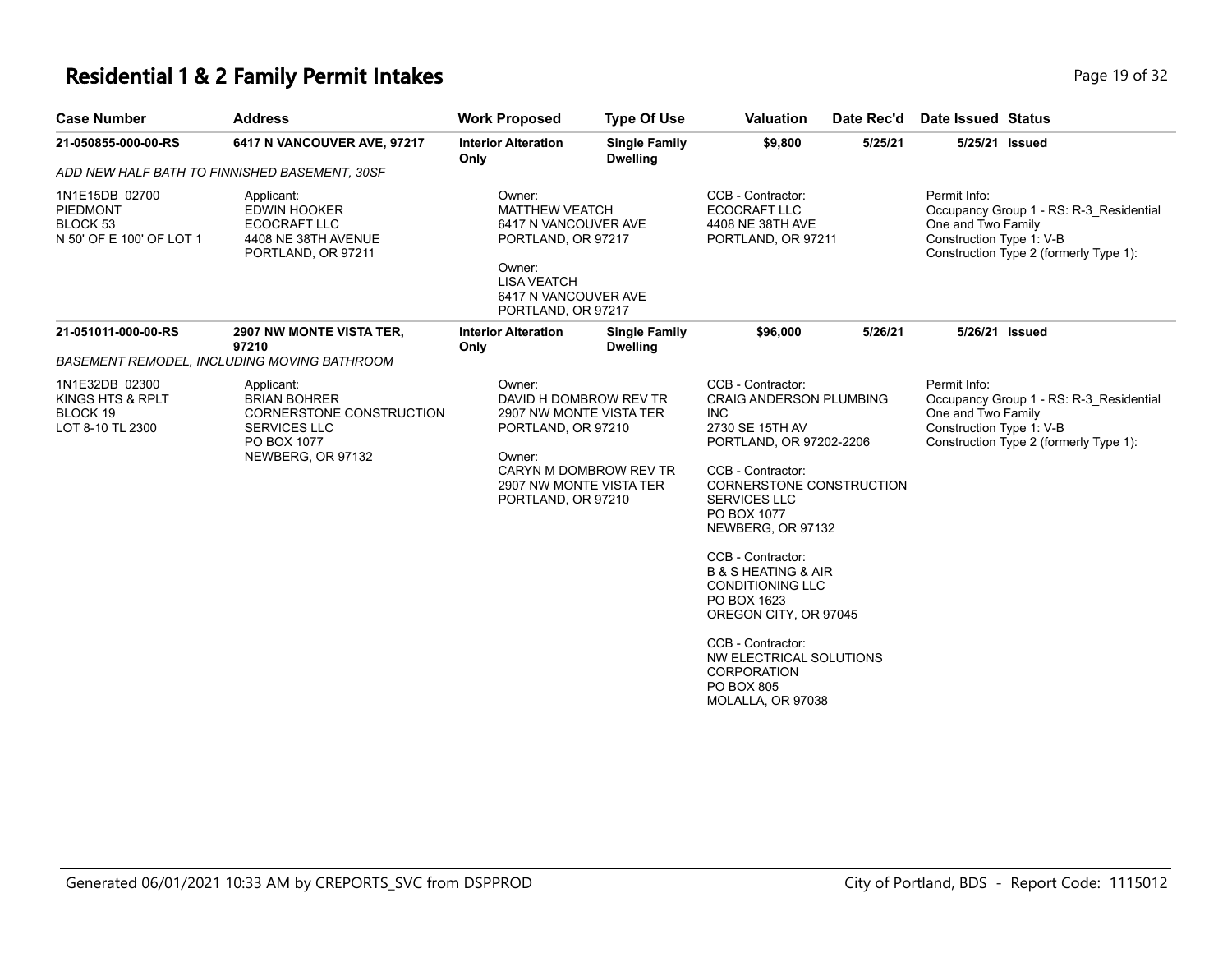#### **Residential 1 & 2 Family Permit Intakes Page 10 of 32** Page 20 of 32

| <b>Address</b>                                                                                                  | <b>Work Proposed</b>               | <b>Type Of Use</b>                                                         | <b>Valuation</b>                                                                                                                                                                                                                                                                                                                                                                                                                                                                                                                          | Date Rec'd                                                | <b>Date Issued Status</b>                                                                                                                                                                                                                                                                                                                                                      |
|-----------------------------------------------------------------------------------------------------------------|------------------------------------|----------------------------------------------------------------------------|-------------------------------------------------------------------------------------------------------------------------------------------------------------------------------------------------------------------------------------------------------------------------------------------------------------------------------------------------------------------------------------------------------------------------------------------------------------------------------------------------------------------------------------------|-----------------------------------------------------------|--------------------------------------------------------------------------------------------------------------------------------------------------------------------------------------------------------------------------------------------------------------------------------------------------------------------------------------------------------------------------------|
| 4220 NE CESAR E CHAVEZ BLVD,<br>97211                                                                           | Only                               | <b>Single Family</b><br><b>Dwelling</b>                                    | \$14,000                                                                                                                                                                                                                                                                                                                                                                                                                                                                                                                                  | 5/27/21                                                   | <b>Approved to Issue</b>                                                                                                                                                                                                                                                                                                                                                       |
| ONLY, NO STRUCTURAL CHANGES, NO PLANS NEEDED*                                                                   |                                    |                                                                            |                                                                                                                                                                                                                                                                                                                                                                                                                                                                                                                                           |                                                           |                                                                                                                                                                                                                                                                                                                                                                                |
| Applicant:<br>BUILD IT CO INC<br>15951 SE HWY 212<br>DAMASCUS, OR 97089                                         | Owner:<br>Owner:                   |                                                                            | CCB - Contractor:<br><b>BUILD IT CO INC</b><br>15951 SE HWY 212                                                                                                                                                                                                                                                                                                                                                                                                                                                                           |                                                           | Permit Info:<br>Occupancy Group 1 - RS: R-3_Residential<br>One and Two Family<br>Construction Type 1: V-B<br>Construction Type 2 (formerly Type 1):                                                                                                                                                                                                                            |
| 2229 SE ORANGE AVE, 97214                                                                                       | <b>Interior Alteration</b>         | <b>Single Family</b>                                                       | \$6,240                                                                                                                                                                                                                                                                                                                                                                                                                                                                                                                                   | 5/27/21                                                   | 5/27/21 Issued                                                                                                                                                                                                                                                                                                                                                                 |
| voluntary earthquake retro fit                                                                                  |                                    |                                                                            |                                                                                                                                                                                                                                                                                                                                                                                                                                                                                                                                           |                                                           |                                                                                                                                                                                                                                                                                                                                                                                |
| Applicant:<br><b>STEVE GEMMELL</b><br><b>GEMMELL CONSTRUCTION LLC</b><br>2310 N KERBY AVE<br>PORTLAND, OR 97227 | Owner:<br>TR.                      |                                                                            | CCB - Contractor:<br><b>STEVE GEMMELL</b><br>2310 N KERBY AVE                                                                                                                                                                                                                                                                                                                                                                                                                                                                             |                                                           | Permit Info:<br>Occupancy Group 1 - RS: R-3 Residential<br>One and Two Family<br>Construction Type 1: V-B<br>Construction Type 2 (formerly Type 1):                                                                                                                                                                                                                            |
| 6515 SE REED COLLEGE PL,<br>97202                                                                               | <b>Interior Alteration</b><br>Only | <b>Single Family</b><br><b>Dwelling</b>                                    | \$20,000                                                                                                                                                                                                                                                                                                                                                                                                                                                                                                                                  | 5/28/21                                                   | <b>Approved to Issue</b>                                                                                                                                                                                                                                                                                                                                                       |
|                                                                                                                 |                                    |                                                                            |                                                                                                                                                                                                                                                                                                                                                                                                                                                                                                                                           |                                                           |                                                                                                                                                                                                                                                                                                                                                                                |
| Applicant:<br><b>ALFRED STONE</b><br><b>LLC</b><br>1793 MAPLELEAF RD<br>LAKE OSWEGO, OR 97034                   | Owner:<br><b>TRUST</b>             |                                                                            | CCB - Contractor:<br><b>ALFRED STONE</b><br><b>DESIGN LLC</b>                                                                                                                                                                                                                                                                                                                                                                                                                                                                             |                                                           | Permit Info:<br>Occupancy Group 1 - RS: R-3_Residential<br>One and Two Family<br>Construction Type 1: V-B<br>Construction Type 2 (formerly Type 1):                                                                                                                                                                                                                            |
| 4192 SW GREENLEAF DR, 97221                                                                                     | <b>Interior Alteration</b>         | <b>Single Family</b>                                                       | \$110,000                                                                                                                                                                                                                                                                                                                                                                                                                                                                                                                                 | 5/29/21                                                   | 5/29/21 Issued                                                                                                                                                                                                                                                                                                                                                                 |
|                                                                                                                 |                                    |                                                                            |                                                                                                                                                                                                                                                                                                                                                                                                                                                                                                                                           |                                                           |                                                                                                                                                                                                                                                                                                                                                                                |
| Applicant:<br><b>GARZA CONSTRUCTION INC</b><br>8835 SW CANYON LANE SUITE 303<br>PORTLAND, OR 97225              | Owner:<br>Owner:                   |                                                                            | CCB - Contractor:<br>303                                                                                                                                                                                                                                                                                                                                                                                                                                                                                                                  |                                                           | Permit Info:<br>Occupancy Group 1 - RS: R-3_Residential<br>One and Two Family<br>Construction Type 1: V-B<br>Construction Type 2 (formerly Type 1):                                                                                                                                                                                                                            |
|                                                                                                                 |                                    | <b>Interior Alteration</b><br>Only<br>AL STONE REMODELING & DESIGN<br>Only | SUSAN DOYLE SUBTRUST<br>2095 BRANDING IRON DR<br><b>FOLSOM, CA 95630</b><br>JOYCE SMITH KYNE SUBTRUST<br>2095 BRANDING IRON DR<br><b>FOLSOM, CA 95630</b><br><b>Dwelling</b><br>2229 SE ORANGE AVE<br>PORTLAND, OR 97214<br>6515 SE REED COLLEGE PL<br>PORTLAND, OR 97202<br><b>Dwelling</b><br>REMODEL TWO EXISTING SECOND FLOOR BATHROOMS. TRADE WORK ONLY-NO PLANS REQUIRED.<br><b>VIRGINIA RUSTIQUE-PETTENI</b><br>4192 SW GREENLEAF DR<br>PORTLAND, OR 97221<br><b>FILIPPO PETTENI</b><br>4192 SW GREENLEAF DR<br>PORTLAND, OR 97221 | KATHERINE R SCHMIDT REV LIV<br>KATHLEEN B NEILL REVOCABLE | REMOVE EXISTING SHOWER ON MAIN FLOOR BATHROOM, INSTALL NEW SHOWER PAN, REPIPING SOME OF THE EXISTING WATER LINES. *EXISTING BATHROOM<br>DAMASCUS, OR 97089<br><b>GEMMELL CONSTRUCTION LLC</b><br>PORTLAND, OR 97227<br>AL STONE REMODELING &<br>1793 MAPLELEAF RD<br>LAKE OSWEGO, OR 97034<br><b>GARZA CONSTRUCTION INC</b><br>8835 SW CANYON LANE SUITE<br>PORTLAND, OR 97225 |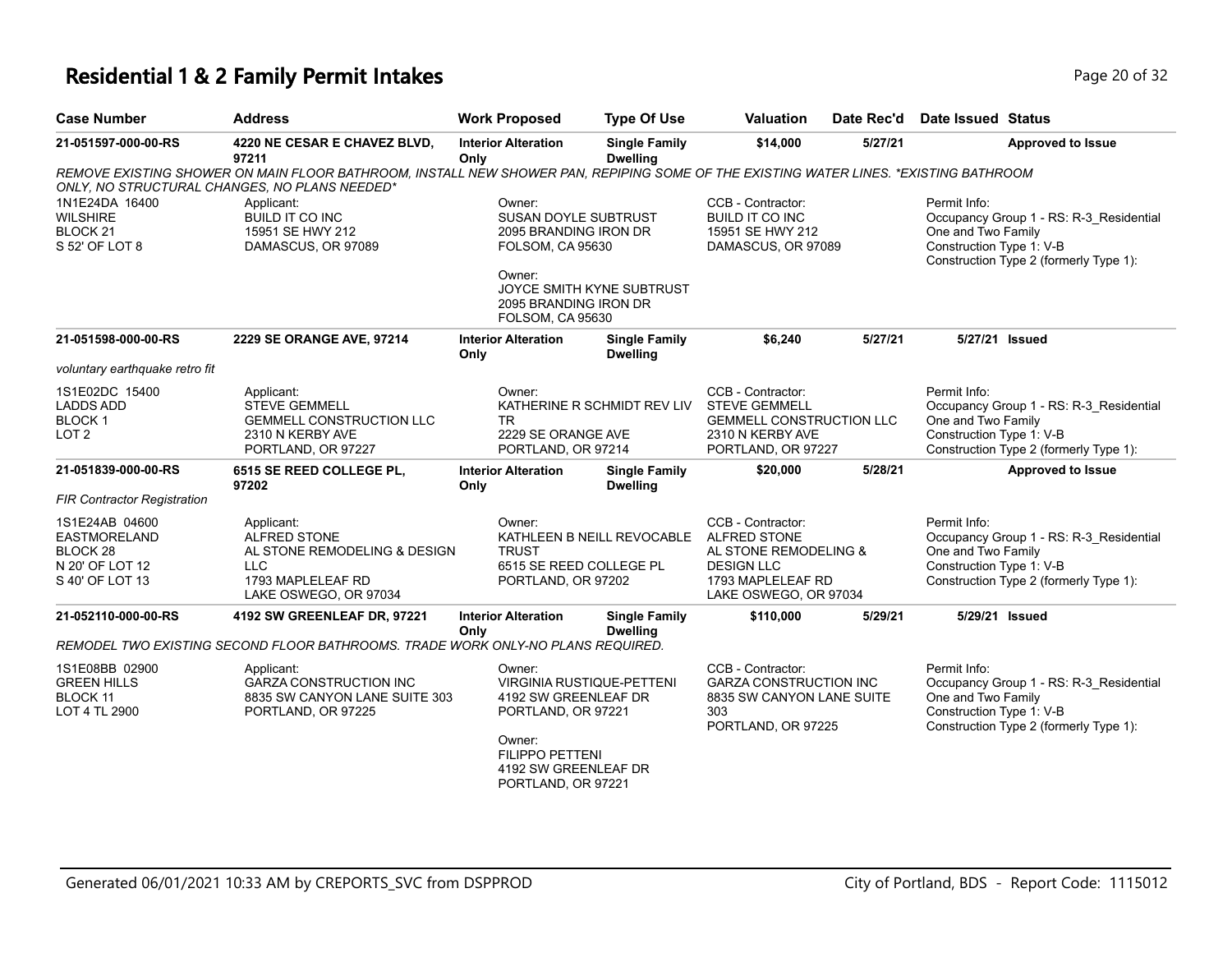#### **Residential 1 & 2 Family Permit Intakes Page 21 of 32 Page 21 of 32**

| <b>Case Number</b>                                                           | <b>Address</b>                                                                                                      | <b>Work Proposed</b>                                                                                                                                          | <b>Type Of Use</b>                      | <b>Valuation</b>                                                                                                           | Date Rec'd | <b>Date Issued Status</b>                                                                                                                           |
|------------------------------------------------------------------------------|---------------------------------------------------------------------------------------------------------------------|---------------------------------------------------------------------------------------------------------------------------------------------------------------|-----------------------------------------|----------------------------------------------------------------------------------------------------------------------------|------------|-----------------------------------------------------------------------------------------------------------------------------------------------------|
| 21-052132-000-00-RS                                                          | 6350 SW CANBY ST, 97219                                                                                             | <b>Interior Alteration</b><br>Only                                                                                                                            | <b>Single Family</b><br><b>Dwelling</b> | \$10,000                                                                                                                   | 5/29/21    | <b>Approved to Issue</b>                                                                                                                            |
|                                                                              | REMODEL BATHROOM. TAKE OUT SOME NON BEARING WALLS.                                                                  |                                                                                                                                                               |                                         |                                                                                                                            |            |                                                                                                                                                     |
| 1S1E19CB 02600<br>SECTION 19 1S 1E<br>TL 2600 1.75 ACRES                     | Applicant:<br>PETER BARICH<br><b>COMMUNITECTURE</b><br>1421 SE DIVISION ST<br>PORTLAND, OR 97202                    | Owner:<br><b>RICHARD &amp; CHRISTINA</b><br><b>WALLACE LIV TR</b><br>6350 SW CANBY ST<br>PORTLAND, OR 97219                                                   |                                         |                                                                                                                            |            | Permit Info:<br>Occupancy Group 1 - RS: R-3_Residential<br>One and Two Family<br>Construction Type 1: V-B<br>Construction Type 2 (formerly Type 1): |
| 21-052144-000-00-RS                                                          | 2617 SW HUME ST, 97219                                                                                              | <b>Interior Alteration</b><br><b>Single Family</b><br>Only<br><b>Dwelling</b>                                                                                 |                                         | \$5,000                                                                                                                    | 5/30/21    | <b>Approved to Issue</b>                                                                                                                            |
|                                                                              | REMODEL BASEMENT. REBUILD STAIRS TO MEET HEADHEIGHT. ADD BATHROOM.                                                  |                                                                                                                                                               |                                         |                                                                                                                            |            |                                                                                                                                                     |
| 1S1E20DA 10800<br><b>RYAN PL</b><br>BLOCK 10<br>W 80' OF LOT 11              | Applicant:<br><b>COREY OMEY</b><br>EMA ARCHITECTURE, LLC<br>721 NW 9TH AVE, STE 280<br>PORTLAND, OR 97209           | Owner:<br><b>WYNNE PETERSON-NEDRY</b><br>2617 SW HUME ST<br>PORTLAND, OR 97219                                                                                |                                         |                                                                                                                            |            | Permit Info:<br>Occupancy Group 1 - RS: R-3 Residential<br>One and Two Family<br>Construction Type 1: V-B<br>Construction Type 2 (formerly Type 1): |
| 21-052148-000-00-RS                                                          | 3026 NE 12TH AVE, 97212                                                                                             | <b>Interior Alteration</b><br>Only                                                                                                                            | <b>Single Family</b><br><b>Dwelling</b> | \$6,265                                                                                                                    | 5/30/21    | 5/30/21 Issued                                                                                                                                      |
|                                                                              | <b>VOLUNTARY CONNECTION OF FRAMING TO FOUNDATION</b>                                                                |                                                                                                                                                               |                                         |                                                                                                                            |            |                                                                                                                                                     |
| 1N1E26BA 17000<br><b>IRVINGTON</b><br>BLOCK 82<br>LOT <sub>18</sub>          | Applicant:<br>Michael Weber<br><b>NW Seismic Retrofitters</b><br>P O BOX 18058<br>PORTLAND OR 97212                 | Owner:<br><b>LISA JOHNSON</b><br>3026 NE 12TH AVE<br>PORTLAND, OR 97212-3250<br>Owner:<br><b>JESSE JOHNSON</b><br>3026 NE 12TH AVE<br>PORTLAND, OR 97212-3250 |                                         | CCB - Contractor:<br><b>MICHAEL WIEBER</b><br>ELYSIUM CONSTRUCTION LLC<br>PO BOX 18058<br>PORTLAND, OR 97218               |            | Permit Info:<br>Occupancy Group 1 - RS: R-3_Residential<br>One and Two Family<br>Construction Type 1: V-B<br>Construction Type 2 (formerly Type 1): |
| 21-052150-000-00-RS                                                          | 7024 SW 12TH DR, 97219                                                                                              | <b>Interior Alteration</b><br>Only                                                                                                                            | <b>Single Family</b><br><b>Dwelling</b> | \$17,000                                                                                                                   | 5/30/21    | 5/30/21 Issued                                                                                                                                      |
|                                                                              | REMOVE BEARING WALL BETWEEN TWO BEDROOMS TO CREATE 1 MASTER.                                                        |                                                                                                                                                               |                                         |                                                                                                                            |            |                                                                                                                                                     |
| 1S1E21AB 11200<br><b>WOODROW WILSON PK</b><br><b>BLOCK7</b><br><b>LOT 16</b> | Applicant:<br><b>CATALYST CONSTRUCTION &amp;</b><br><b>REMODELING LLC</b><br>1031 NE 76TH AVE<br>PORTLAND, OR 97213 | Owner:<br><b>WENCY LAM</b><br>7024 SW 12TH DR<br>PORTLAND, OR 97219<br>Owner:<br><b>CODY GERMAN</b><br>7024 SW 12TH DR<br>PORTLAND, OR 97219                  |                                         | CCB - Contractor:<br><b>CATALYST CONSTRUCTION &amp;</b><br><b>REMODELING LLC</b><br>1031 NE 76TH AVE<br>PORTLAND, OR 97213 |            | Permit Info:<br>Occupancy Group 1 - RS: R-3 Residential<br>One and Two Family<br>Construction Type 1: V-B<br>Construction Type 2 (formerly Type 1): |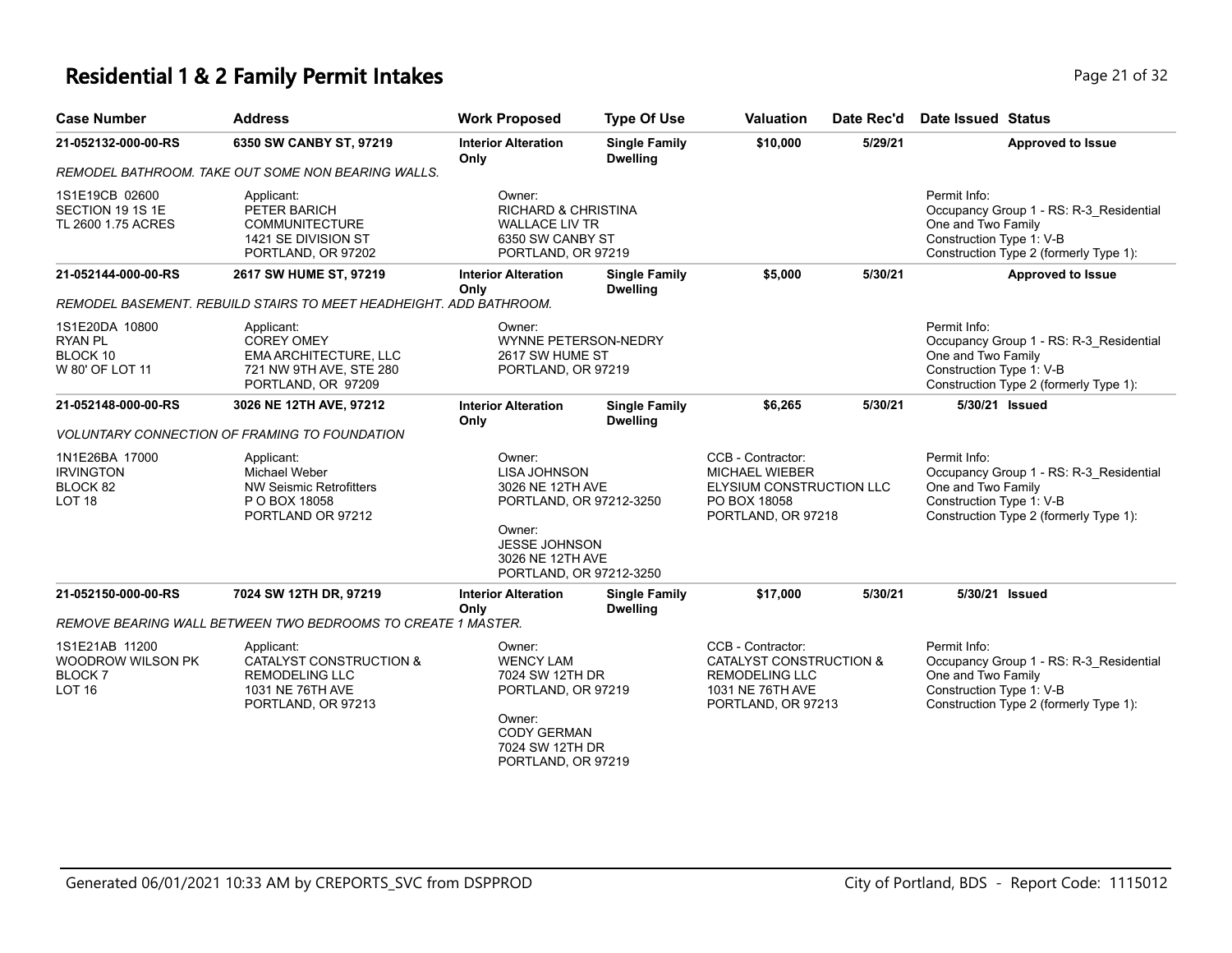#### **Residential 1 & 2 Family Permit Intakes Page 12 of 32** Page 22 of 32

| <b>Case Number</b>                                                      | <b>Address</b>                                                                                                  | <b>Work Proposed</b>                                                                                                                                         | <b>Type Of Use</b>                                                                                                            | <b>Valuation</b>                                                                                                | Date Rec'd                                      | <b>Date Issued Status</b>                                                                                                                           |
|-------------------------------------------------------------------------|-----------------------------------------------------------------------------------------------------------------|--------------------------------------------------------------------------------------------------------------------------------------------------------------|-------------------------------------------------------------------------------------------------------------------------------|-----------------------------------------------------------------------------------------------------------------|-------------------------------------------------|-----------------------------------------------------------------------------------------------------------------------------------------------------|
| 21-052151-000-00-RS                                                     | 5402 SW 34TH PL, 97239                                                                                          | <b>Interior Alteration</b><br>Only                                                                                                                           | <b>Single Family</b><br><b>Dwelling</b>                                                                                       | \$3,400                                                                                                         | 5/30/21                                         | 5/30/21 Issued                                                                                                                                      |
| <b>BATHROOM REMODEL. TRADES ONLY.</b>                                   |                                                                                                                 |                                                                                                                                                              |                                                                                                                               |                                                                                                                 |                                                 |                                                                                                                                                     |
| 1S1E17AC 06700<br><b>DOSCHDALE</b><br>LOT 46&47 TL 6700                 | Applicant:<br><b>CLYDE MANCHESTER</b><br><b>HELP GROUP INC</b><br>10006 SW CANYON RD<br>PORTLAND, OR 97225      | Owner:<br><b>ALICE SCHULZ</b><br>5402 SW 34TH PL<br>PORTLAND, OR 97239<br>Owner:<br><b>NATHAN SCHULZ</b><br>5402 SW 34TH PL<br>PORTLAND, OR 97239            |                                                                                                                               | CCB - Contractor:<br>HELP HOME ENERGY LIFE<br>PERFORMANCE GROUP INC<br>10006 SW CANYON RD<br>PORTLAND, OR 97225 |                                                 | Permit Info:<br>Occupancy Group 1 - RS: R-3 Residential<br>One and Two Family<br>Construction Type 1: V-B<br>Construction Type 2 (formerly Type 1): |
| 21-052153-000-00-RS                                                     | 604 SW 48TH DR, 97221                                                                                           | <b>Interior Alteration</b><br>Only                                                                                                                           | <b>Single Family</b><br><b>Dwelling</b>                                                                                       | \$12,000                                                                                                        | 5/30/21                                         | <b>Approved to Issue</b>                                                                                                                            |
| <b>CONVERT STORAGE TO WORKOUT ROOM.</b>                                 |                                                                                                                 |                                                                                                                                                              |                                                                                                                               |                                                                                                                 |                                                 |                                                                                                                                                     |
| 1S1E06AA 02200<br>WOODSIDE TERR & PLAT 2<br>LOT 17 TL 2200              | Applicant:<br><b>DARREN BARLOW</b><br><b>RAVEN BUILDERS LLC</b><br>4120 NE 54TH AVE<br>PORTLAND, OR 97218       | Owner:<br>Owner:                                                                                                                                             | <b>RACHEL KAHANE</b><br>604 SW 48TH DR<br>PORTLAND, OR 97221<br><b>MAX GREENBLATT</b><br>604 SW 48TH DR<br>PORTLAND, OR 97221 |                                                                                                                 | <b>RAVEN BUILDERS LLC</b><br>PORTLAND, OR 97218 | Permit Info:<br>Occupancy Group 1 - RS: R-3 Residential<br>One and Two Family<br>Construction Type 1: V-B<br>Construction Type 2 (formerly Type 1): |
| 21-052154-000-00-RS                                                     | 4611 SE 59TH AVE, 97206                                                                                         | <b>Interior Alteration</b><br>Only                                                                                                                           | <b>Single Family</b><br><b>Dwelling</b>                                                                                       | \$51,000                                                                                                        | 5/30/21                                         | 5/30/21 Issued                                                                                                                                      |
| <b>REMODEL KITCHEN.</b>                                                 |                                                                                                                 |                                                                                                                                                              |                                                                                                                               |                                                                                                                 |                                                 |                                                                                                                                                     |
| 1S2E18AA 19000<br><b>FOREST PK</b><br><b>BLOCK1</b><br>LOT <sub>6</sub> | Applicant:<br>THOMAS ALVAH HUCKABEE<br><b>THOMAS ALVAH HUCKABEE</b><br>1343 SE SPOKANE ST<br>PORTLAND, OR 97202 | Owner:<br><b>SEAN FARRELL</b><br>4611 SE 59TH AVE<br>PORTLAND, OR 97206-4703<br>Owner:<br><b>LAURA TAUBER</b><br>4611 SE 59TH AVE<br>PORTLAND, OR 97206-4703 |                                                                                                                               | CCB - Contractor:<br>THOMAS ALVAH HUCKABEE<br>1343 SE SPOKANE ST<br>PORTLAND, OR 97202                          |                                                 | Permit Info:<br>Occupancy Group 1 - RS: R-3_Residential<br>One and Two Family<br>Construction Type 1: V-B<br>Construction Type 2 (formerly Type 1): |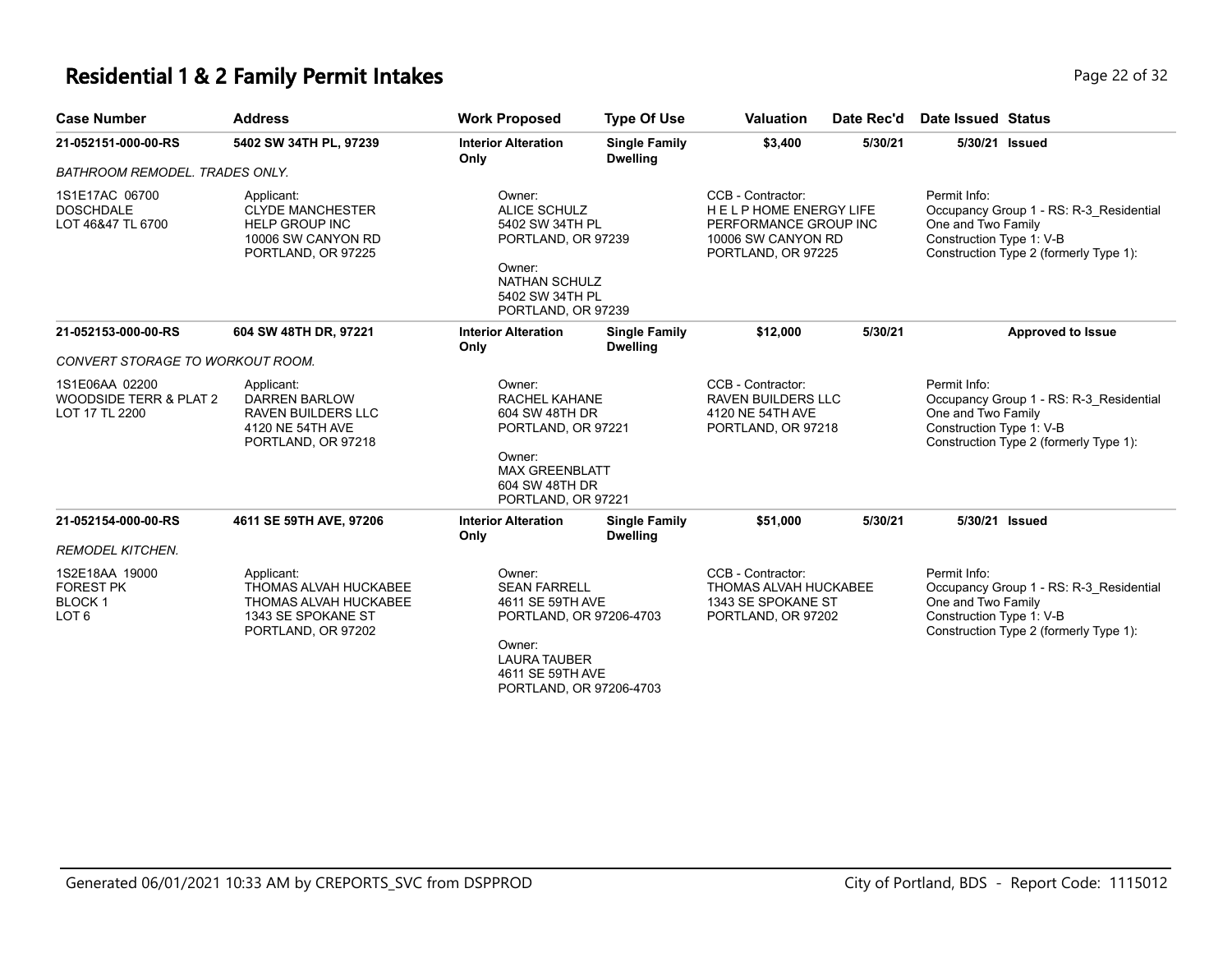# **Residential 1 & 2 Family Permit Intakes Page 23 of 32** Page 23 of 32

| <b>Case Number</b>                                                          | <b>Address</b>                                                                                                                                                                                                                                                                                                                                                                                                                                                                       | <b>Work Proposed</b>                                                                                                                          | <b>Type Of Use</b>                                       | <b>Valuation</b>                                                                                                                          | Date Rec'd | <b>Date Issued Status</b>                                      |                                                                                                                                                                  |
|-----------------------------------------------------------------------------|--------------------------------------------------------------------------------------------------------------------------------------------------------------------------------------------------------------------------------------------------------------------------------------------------------------------------------------------------------------------------------------------------------------------------------------------------------------------------------------|-----------------------------------------------------------------------------------------------------------------------------------------------|----------------------------------------------------------|-------------------------------------------------------------------------------------------------------------------------------------------|------------|----------------------------------------------------------------|------------------------------------------------------------------------------------------------------------------------------------------------------------------|
| 21-052170-000-00-RS                                                         | 5804 NE EVERETT ST, 97213                                                                                                                                                                                                                                                                                                                                                                                                                                                            | <b>Interior Alteration</b><br>Only                                                                                                            | <b>Single Family</b><br><b>Dwelling</b>                  | \$40,000                                                                                                                                  | 5/30/21    |                                                                | <b>Under Review</b>                                                                                                                                              |
|                                                                             | UNFINISHED BASEMENT REMODEL. REMOVE EXISTING MAIN BEAM SUPPORTS AND POSTS AND REPLACE WITH NEW. REPLACE EXISTING WINDOW IN BASEMENT<br>FOUNDATION WITH A DOOR. REPLACE EXISTING WINDOW IN BASEMENT WITH NEW WIDOW TO MEET REQUIREMENTS FOR EMERGENCY RESCUE AND ESCAPE<br>CODES. INSTALL FRAMING OF WALLS FOR FUTURE BEDROOMS, BATHROOM, MECHANICHAL AND LAUNDRY ROOM. VOLUNTARY CONNECTION OF FRAMING TO<br>FOUNDATION PLUMBING UNDERFLOOR FOR FUTURE BATHROOM AND NEW LAUNDRYROOM. |                                                                                                                                               |                                                          |                                                                                                                                           |            |                                                                |                                                                                                                                                                  |
| 1N2E31DA 06200<br><b>VILLAMEAD</b><br><b>BLOCK5</b><br>LOT <sub>9</sub>     | Applicant:<br><b>DOYLE PETERSON</b><br>SUPERIOR QUALITY CONSTRUCTION<br>PO BOX 9291<br><b>SALEM, OR 97305</b>                                                                                                                                                                                                                                                                                                                                                                        | Owner:<br>JAKE TAYLOR REVOCABLE<br><b>LIVING TRUST</b><br>5804 NE EVERETT ST<br>PORTLAND, OR 97213                                            |                                                          | CCB - Contractor:<br><b>DOYLE PETERSON</b><br><b>SUPERIOR QUALITY</b><br><b>CONSTRUCTION CO</b><br>PO BOX 9291<br><b>BROOKS, OR 97305</b> |            | Permit Info:<br>One and Two Family<br>Construction Type 1: V-B | Occupancy Group 1 - RS: R-3_Residential<br>Construction Type 2 (formerly Type 1):                                                                                |
|                                                                             | Total # of RS Interior Alteration Only permit intakes: 19                                                                                                                                                                                                                                                                                                                                                                                                                            |                                                                                                                                               |                                                          |                                                                                                                                           |            |                                                                | Total valuation of RS Interior Alteration Only permit intakes: \$463,580                                                                                         |
| 20-130434-REV-01-RS                                                         | 5774 NE RODNEY AVE - Unit B,<br>97211                                                                                                                                                                                                                                                                                                                                                                                                                                                | <b>New Construction</b>                                                                                                                       | Accessory<br><b>Dwelling Unit</b>                        | \$0                                                                                                                                       | 5/26/21    |                                                                | <b>Approved to Issue</b>                                                                                                                                         |
|                                                                             | SINGLE PDF - REVISION TO REMOVE BOTH 2ND FLOOR PORCHES. CHANGE PORCH DOORS TO WINDOWS. CHANGE FRAMING TO ACCOMODATE CHANGES. CHANGE<br>FOUNDATION FROM MULTI POUR TO MONOLITHIC FOUNDATION SYSTEM.                                                                                                                                                                                                                                                                                   |                                                                                                                                               |                                                          |                                                                                                                                           |            |                                                                |                                                                                                                                                                  |
| 1N1E15DD 09800                                                              | Applicant:<br><b>WILLIE DEAN</b><br><b>GROUND UP DESIGN WORKS</b><br>4233 NE AINSWORTH ST<br>PORTLAND, OR 97218                                                                                                                                                                                                                                                                                                                                                                      | Owner:<br><b>REBECCA CONNELLY</b><br>5774 NE RODNEY AVE #A<br>PORTLAND, OR 97211<br>Owner:<br><b>ANDREW CONNELLY</b><br>5774 NE RODNEY AVE #A |                                                          |                                                                                                                                           |            | Permit Info:<br>One and Two Family<br>Construction Type 1: V-B | Occupancy Group 1 - RS: R-3 Residential<br>Construction Type 2 (formerly Type 1): V-B<br>Total Square Footage - Display Only: 1138                               |
| 21-044069-000-00-RS                                                         | 5247 NE 35TH AVE, 97211                                                                                                                                                                                                                                                                                                                                                                                                                                                              | PORTLAND, OR 97211<br><b>New Construction</b>                                                                                                 | Accessory                                                | \$77,436                                                                                                                                  | 5/28/21    |                                                                | <b>Under Review</b>                                                                                                                                              |
|                                                                             |                                                                                                                                                                                                                                                                                                                                                                                                                                                                                      |                                                                                                                                               | <b>Dwelling Unit</b>                                     |                                                                                                                                           |            |                                                                |                                                                                                                                                                  |
| W/21-044062-RS**                                                            | SINGLE PDF - NEW DETACHED ACCESSORY DWELLING UNIT / 2-STORY / NO GARAGE / FLAT LOT / COMPLEX **ELECTRICAL MECHANICAL AND PLUMBING SEPARATE**                                                                                                                                                                                                                                                                                                                                         |                                                                                                                                               |                                                          |                                                                                                                                           |            |                                                                |                                                                                                                                                                  |
| 1N1E24AB 11300<br><b>WILLAMETTE ADD</b><br>BLOCK <sub>24</sub><br>LOT 39&40 | Applicant:<br><b>MATTHEW RUSNAC</b><br>4115 SE TAGGART ST<br>PORTLAND, OR 97202                                                                                                                                                                                                                                                                                                                                                                                                      | Owner:<br><b>JOHN WHITT</b><br>10422 SHANGRI LA DR<br>Owner:<br><b>TRACY CONWAY</b><br>10422 SHANGRI LA DR                                    | HUNTINGTON BEACH, CA 92646<br>HUNTINGTON BEACH, CA 92646 | Primary Contractor:<br><b>TO BID</b>                                                                                                      |            | Permit Info:<br>One and Two Family<br>Construction Type 1: V-B | Occupancy Group 1 - RS: R-3 Residential<br>Construction Type 2 (formerly Type 1):<br>Total Square Footage - Display Only: 593<br>Number of New Dwelling Units: 1 |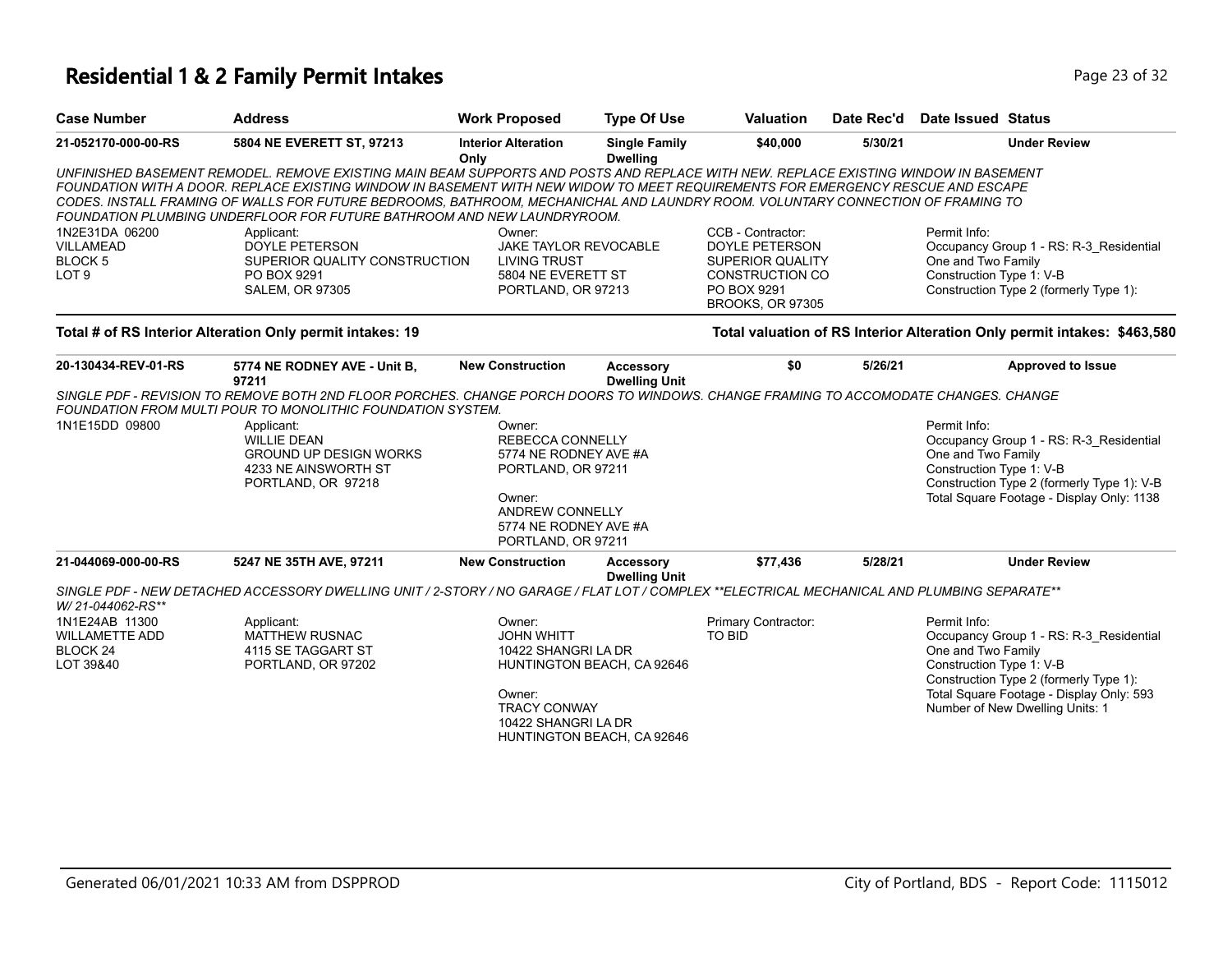## **Residential 1 & 2 Family Permit Intakes Page 24 of 32 Page 24 of 32**

| <b>Case Number</b>                                                           | <b>Address</b>                                                                                                                                                                                                                                                                                                                               | <b>Work Proposed</b>                                                                                                                           | <b>Type Of Use</b>                       | <b>Valuation</b>                                                                                               | Date Rec'd | Date Issued Status                                                                                                                                                                                                                     |
|------------------------------------------------------------------------------|----------------------------------------------------------------------------------------------------------------------------------------------------------------------------------------------------------------------------------------------------------------------------------------------------------------------------------------------|------------------------------------------------------------------------------------------------------------------------------------------------|------------------------------------------|----------------------------------------------------------------------------------------------------------------|------------|----------------------------------------------------------------------------------------------------------------------------------------------------------------------------------------------------------------------------------------|
| 21-049874-000-00-RS                                                          | 6105 SE IVON ST - Unit B, 97206                                                                                                                                                                                                                                                                                                              | <b>New Construction</b>                                                                                                                        | <b>Accessory</b><br><b>Dwelling Unit</b> | \$68,968                                                                                                       | 5/24/21    | <b>Under Review</b>                                                                                                                                                                                                                    |
|                                                                              | SINGLE PDF - NEW DETACHED ACCESSORY DWELLING UNIT / 2-STORY / NO GARAGE / FLAT LOT / COMPLEX **ELECTRICAL MECHANICAL AND PLUMBING SEPARATE**                                                                                                                                                                                                 |                                                                                                                                                |                                          |                                                                                                                |            |                                                                                                                                                                                                                                        |
| 1S2E07AA 00300                                                               | Applicant:<br><b>ELI GREEN</b><br>SO FT STUDIOSLLC<br>1804 NE MLK JR. BLVD SUITE C<br>PORTLAND, OR 97212                                                                                                                                                                                                                                     | Owner:<br><b>STEPHEN BAUER</b><br>6105 SE IVON ST<br>PORTLAND, OR 97206<br>Owner:<br>KAI HAYASHI<br>6105 SE IVON ST<br>PORTLAND, OR 97206      |                                          | CCB - Contractor:<br><b>SCHUYLER SILVA</b><br><b>SQFT STUDIOS LLC</b><br>929 NE 23RD AVE<br>PORTLAND, OR 97232 |            | Permit Info:<br>Occupancy Group 1 - RS: R-3 Residential<br>One and Two Family<br>Construction Type 1: V-B<br>Construction Type 2 (formerly Type 1): V-B<br>Total Square Footage - Display Only: 632<br>Number of New Dwelling Units: 1 |
| 21-051271-000-00-RS                                                          | 3147 NE 9TH AVE, 97212                                                                                                                                                                                                                                                                                                                       | <b>New Construction</b>                                                                                                                        | <b>Accessory</b><br><b>Structure</b>     | \$32,271                                                                                                       | 5/26/21    | <b>Under Review</b>                                                                                                                                                                                                                    |
| DONE UNDER DEMO PERMIT                                                       | ***SINGLE PDF*** NEW 14X 20 ACCESSORY STRUCTURE W/ SUB PANEL FED FROM MAIN SERVICE PANEL. STRUCTURE WILL BE A GARAGE/STUDIO TREE REMOVAL                                                                                                                                                                                                     |                                                                                                                                                |                                          |                                                                                                                |            |                                                                                                                                                                                                                                        |
| 1N1E26BB 13800<br><b>IRVINGTON</b><br>BLOCK 111<br>LOT <sub>6</sub>          | Applicant:<br><b>BOB NICHOLS</b><br><b>NEXUS CONSTRUCTION LLC</b><br>PO BO 17479<br>PORTLAND, OR 97217                                                                                                                                                                                                                                       | Owner:<br>JEFFREY WILLIAMS<br>3147 NE 9TH AVE<br>PORTLAND, OR 97212<br>Owner:<br><b>GRETA MIRACLE</b><br>3147 NE 9TH AVE<br>PORTLAND, OR 97212 |                                          | CCB - Contractor:<br><b>BOB NICHOLS</b><br>NEXUS CONSTRUCTION LLC<br>PO BOX 17479<br>PORTLAND, OR 97217        |            | Permit Info:<br>Occupancy Group 1 - RS: U Private<br>Garage\Utility Misc.<br>Construction Type 1: V-B<br>Construction Type 2 (formerly Type 1): V-B<br>Total Square Footage - Display Only: 320                                        |
| 21-051724-000-00-RS                                                          | 12935 SE LONG ST, 97236                                                                                                                                                                                                                                                                                                                      | <b>New Construction</b>                                                                                                                        | <b>Accessory</b>                         | \$144,272                                                                                                      | 5/27/21    | <b>Under Review</b>                                                                                                                                                                                                                    |
| 1S2E14BA 01400<br><b>SUNSET GARDENS</b><br><b>BLOCK1</b><br>LOT <sub>7</sub> | SINGLE PDF- CONSTRUCT NEW 2-STORY 24x35.5 SF DETACHED ACCESSORY STRUCTURE. NEW SPACE TO BE USED FOR STORAGE ON MAIN FLOOR AND LIVING<br>SPACE ON 2ND FLOOR. LIVING SPACE TO INCLUDE 1 NEW BEDROOM, BATHROOM AND FAMILY ROOM.<br>Applicant:<br><b>BOB WILLIFORD</b><br><b>RSW BUILDING</b><br>4911 SE 128TH AVENUE<br>PORTLAND, OR 97236-3905 | Owner:<br><b>FERMIN SORIANO</b><br>12935 SE LONG ST<br>PORTLAND, OR 97236                                                                      | <b>Structure</b>                         | CCB - Contractor:<br>ROBERT WILLIFORD<br><b>RSW BUILDING LLC</b><br>4911 SE 128TH AVENUE<br>PORTLAND, OR 97236 |            | Permit Info:<br>Occupancy Group 1 - RS: R-3 Residential<br>One and Two Family<br>Construction Type 1: V-B<br>Construction Type 2 (formerly Type 1): V-B<br>Total Square Footage - Display Only: 1587                                   |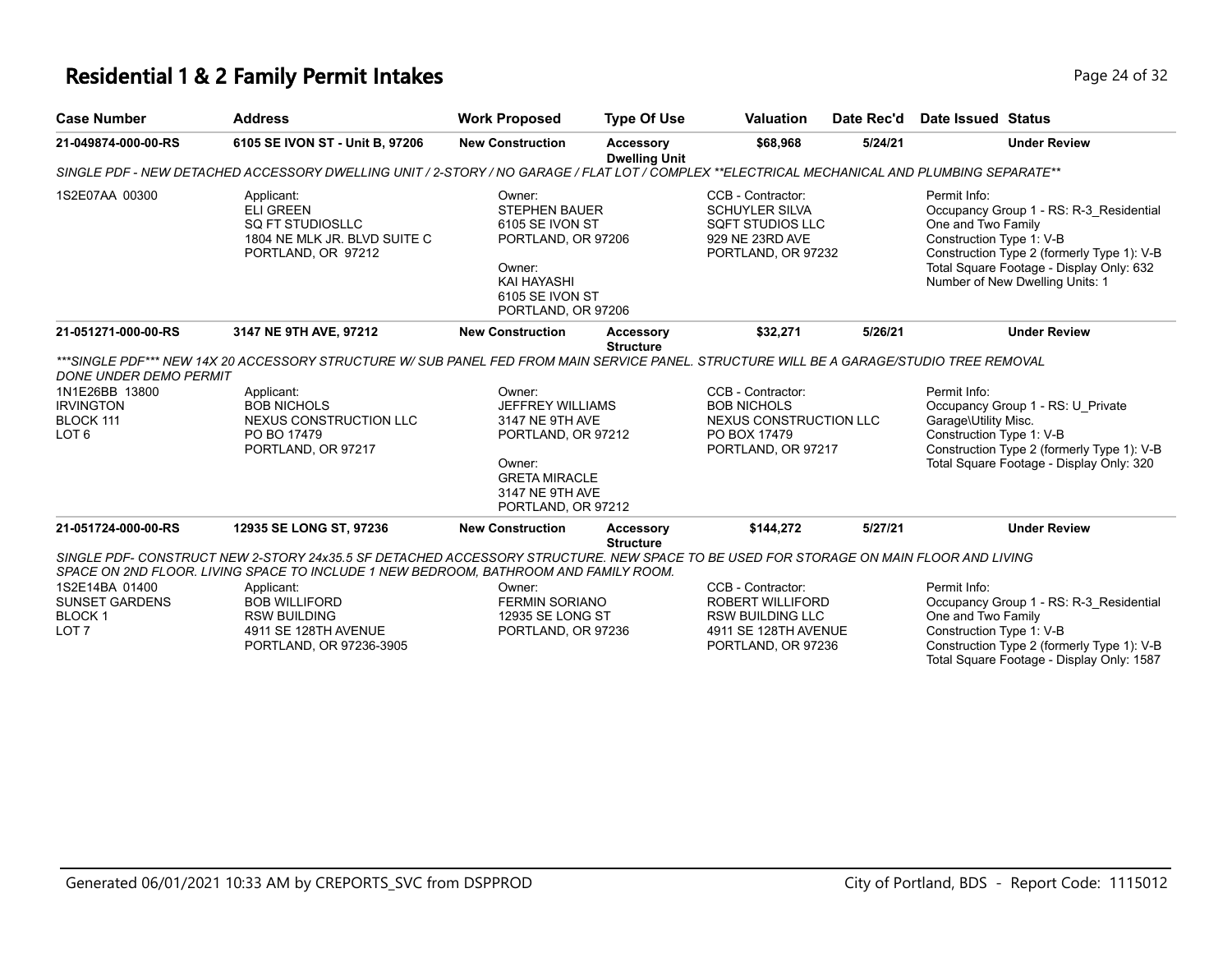#### **Residential 1 & 2 Family Permit Intakes Page 25 of 32 Page 25 of 32**

| <b>Case Number</b>                                                             | Address                                                                                                                 | <b>Work Proposed</b>                                                                                                                                         | <b>Type Of Use</b>                   | <b>Valuation</b>                                                                                                                                                                                                                                                                                                                               | Date Rec'd | Date Issued Status                                                                                                                                                                               |
|--------------------------------------------------------------------------------|-------------------------------------------------------------------------------------------------------------------------|--------------------------------------------------------------------------------------------------------------------------------------------------------------|--------------------------------------|------------------------------------------------------------------------------------------------------------------------------------------------------------------------------------------------------------------------------------------------------------------------------------------------------------------------------------------------|------------|--------------------------------------------------------------------------------------------------------------------------------------------------------------------------------------------------|
| 21-052167-000-00-RS                                                            | 5641 NE 50TH AVE, 97218                                                                                                 | <b>New Construction</b>                                                                                                                                      | <b>Accessory</b><br><b>Structure</b> | \$115,626                                                                                                                                                                                                                                                                                                                                      | 5/30/21    | <b>Under Review</b>                                                                                                                                                                              |
|                                                                                | **SINGLE PDF** BUILD DETACHED ACCESSORY STRUCTURE FOR GARAGE/SHOP TO INCLUDE BATHROOM.                                  |                                                                                                                                                              |                                      |                                                                                                                                                                                                                                                                                                                                                |            |                                                                                                                                                                                                  |
| 1N2E18CD 05100<br><b>JORBADE</b><br><b>BLOCK1</b><br>N 1/2 OF LOT 15 EXC N 90' | Applicant:<br><b>STEVEN CHESNEK</b><br>STEVEN CHESNEK CONSTRUCTION<br>INC<br>1618 N SIMPSON ST<br>PORTLAND, OR 97217    | Owner:<br><b>LANCE BECKSTROM</b><br>5641 NE 50TH AVE<br>PORTLAND, OR 97218<br>Owner:<br><b>ANNMARIE THOMPSON</b><br>5641 NE 50TH AVE<br>PORTLAND, OR 97218   |                                      | CCB - Contractor:<br>STEVEN CHESNEK<br><b>STEVEN CHESNEK</b><br>CONSTRUCTION INC<br>1618 N SIMPSON ST<br>PORTLAND, OR 97217<br>CCB - Contractor:<br>JUDAH HAMNES<br>THE PLUMBERS INC<br>11420 SW PACIFIC HWY<br>TIGARD, OR 97223<br>CCB - Contractor:<br>PDX ELECTRIC LLC<br>15816 SW UPPER BOONES<br><b>FERRY RD</b><br>LAKE OSWEGO, OR 97035 |            | Permit Info:<br>Occupancy Group 1 - RS: U_Private<br>Garage\Utility Misc.<br>Construction Type 1: V-B<br>Construction Type 2 (formerly Type 1): V-B<br>Total Square Footage - Display Only: 2100 |
| 20-222125-REV-01-RS                                                            | 3222 NE 37TH AVE, 97212                                                                                                 | <b>New Construction</b>                                                                                                                                      | Accessory                            | \$0                                                                                                                                                                                                                                                                                                                                            | 5/28/21    | <b>Approved to Issue</b>                                                                                                                                                                         |
|                                                                                | SINGLE PDF REVISION TO RELOCATE POOL EQUIPMENT TO EAST SIDE OF GARAGE AND TO REMIVE A TREE ON SOUTH SIDE OF PROPERTY    |                                                                                                                                                              | <b>Structure</b>                     |                                                                                                                                                                                                                                                                                                                                                |            |                                                                                                                                                                                                  |
| 1N1E25AA 07800<br><b>BEAUMONT</b><br>BLOCK 47<br>LOT 2&25 TL 7800              | Applicant:<br><b>STEVE HANSEN</b><br><b>BLUE MOUNTAIN POOLS</b><br>13121 S WARNOCK RD<br>OREGON CITY, OR 97045          | Owner:<br><b>JENNIFER BERTAPELLE</b><br>3222 NE 37TH AVE<br>PORTLAND, OR 97212<br>Owner:<br><b>ADAM BERTAPELLE</b><br>3222 NE 37TH AVE<br>PORTLAND, OR 97212 |                                      | CCB - Contractor:<br>BLUE MOUNTAIN POOLS INC<br>13121 S WARNOCK RD<br>OREGON CITY, OR 97045                                                                                                                                                                                                                                                    |            | Permit Info:<br>Occupancy Group 1 - RS: U_Private<br>Garage\Utility Misc.<br>Construction Type 1: V-B<br>Construction Type 2 (formerly Type 1):                                                  |
| 20-222161-REV-01-RS                                                            | 8445 SW 57TH AVE, 97219                                                                                                 | <b>New Construction</b>                                                                                                                                      | <b>Accessory</b>                     | \$7,000                                                                                                                                                                                                                                                                                                                                        | 5/28/21    | <b>Under Review</b>                                                                                                                                                                              |
|                                                                                | SINGLE PDF -VALUE ADDED REVISION TO INCREASE SIZE OF THE POOL, ADD SPA WITHIN THE POOL, AND CHANGE LOCATION OF THE POOL |                                                                                                                                                              | <b>Structure</b>                     |                                                                                                                                                                                                                                                                                                                                                |            |                                                                                                                                                                                                  |
| 1S1E19CD 06101<br>PARTITION PLAT 2002-143<br>LOT <sub>1</sub>                  | Applicant:<br><b>KEVIN LILLISON</b><br>NEPTUNE SWIMMING POOL COMPANY<br>PORTLAND OR<br><b>USA</b>                       | Owner:<br><b>ZORAN KOS</b><br>8445 SW 57TH AVE<br>PORTLAND, OR 97219-3270<br>Owner:<br><b>ALLISON KOS</b><br>8445 SW 57TH AVE                                |                                      | CCB - Contractor:<br><b>KEVIN LILLISON</b><br>NEPTUNE SWIMMING POOL CO<br>13785 SE AMBLER RD<br>CLACKAMAS, OR 97015-9732                                                                                                                                                                                                                       |            | Permit Info:<br>Occupancy Group 1 - RS: R-3_Residential<br>One and Two Family<br>Construction Type 1: V-B<br>Construction Type 2 (formerly Type 1):<br>Total Square Footage - Display Only: 480  |

PORTLAND, OR 97219-3270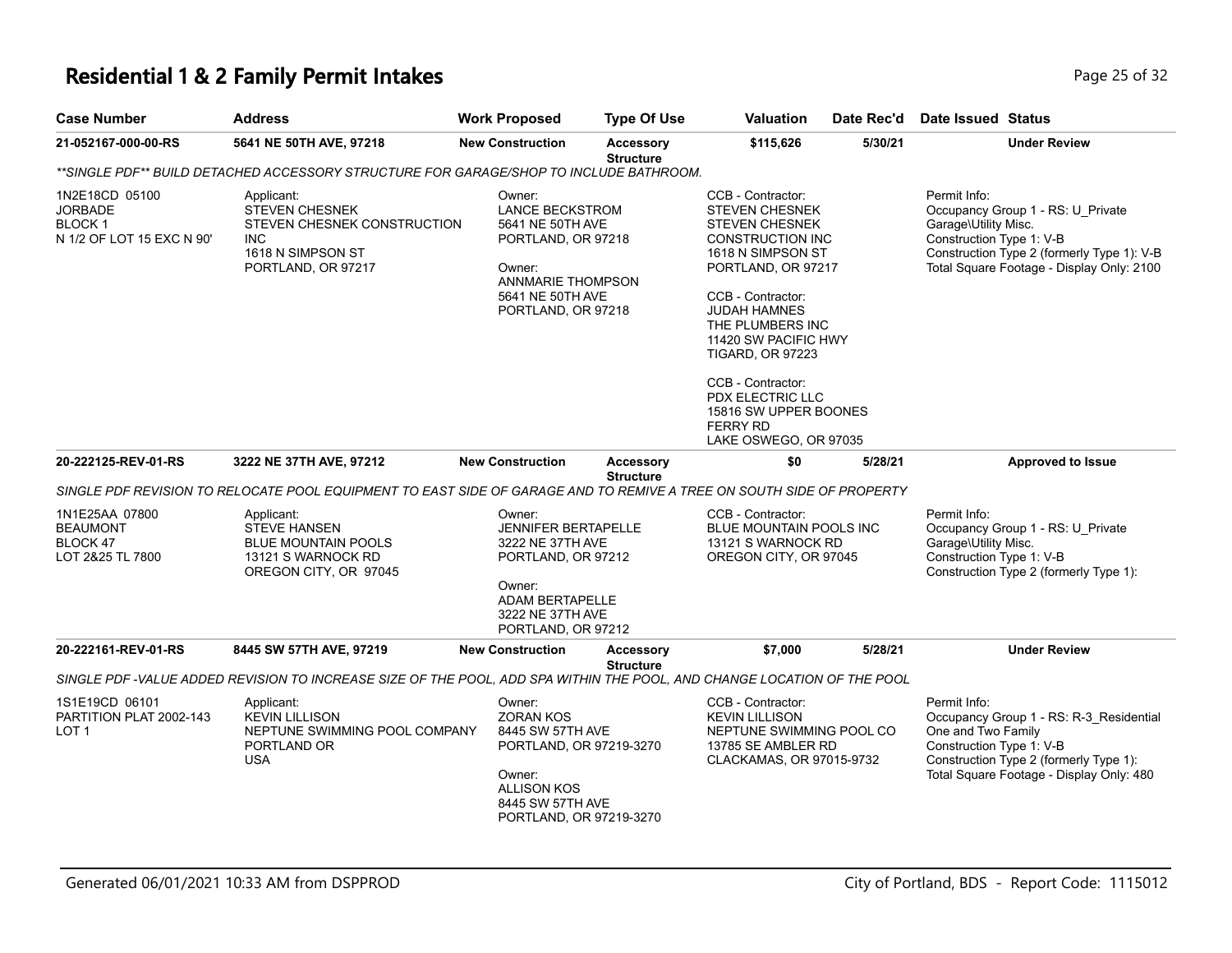# **Residential 1 & 2 Family Permit Intakes Page 26 of 32** Page 26 of 32

| <b>Case Number</b>                                                                | <b>Address</b>                                                                                                               | <b>Work Proposed</b>                                                                                                                                        | <b>Type Of Use</b>                                                                                                                                                                                | Valuation                                                                                                                | Date Rec'd                                                                                                                                                                                      | Date Issued Status                                                                                                                                                                              |  |
|-----------------------------------------------------------------------------------|------------------------------------------------------------------------------------------------------------------------------|-------------------------------------------------------------------------------------------------------------------------------------------------------------|---------------------------------------------------------------------------------------------------------------------------------------------------------------------------------------------------|--------------------------------------------------------------------------------------------------------------------------|-------------------------------------------------------------------------------------------------------------------------------------------------------------------------------------------------|-------------------------------------------------------------------------------------------------------------------------------------------------------------------------------------------------|--|
| 21-019589-000-00-RS                                                               | 3025 N HOUGHTON ST, 97217                                                                                                    | <b>New Construction</b>                                                                                                                                     | <b>Accessory</b><br><b>Structure</b>                                                                                                                                                              | \$41,731                                                                                                                 | 5/27/21                                                                                                                                                                                         | <b>Under Review</b>                                                                                                                                                                             |  |
|                                                                                   | SINGLE PDF - NEW 864 SF POLE BARN USED FOR STORAGE; INCLUDES SOAKING TRENCH, DRYWELL, RETAINING WALL***TRADE PERMIT SEPARATE |                                                                                                                                                             |                                                                                                                                                                                                   |                                                                                                                          |                                                                                                                                                                                                 |                                                                                                                                                                                                 |  |
| 1N1E09BC 00500<br>PENINSULAR ADD 2<br>BLOCK <sub>24</sub><br>W 67.5' OF LOT 31-40 | Applicant:<br>LUKE HOTCHKISS<br>3025 N HOUGHTON ST<br>PORTLAND OR 97217                                                      | Owner:<br>Owner:                                                                                                                                            | LUKE HOTCHKISS<br>3025 N HOUGHTON ST<br>PORTLAND, OR 97217<br><b>VIRGINIA HOTCHKISS</b><br>3025 N HOUGHTON ST<br>PORTLAND, OR 97217<br>\$8,205<br>5/27/21<br><b>New Construction</b><br>Accessory |                                                                                                                          | Permit Info:<br>Occupancy Group 1 - RS: U_Private<br>Garage\Utility Misc.<br>Construction Type 1: V-B<br>Construction Type 2 (formerly Type 1): V-B<br>Total Square Footage - Display Only: 864 |                                                                                                                                                                                                 |  |
| 21-046175-000-00-RS                                                               | <b>11695 SW LANCASTER RD, 97219</b>                                                                                          |                                                                                                                                                             | <b>Structure</b>                                                                                                                                                                                  |                                                                                                                          |                                                                                                                                                                                                 | <b>Under Review</b>                                                                                                                                                                             |  |
|                                                                                   | SINGLE PDF - NEW 320 SQFT GAZEBO, FIREPLACE AND IMPERVIOUS PAVER AREA. ***TRADES TO BE OBTAINED SEPARATELY***                |                                                                                                                                                             |                                                                                                                                                                                                   |                                                                                                                          |                                                                                                                                                                                                 |                                                                                                                                                                                                 |  |
| 1S1E33BD 02702<br>PARTITION PLAT 2002-70<br>LOT <sub>2</sub>                      | Applicant:<br>ROGER ANDERSON<br><b>BLESSING LANDSCAPES</b><br>5729 N DENVER AVE<br>PORTLAND, OR 97217                        | Owner:<br>RANDY JR SCHMIDT<br>11695 SW LANCASTER RD<br>PORTLAND, OR 97219<br>Owner:<br><b>JACLYN SCHMIDT</b><br>11695 SW LANCASTER RD<br>PORTLAND, OR 97219 |                                                                                                                                                                                                   | CCB - Contractor:<br>BLESSING LANDSCAPES LLC<br>7219 NE 47TH AVE<br>PORTLAND, OR 97218                                   |                                                                                                                                                                                                 | Permit Info:<br>Occupancy Group 1 - RS: U_Decks,<br>Patios, Porches, Carports<br>Construction Type 1: V-B<br>Construction Type 2 (formerly Type 1):<br>Total Square Footage - Display Only: 320 |  |
| 21-047438-000-00-RS                                                               | 6310 SW SWEETBRIAR CT, 97221                                                                                                 | <b>New Construction</b>                                                                                                                                     | <b>Accessory</b>                                                                                                                                                                                  | \$38,000                                                                                                                 | 5/27/21                                                                                                                                                                                         | <b>Under Review</b>                                                                                                                                                                             |  |
|                                                                                   | SINGLE PDF - NEW IN-GROUND POOL AND SPA, WITH AUTOMATIC COVER *** ET SEPARATE                                                |                                                                                                                                                             | <b>Structure</b>                                                                                                                                                                                  |                                                                                                                          |                                                                                                                                                                                                 |                                                                                                                                                                                                 |  |
| 1S1E07BC 04103<br><b>LUN ANNEX</b><br>LOT <sub>3</sub>                            | Applicant:<br><b>KEVIN LILLISON</b><br>NEPTUNE SWIMMING POOL CO<br>13785 SE AMBLER RD<br>CLACKAMAS, OR 97015                 | Owner:<br>POPE. GUY W TR<br>6310 SW SWEETBRIAR CT<br>PORTLAND, OR 97221<br>Owner:<br>POPE, LISA M TR<br>6310 SW SWEETBRIAR CT<br>PORTLAND, OR 97221         |                                                                                                                                                                                                   | CCB - Contractor:<br><b>KEVIN LILLISON</b><br>NEPTUNE SWIMMING POOL CO<br>13785 SE AMBLER RD<br>CLACKAMAS, OR 97015-9732 |                                                                                                                                                                                                 | Permit Info:<br>Occupancy Group 1 - RS: U_Private<br>Garage\Utility Misc.<br>Construction Type 1: V-B<br>Construction Type 2 (formerly Type 1):<br>Total Square Footage - Display Only: 576     |  |
| 21-049404-000-00-RS                                                               | 2724 NE 51ST AVE, 97213                                                                                                      | <b>New Construction</b>                                                                                                                                     | Decks, Fences,<br><b>Retaining Walls</b>                                                                                                                                                          | \$10,257                                                                                                                 | 5/25/21                                                                                                                                                                                         | <b>Under Review</b>                                                                                                                                                                             |  |
| SINGLE PDF - NEW FENCE ON SIDE OF PROPERTY.                                       |                                                                                                                              |                                                                                                                                                             |                                                                                                                                                                                                   |                                                                                                                          |                                                                                                                                                                                                 |                                                                                                                                                                                                 |  |
| 1N2E30BD 14000<br>ROSE CITY PK<br>BLOCK 137<br>LOT <sub>13</sub>                  | Applicant:<br><b>NANCY LYLE</b><br>2724 NE 51ST AVE<br>PORTLAND OREGON 97213                                                 | Owner:<br><b>NANCY LYLE</b><br>2724 NE 51ST AVE<br>PORTLAND, OR 97213-2534                                                                                  |                                                                                                                                                                                                   |                                                                                                                          |                                                                                                                                                                                                 | Permit Info:<br>Occupancy Group 1 - RS: U_Decks,<br>Patios, Porches, Carports<br>Construction Type 1: V-B<br>Construction Type 2 (formerly Type 1):<br>Total Square Footage - Display Only: 400 |  |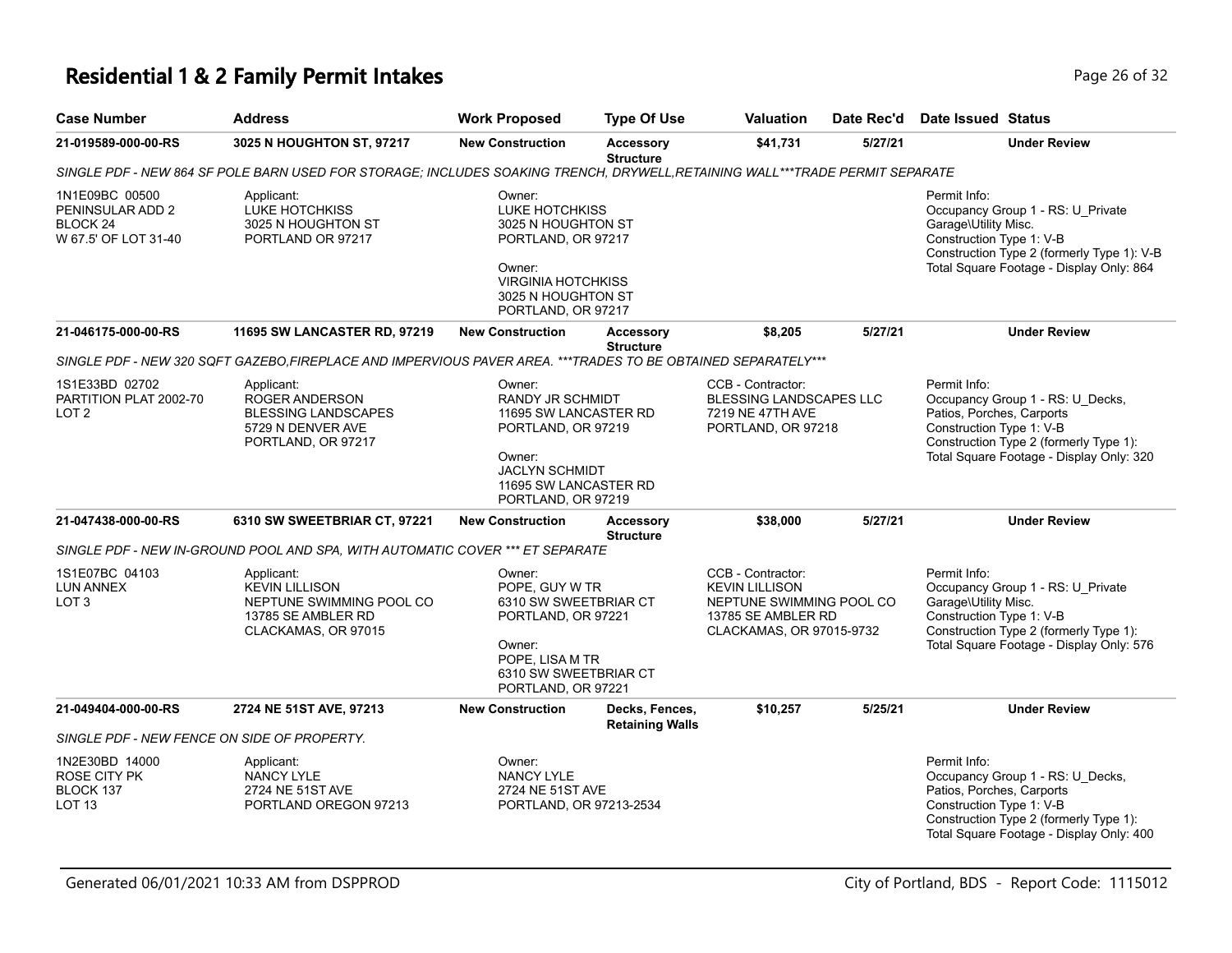# **Residential 1 & 2 Family Permit Intakes Page 27 of 32** Page 27 of 32

| <b>Case Number</b>                                                          | <b>Address</b>                                                                                                                       | <b>Work Proposed</b>                                                                                                                                               | <b>Type Of Use</b> | <b>Valuation</b>                                                                                           | Date Rec'd | Date Issued Status                                                                                                                                                                                   |
|-----------------------------------------------------------------------------|--------------------------------------------------------------------------------------------------------------------------------------|--------------------------------------------------------------------------------------------------------------------------------------------------------------------|--------------------|------------------------------------------------------------------------------------------------------------|------------|------------------------------------------------------------------------------------------------------------------------------------------------------------------------------------------------------|
| 19-225630-REV-01-RS                                                         | 6250 SE DIVISION ST, 97206                                                                                                           | <b>New Construction</b>                                                                                                                                            | <b>Duplex</b>      | \$2,000                                                                                                    | 5/27/21    | <b>Under Review</b>                                                                                                                                                                                  |
|                                                                             | SINGLE PDF - VALUE ADDED REVISION TO ADD WINDOW, DOOR AT FRONT FACADE, STAIRS ADDED TO LEAD TO BACKYARD****PER INSPECTOR REQUEST**** |                                                                                                                                                                    |                    |                                                                                                            |            |                                                                                                                                                                                                      |
| 1S2E05CC 07601                                                              | Applicant:<br><b>KYM NGUYEN</b><br>CONCEPT DESIGN & ASSOCIATES LLC<br>PO BOX 8464<br>PORTLAND OR 97207                               | Owner:<br><b>STEVEN ZWIERZYNSKI</b><br>PO BOX 14906<br>PORTLAND, OR 97293-0906                                                                                     |                    | CCB - Contractor:<br>CONNELLY CONSTRUCTION LLC<br>6520 SE 43RD AVENUE<br>PORTLAND, OR 97206                |            | Permit Info:<br>Occupancy Group 1 - RS: R-3_Residential<br>One and Two Family<br>Construction Type 1: V-B<br>Construction Type 2 (formerly Type 1): V-B<br>Total Square Footage - Display Only: 3624 |
| 20-185030-DFS-01-RS                                                         | 2264 SE MADISON ST, 97214                                                                                                            | <b>New Construction</b>                                                                                                                                            | <b>Duplex</b>      | \$1,000                                                                                                    | 5/26/21    | Approved to Issue                                                                                                                                                                                    |
| SINGLE PDF -ROOF TRUSSES.                                                   |                                                                                                                                      |                                                                                                                                                                    |                    |                                                                                                            |            |                                                                                                                                                                                                      |
| 1S1E02AD 20300                                                              | Applicant:<br>NATHAN ARNOLD<br><b>FASTER PERMITS</b><br>2000 SW 1ST AVE, SUITE 420<br>PORTLAND OR 97201                              | Owner:<br>ALEKSANDER KOVAL<br>16337 CHAPIN WAY<br>LAKE OSWEGO, OR 97034                                                                                            |                    | CCB - Contractor:<br>SGP DEVELOPMENT INC<br>3503 NE 141ST AVE<br>VANCOUVER, WA 98682                       |            | Permit Info:<br>Occupancy Group 1 - RS: R-3 Residential<br>One and Two Family<br>Construction Type 1: V-B<br>Construction Type 2 (formerly Type 1): V-B<br>Total Square Footage - Display Only: 5970 |
| 21-050043-000-00-RS                                                         | 6929 SE YAMHILL ST, 97215                                                                                                            | <b>New Construction</b>                                                                                                                                            | Garage/Carport     | \$27,078                                                                                                   | 5/24/21    | <b>Under Review</b>                                                                                                                                                                                  |
|                                                                             | *SINGLE PDF* NEW SINGLE STORY DETACHED GARAGE.                                                                                       |                                                                                                                                                                    |                    |                                                                                                            |            |                                                                                                                                                                                                      |
| 1S2E05BA 13600<br><b>TABOR HTS</b><br><b>BLOCK P</b><br>LOT 8 TL 13600      | Applicant:<br>ANDREW JOHNSON<br>ANDREW JOHNSON CONSTRUCTION<br>21914 SE EDWARDS DR<br>DAMASCUS, OR 97089                             | Owner:<br>PAUL CHURILLA<br>6929 SE YAMHILL ST<br>PORTLAND, OR 97215<br>Owner:<br><b>MARY SUMMER</b><br>6929 SE YAMHILL ST<br>PORTLAND, OR 97215                    |                    | CCB - Contractor:<br>ANDREW JOHNSON<br><b>CONSTRUCTION LLC</b><br>21914 SE EDWARD DR<br>DAMASCUS, OR 97089 |            | Permit Info:<br>Occupancy Group 1 - RS: U_Private<br>Garage\Utility Misc.<br>Construction Type 1: V-B<br>Construction Type 2 (formerly Type 1):<br>Total Square Footage - Display Only: 528          |
| 21-050644-000-00-RS                                                         | 5023 SE 43RD AVE - UNIT A, 97206                                                                                                     | <b>New Construction</b>                                                                                                                                            | Garage/Carport     | \$19,693                                                                                                   | 5/28/21    | <b>Under Review</b>                                                                                                                                                                                  |
|                                                                             | SINGLE PDF - NEW DETACHED GARAGE ***TRADE PERMITS TO BE OBTAINED SEPARATELY***                                                       |                                                                                                                                                                    |                    |                                                                                                            |            |                                                                                                                                                                                                      |
| 1S2E18BC 04100<br><b>LEXINGTON HTS</b><br><b>BLOCK7</b><br>LOT <sub>5</sub> | Applicant:<br><b>RHIANNON MOORE</b><br><b>TUFF SHED</b><br>6500 NE HALSEY ST STE A<br>PORTLAND OR 97213                              | Owner:<br><b>JORIE WEINBERG</b><br>5023 SE 43RD AVE<br>PORTLAND, OR 97206-5013<br>Owner:<br><b>KENNETH WEINBERG</b><br>5023 SE 43RD AVE<br>PORTLAND, OR 97206-5013 |                    | CCB - Contractor:<br>TUFF SHED INC<br>1777 S HARRISON ST STE 600<br><b>DENVER, CO 80210</b>                |            | Permit Info:<br>Occupancy Group 1 - RS: U_Private<br>Garage\Utility Misc.<br>Construction Type 1: V-B<br>Construction Type 2 (formerly Type 1):<br>Total Square Footage - Display Only: 384          |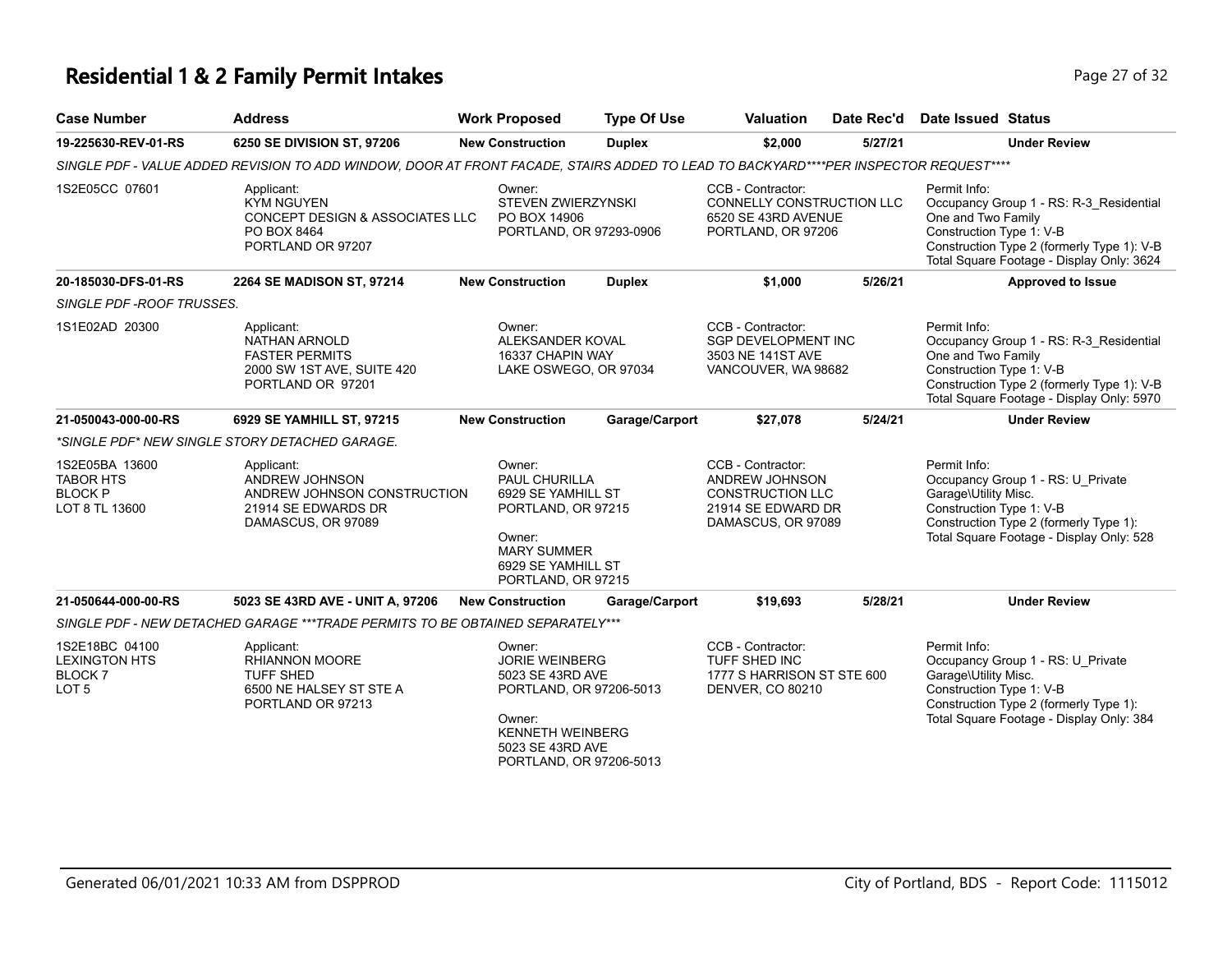## **Residential 1 & 2 Family Permit Intakes Page 28 of 32** Page 28 of 32

| <b>Case Number</b>                  | <b>Address</b>                                                                                                       | <b>Work Proposed</b>                                                                                                        | <b>Type Of Use</b>                      | Valuation                                                                                                                                                                                                                                                                                                   | Date Rec'd | Date Issued Status                                                                                                                                                                                   |
|-------------------------------------|----------------------------------------------------------------------------------------------------------------------|-----------------------------------------------------------------------------------------------------------------------------|-----------------------------------------|-------------------------------------------------------------------------------------------------------------------------------------------------------------------------------------------------------------------------------------------------------------------------------------------------------------|------------|------------------------------------------------------------------------------------------------------------------------------------------------------------------------------------------------------|
| 19-214430-DFS-02-RS                 | 66 SE 139TH AVE, 97233                                                                                               | <b>New Construction</b>                                                                                                     | <b>Single Family</b><br><b>Dwelling</b> | \$4,000                                                                                                                                                                                                                                                                                                     | 5/26/21    | <b>Approved to Issue</b>                                                                                                                                                                             |
| SINGLE PDF. DFS FOR FIRE SPRINKLERS |                                                                                                                      |                                                                                                                             |                                         |                                                                                                                                                                                                                                                                                                             |            |                                                                                                                                                                                                      |
| 1N2E35DD 05000                      | Applicant:<br><b>KEVIN PARTAIN</b><br><b>URBAN VISIONS</b><br>223 NE 56TH AVENUE<br>PORTLAND, OR 97213               | Owner:<br>SUNSET BRIDGE INC<br>PO BOX 66910<br>PORTLAND, OR 97290-6910                                                      |                                         | CCB - Contractor:<br><b>BOB BRADSTREET</b><br><b>RISER FIRE PROTECTION LLC</b><br>PO BOX 2319<br>BATTLE GROUND, WA 98604                                                                                                                                                                                    |            | Permit Info:<br>Occupancy Group 1 - RS: R-3_Residential<br>One and Two Family<br>Construction Type 1: V-B<br>Construction Type 2 (formerly Type 1): V-B<br>Total Square Footage - Display Only: 1632 |
| 19-230043-REV-04-RS                 | <b>3954 SE GLADSTONE ST, 97202</b>                                                                                   | <b>New Construction</b>                                                                                                     | <b>Single Family</b><br><b>Dwelling</b> | \$0                                                                                                                                                                                                                                                                                                         | 5/26/21    | <b>Approved to Issue</b>                                                                                                                                                                             |
|                                     | SINGLE PDF - REVISION FOR AS BUILTS*****FOR DFS FOR FIRE SPRINKLERS****                                              |                                                                                                                             |                                         |                                                                                                                                                                                                                                                                                                             |            |                                                                                                                                                                                                      |
| 1S1E12DD 01400                      | Applicant:<br><b>RONIN CAMPBELL</b><br><b>WYATT FIRE PROTECTION</b><br>9095 SW BURNHAM ST<br><b>TIGARD, OR 97223</b> | Owner:<br><b>CRESTON &amp; KENILWORTH</b><br><b>CONDOMINIUM LLC</b><br>4110 SE HAWTHORNE BLVD<br>#166<br>PORTLAND, OR 97214 |                                         | CCB - Contractor:<br><b>STEVE MELKERSON</b><br>CALIBER HOMES LLC<br>4110 SE HAWTHORNE BLVD 166<br>PORTLAND, OR 97214<br>CCB - Contractor:<br>PINNACLE PLUMBING INC<br>PO BOX 1053<br>GRESHAM, OR 97030<br>CCB - Contractor:<br><b>BARNSON ELECTRIC INC</b><br>17057 SW 123RD AVE<br><b>TIGARD, OR 97224</b> |            | Permit Info:<br>Occupancy Group 1 - RS: R-3_Residential<br>One and Two Family<br>Construction Type 1: V-B<br>Construction Type 2 (formerly Type 1): V-B<br>Total Square Footage - Display Only: 1769 |
| 20-101790-REV-02-RS                 | 3255 SE GRANT ST, 97214                                                                                              | <b>New Construction</b>                                                                                                     | <b>Single Family</b><br><b>Dwelling</b> | \$0                                                                                                                                                                                                                                                                                                         | 5/28/21    | 5/28/21 Issued                                                                                                                                                                                       |
|                                     | SINGLE PDF REVISION TO ADD RETAINING WALL DETAILS AND ADD FOUNDATION DRAIN TO STORM DRAIN                            |                                                                                                                             |                                         |                                                                                                                                                                                                                                                                                                             |            |                                                                                                                                                                                                      |
| 1S1E01CD 01300                      | Applicant:<br><b>BRADLEE HERSEY</b><br><b>FASTER PERMITS</b><br>2000 SW 1ST AVE SUITE 420<br>PORTLAND OR 97201       | Owner:<br><b>LAUREN YEISER</b><br>3275 SE GRANT ST<br>PORTLAND, OR 97214                                                    |                                         | CCB - Contractor:<br><b>GREEN HAMMER INC</b><br>721 NW 9TH AVE #195<br>PORTLAND, OR 97209                                                                                                                                                                                                                   |            | Permit Info:<br>Occupancy Group 1 - RS: R-3_Residential<br>One and Two Family<br>Construction Type 1: V-B<br>Construction Type 2 (formerly Type 1): V-B<br>Total Square Footage - Display Only: 2696 |
| 20-147735-DFS-01-RS                 | 11236 SW 53RD AVE, 97219                                                                                             | <b>New Construction</b>                                                                                                     | <b>Single Family</b><br><b>Dwelling</b> | \$2,000                                                                                                                                                                                                                                                                                                     | 5/27/21    | Approved to Issue                                                                                                                                                                                    |
| SINGLE PDF - DFS FOR ROOF TRUSSES   |                                                                                                                      |                                                                                                                             |                                         |                                                                                                                                                                                                                                                                                                             |            |                                                                                                                                                                                                      |
| 1S1E31AB 02800                      | Applicant:<br><b>TYSON OKELY</b><br>DEZ DEVELOPMENT<br>15648 SE 114TH AVE SUITE 211<br>CLACKAMAS, OR 97015           | Owner:<br>DEZ DEVELOPMENT LLC<br>CLACKAMAS, OR 97015-7708                                                                   | 10117 SE SUNNYSIDE RD #F1123            | CCB - Contractor:<br>DEZ DEVELOPMENT LLC<br>10117 SE SUNNYSIDE RD #F1123<br>CLACKAMAS, OR 97015                                                                                                                                                                                                             |            | Permit Info:<br>Occupancy Group 1 - RS: R-3_Residential<br>One and Two Family<br>Construction Type 1: V-B<br>Construction Type 2 (formerly Type 1): V-B<br>Total Square Footage - Display Only: 1683 |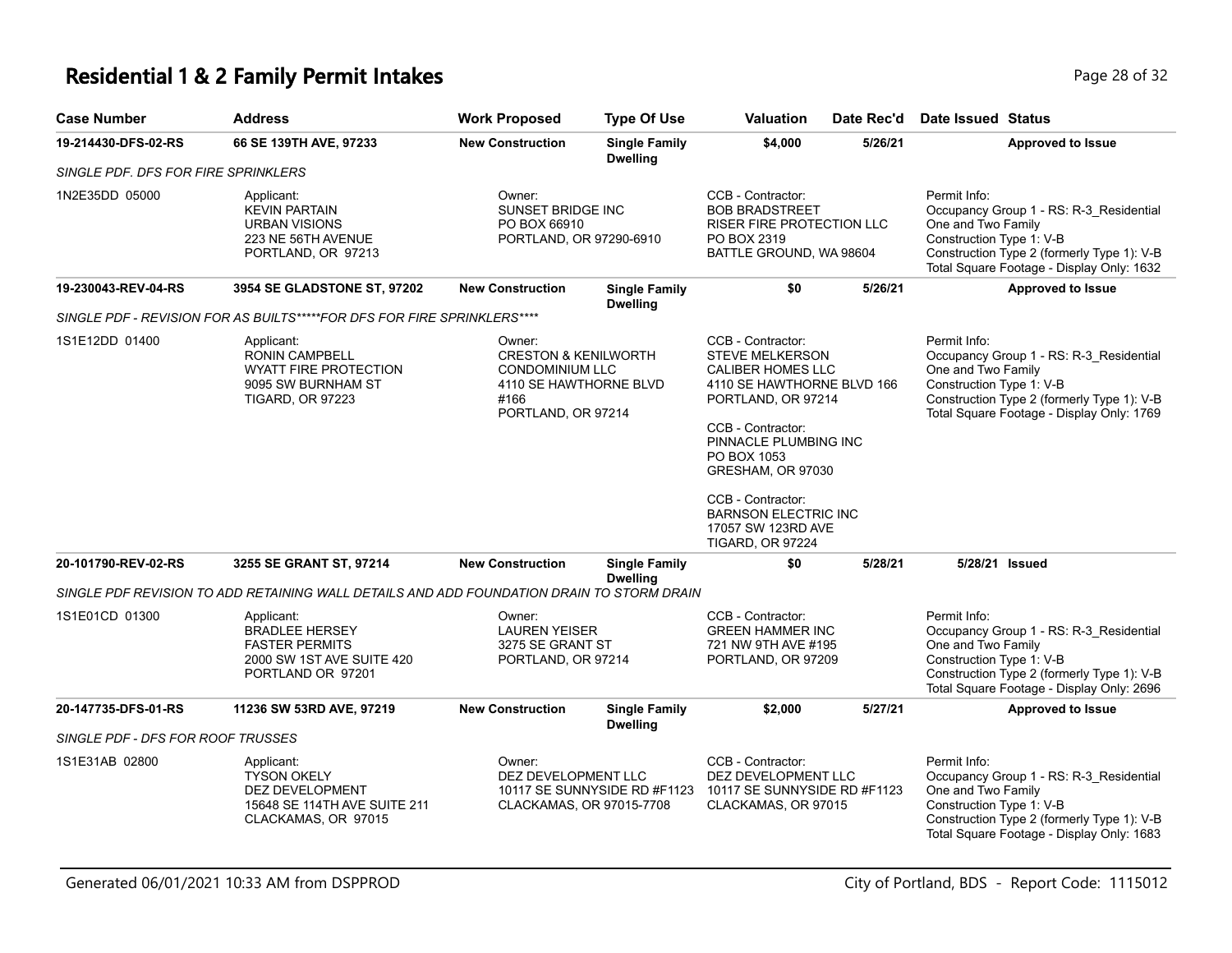# **Residential 1 & 2 Family Permit Intakes Page 29 of 32** Page 29 of 32

| <b>Case Number</b>                 | <b>Address</b>                                                                                                    | <b>Work Proposed</b>                                      | <b>Type Of Use</b>                                          | Valuation                                                                                                                                                                                                                                                                                                                                                                                                                                                         | Date Rec'd | Date Issued Status                                                                                                                                                                                   |
|------------------------------------|-------------------------------------------------------------------------------------------------------------------|-----------------------------------------------------------|-------------------------------------------------------------|-------------------------------------------------------------------------------------------------------------------------------------------------------------------------------------------------------------------------------------------------------------------------------------------------------------------------------------------------------------------------------------------------------------------------------------------------------------------|------------|------------------------------------------------------------------------------------------------------------------------------------------------------------------------------------------------------|
| 20-147737-DFS-01-RS                | 11246 SW 53RD AVE, 97219                                                                                          | <b>New Construction</b>                                   | <b>Single Family</b><br><b>Dwelling</b>                     | \$2,000                                                                                                                                                                                                                                                                                                                                                                                                                                                           | 5/27/21    | <b>Approved to Issue</b>                                                                                                                                                                             |
| SINGLE PDF - DFS FOR ROOF TRUSSES  |                                                                                                                   |                                                           |                                                             |                                                                                                                                                                                                                                                                                                                                                                                                                                                                   |            |                                                                                                                                                                                                      |
| 1S1E31AB 02800                     | Applicant:<br><b>TYSON OKELY</b><br><b>DEZ DEVELOPMENT</b><br>15648 SE 114TH AVE SUITE 211<br>CLACKAMAS, OR 97015 | Owner:<br>DEZ DEVELOPMENT LLC<br>CLACKAMAS, OR 97015-7708 | 10117 SE SUNNYSIDE RD #F1123                                |                                                                                                                                                                                                                                                                                                                                                                                                                                                                   |            | Permit Info:<br>Occupancy Group 1 - RS: R-3_Residential<br>One and Two Family<br>Construction Type 1: V-B<br>Construction Type 2 (formerly Type 1): V-B<br>Total Square Footage - Display Only: 1683 |
| 20-154449-DFS-01-RS                | 13021 NE OREGON ST, 97230                                                                                         | <b>New Construction</b>                                   | <b>Single Family</b><br><b>Dwelling</b>                     | \$5,000                                                                                                                                                                                                                                                                                                                                                                                                                                                           | 5/28/21    | 5/28/21 Issued                                                                                                                                                                                       |
| SINGLE PDF - DFS FOR FLOOR TRUSSES |                                                                                                                   |                                                           |                                                             |                                                                                                                                                                                                                                                                                                                                                                                                                                                                   |            |                                                                                                                                                                                                      |
| 1N2E35BD 07301                     | Applicant:<br><b>RYAN PICKREL</b><br><b>FASTER PERMITS</b><br>2000 SW 1ST AVE #420<br>PORTLAND OR 97201           | Owner:<br><b>LLC</b><br>CLACKAMAS, OR 97015-5713          | <b>GREENWORKS CONTRACTORS</b><br>10121 SE SUNNYSIDE RD #300 | CCB - Contractor:<br><b>COMFORT AIR INC</b><br><b>COMFORT AIR INC</b><br>7504 NE 182ND AVE<br>VANCOUVER, WA 98682<br>CCB - Contractor:<br><b>BRETT GRANTHAM</b><br><b>GREENWORKS CONTRACTORS</b><br><b>LLC</b><br>10121 SE SUNNYSIDE RD #300<br>CLACKAMAS, OR 97015<br>CCB - Contractor:<br><b>SWAT ELECTRIC LLC</b><br>5002 NE 29TH AVE<br>VANCOUVER, WA 98663<br>CCB - Contractor:<br><b>ENTERPRISE PLUMBING LLC</b><br>1801 NE 120TH AVE<br>PORTLAND, OR 97220 |            | Permit Info:<br>Occupancy Group 1 - RS: R-3_Residential<br>One and Two Family<br>Construction Type 1: V-B<br>Construction Type 2 (formerly Type 1): V-B<br>Total Square Footage - Display Only: 2391 |
| 20-154449-DFS-02-RS                | 13021 NE OREGON ST, 97230                                                                                         | <b>New Construction</b>                                   | <b>Single Family</b><br><b>Dwelling</b>                     | \$10,000                                                                                                                                                                                                                                                                                                                                                                                                                                                          | 5/28/21    | 5/28/21 Issued                                                                                                                                                                                       |
| SINGLE PDF - DFS FOR ROOF TRUSSES  |                                                                                                                   |                                                           |                                                             |                                                                                                                                                                                                                                                                                                                                                                                                                                                                   |            |                                                                                                                                                                                                      |
| 1N2E35BD 07301                     | Applicant:<br><b>RYAN PICKREL</b><br><b>FASTER PERMITS</b><br>2000 SW 1ST AVE #420<br>PORTLAND OR 97201           | Owner:<br><b>LLC</b><br>CLACKAMAS, OR 97015-5713          | <b>GREENWORKS CONTRACTORS</b><br>10121 SE SUNNYSIDE RD #300 | CCB - Contractor:<br><b>BRETT GRANTHAM</b><br><b>GREENWORKS CONTRACTORS</b><br><b>LLC</b><br>10121 SE SUNNYSIDE RD #300<br>CLACKAMAS, OR 97015                                                                                                                                                                                                                                                                                                                    |            | Permit Info:<br>Occupancy Group 1 - RS: R-3_Residential<br>One and Two Family<br>Construction Type 1: V-B<br>Construction Type 2 (formerly Type 1): V-B<br>Total Square Footage - Display Only: 2391 |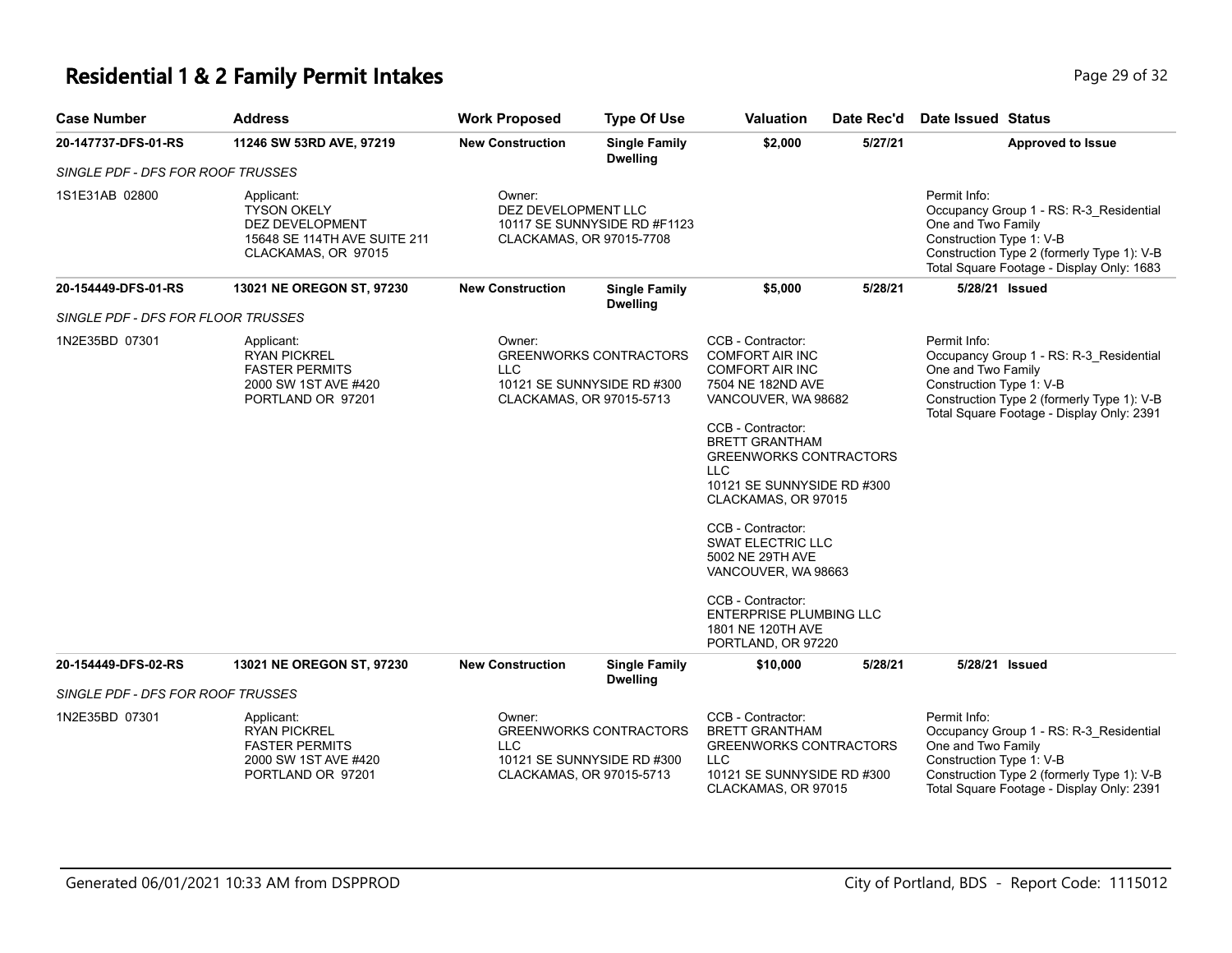## **Residential 1 & 2 Family Permit Intakes Page 10 of 32** Page 30 of 32

| <b>Case Number</b>                                                                 | <b>Address</b>                                                                                          | <b>Work Proposed</b>                                                                                            | <b>Type Of Use</b>                                                                                                                         | <b>Valuation</b>                                                                                                                                                                              | Date Rec'd                                                                                                  | Date Issued Status                                                                                                                                                                                                                 |
|------------------------------------------------------------------------------------|---------------------------------------------------------------------------------------------------------|-----------------------------------------------------------------------------------------------------------------|--------------------------------------------------------------------------------------------------------------------------------------------|-----------------------------------------------------------------------------------------------------------------------------------------------------------------------------------------------|-------------------------------------------------------------------------------------------------------------|------------------------------------------------------------------------------------------------------------------------------------------------------------------------------------------------------------------------------------|
| 20-157208-DFS-03-RS                                                                | 13025 NE OREGON ST, 97230                                                                               | <b>New Construction</b>                                                                                         | <b>Single Family</b><br><b>Dwelling</b>                                                                                                    | \$10,000                                                                                                                                                                                      | 5/28/21                                                                                                     | 5/28/21 Issued                                                                                                                                                                                                                     |
| SINGLE PDF - DFS FOR FLOOR TRUSSES                                                 |                                                                                                         |                                                                                                                 |                                                                                                                                            |                                                                                                                                                                                               |                                                                                                             |                                                                                                                                                                                                                                    |
| 1N2E35BD 07302                                                                     | Applicant:<br><b>RYAN PICKREL</b><br><b>FASTER PERMITS</b><br>2000 SW 1ST AVE #420<br>PORTLAND OR 97201 | Owner:<br><b>LLC</b>                                                                                            | <b>GREENWORKS CONTRACTORS</b><br>10121 SE SUNNYSIDE RD #300<br>CLACKAMAS, OR 97015-5713<br><b>Single Family</b><br><b>New Construction</b> |                                                                                                                                                                                               | <b>BRETT GRANTHAM</b><br><b>GREENWORKS CONTRACTORS</b><br>10121 SE SUNNYSIDE RD #300<br>CLACKAMAS, OR 97015 | Permit Info:<br>Occupancy Group 1 - RS: R-3_Residential<br>One and Two Family<br>Construction Type 1: V-B<br>Construction Type 2 (formerly Type 1): V-B<br>Total Square Footage - Display Only: 2540                               |
| 20-159360-DFS-03-RS                                                                | 13027 NE OREGON ST, 97230                                                                               |                                                                                                                 | <b>Dwelling</b>                                                                                                                            | \$10,000                                                                                                                                                                                      | 5/28/21                                                                                                     | 5/28/21 Issued                                                                                                                                                                                                                     |
| SINGLE PDF - DFS FOR ROOF TRUSSES                                                  |                                                                                                         |                                                                                                                 |                                                                                                                                            |                                                                                                                                                                                               |                                                                                                             |                                                                                                                                                                                                                                    |
| 1N2E35BD 07303                                                                     | Applicant:<br><b>RYAN PICKREL</b><br><b>FASTER PERMITS</b><br>2000 SW 1ST AVE #420<br>PORTLAND OR 97201 | Owner:<br><b>GREENWORKS CONTRACTORS</b><br><b>LLC</b><br>10121 SE SUNNYSIDE RD #300<br>CLACKAMAS, OR 97015-5713 |                                                                                                                                            | CCB - Contractor:<br><b>BRETT GRANTHAM</b><br><b>GREENWORKS CONTRACTORS</b><br><b>LLC</b><br>10121 SE SUNNYSIDE RD #300<br>CLACKAMAS, OR 97015                                                |                                                                                                             | Permit Info:<br>Occupancy Group 1 - RS: R-3 Residential<br>One and Two Family<br>Construction Type 1: V-B<br>Construction Type 2 (formerly Type 1): V-B<br>Total Square Footage - Display Only: 2623                               |
| 21-049431-000-00-RS                                                                | 5934 SE MALDEN ST, 97206                                                                                | <b>New Construction</b>                                                                                         | <b>Single Family</b><br><b>Dwelling</b>                                                                                                    | \$107,862                                                                                                                                                                                     | 5/28/21                                                                                                     | <b>Under Review</b>                                                                                                                                                                                                                |
|                                                                                    | SINGLE PDF - NEW SINGLE FAMILY RESIDENCE / 1-STORY / NO GARAGE / FLAT LOT / SIMPLE                      |                                                                                                                 |                                                                                                                                            |                                                                                                                                                                                               |                                                                                                             |                                                                                                                                                                                                                                    |
| 1S2E19DA 15800<br><b>DARLINGTON</b><br>BLOCK <sub>6</sub><br>N 54.57' OF LOT 23&24 | Applicant:<br><b>JOE ROBERTSON</b><br>SHELTER SOLUTIONS<br>PORTLAND OR<br><b>USA</b>                    | Owner:<br><b>MORALES LIV TR</b><br>5934 SE MALDEN ST<br>PORTLAND, OR 97206                                      |                                                                                                                                            | CCB - Contractor:<br><b>GARNER ELECTRIC CO</b><br>2890 SE BROOKWOOD AVE<br>HILLSBORO, OR 97123<br>CCB - Contractor:<br><b>RIGID PLUMBING INC</b><br>PO BOX 345<br>FOREST GROVE, OR 97116-0345 |                                                                                                             | Permit Info:<br>Occupancy Group 1 - RS: R-3 Residential<br>One and Two Family<br>Construction Type 1: V-B<br>Construction Type 2 (formerly Type 1):<br>Total Square Footage - Display Only: 826<br>Number of New Dwelling Units: 1 |
|                                                                                    |                                                                                                         |                                                                                                                 |                                                                                                                                            | CCB - Contractor:<br>HOME ENERGY GROUP INC<br>PO BOX 820474<br>VANCOUVER, WA 98682                                                                                                            |                                                                                                             |                                                                                                                                                                                                                                    |
|                                                                                    |                                                                                                         |                                                                                                                 |                                                                                                                                            | CCB - Contractor:<br><b>JOE ROBERTSON</b><br>SHELTER SOLUTIONS LLC<br>1973 SE DUNCAN DR<br>HILLSBORO, OR 97123                                                                                |                                                                                                             |                                                                                                                                                                                                                                    |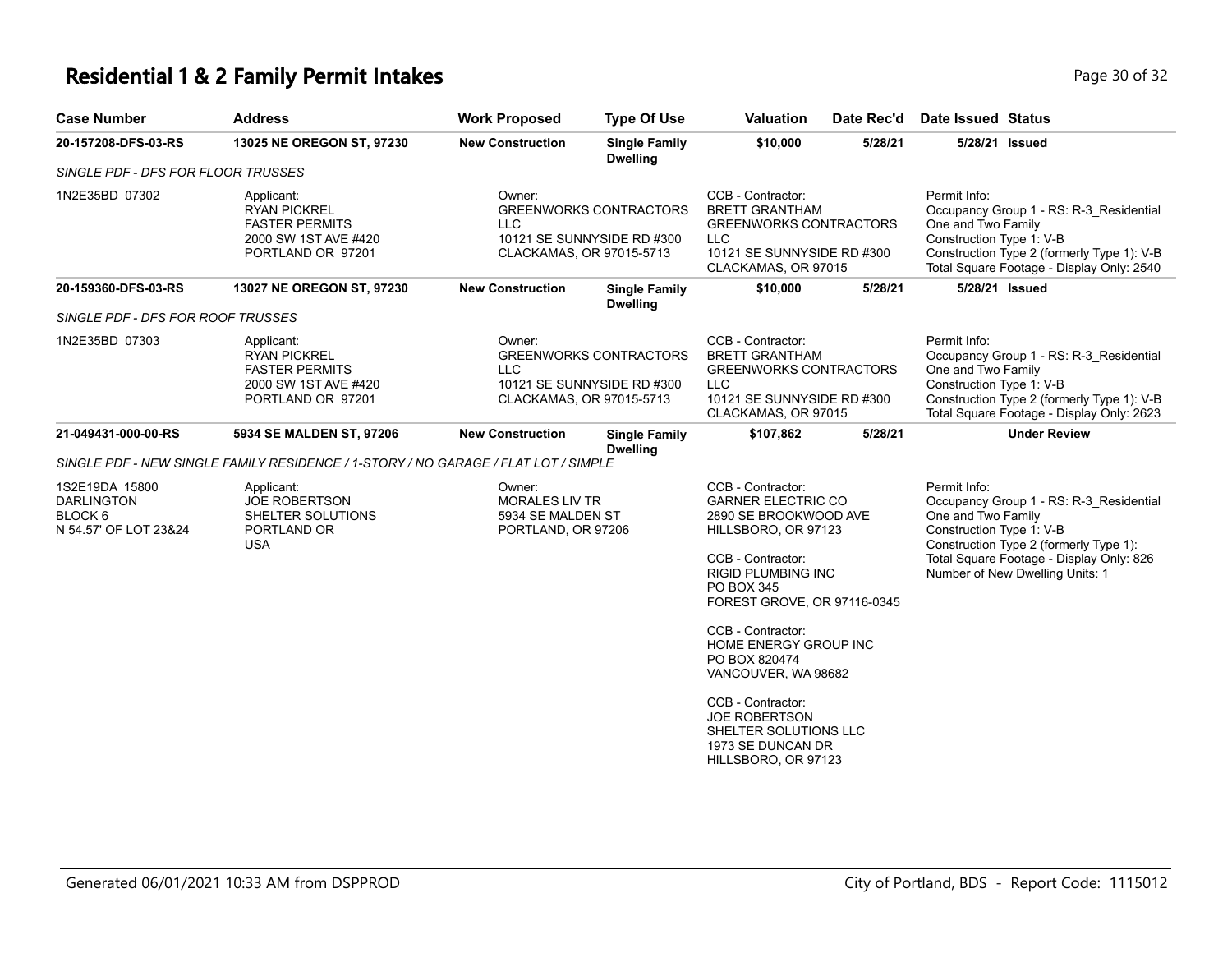#### **Residential 1 & 2 Family Permit Intakes Page 11 of 32** Page 31 of 32

| <b>Case Number</b>                                                                    | Address                                                                                                                       | <b>Work Proposed</b>                                                      | <b>Type Of Use</b>                                            | <b>Valuation</b>                                                                                                                                                                                                                                                                                                     | Date Rec'd          | Date Issued Status                                                                                                                                                                                                                      |
|---------------------------------------------------------------------------------------|-------------------------------------------------------------------------------------------------------------------------------|---------------------------------------------------------------------------|---------------------------------------------------------------|----------------------------------------------------------------------------------------------------------------------------------------------------------------------------------------------------------------------------------------------------------------------------------------------------------------------|---------------------|-----------------------------------------------------------------------------------------------------------------------------------------------------------------------------------------------------------------------------------------|
| 21-049476-000-00-RS                                                                   | 1525 SE 86TH AVE, 97216                                                                                                       | <b>New Construction</b>                                                   | <b>Single Family</b><br><b>Dwelling</b>                       | \$269,655                                                                                                                                                                                                                                                                                                            | 5/26/21             | <b>Under Review</b>                                                                                                                                                                                                                     |
|                                                                                       | SINGLE PDF - NEW SINGLE FAMILY RESIDENCE WITH FINISHED BASEMENT / 2-STORY / NO GARAGE / FLAT LOT / COMPLEX                    |                                                                           |                                                               |                                                                                                                                                                                                                                                                                                                      |                     |                                                                                                                                                                                                                                         |
| 1S2E04CB 11600<br><b>MANSFIELD</b><br>BLOCK <sub>8</sub><br>LOT 5&6<br>N 22' OF LOT 7 | Applicant:<br><b>DAN WILLIAMS</b><br><b>FASTER PERMITS</b><br>2000 SW 1ST AVE SUITE 420<br>PORTLAND OR 97201                  | Owner:<br>PAVEL BONDARCHUK<br>1525 SE 86TH AVE<br>PORTLAND, OR 97216-1337 |                                                               | CCB - Contractor:<br><b>FOSTER PLUMBING INC</b><br>10100 SW EVERGREEN COURT<br>WILSONVILLE OR 97070<br>CCB - Contractor:<br>DANNYS HEATING & COOLING<br><b>INC</b><br>14001 NE 186TH AVE<br>BRUSH PRAIRIE, WA 98606<br>CCB - Contractor:<br>ONE WEST ELECTRIC LLC<br>29750 SW LANCELOT LANE<br>WILSONVILLE, OR 97070 |                     | Permit Info:<br>Occupancy Group 1 - RS: R-3_Residential<br>One and Two Family<br>Construction Type 1: V-B<br>Construction Type 2 (formerly Type 1):<br>Total Square Footage - Display Only: 2065<br>Number of New Dwelling Units: 1     |
| 21-051380-000-00-RS                                                                   | 1180 SW 60TH AVE, 97221                                                                                                       | <b>New Construction</b>                                                   | <b>Single Family</b><br><b>Dwelling</b>                       | \$473,994                                                                                                                                                                                                                                                                                                            | 5/28/21             | <b>Under Review</b>                                                                                                                                                                                                                     |
|                                                                                       | SINGLE PDF- NEW SINGLE FAMILY RESIDENCE/ 2-STORY/ 1- CAR GARAGE/ SLOPED LOT/COMPLEX ***TRADE PERMITS SEPARATE***              |                                                                           |                                                               |                                                                                                                                                                                                                                                                                                                      |                     |                                                                                                                                                                                                                                         |
| 1S1E06BD 05104<br><b>SALMON PARK</b><br>LOT <sub>4</sub>                              | Applicant:<br><b>RYAN PICKREL</b><br><b>FASTER PERMITS</b><br>2000 SW 1ST AVE #420<br>PORTLAND OR 97201                       | Owner:<br>3330 NW YEON AVE #100<br>PORTLAND, OR 97210-1531                | EVERETT CUSTOM HOMES INC                                      | CCB - Contractor:<br><b>VIC REMMERS</b><br><b>EVERETT CUSTOM HOMES INC</b><br>3330 NW YEON AVENUE 100<br>PORTLAND, OR 97210                                                                                                                                                                                          |                     | Permit Info:<br>Occupancy Group 1 - RS: R-3_Residential<br>One and Two Family<br>Construction Type 1: V-B<br>Construction Type 2 (formerly Type 1): V-B<br>Total Square Footage - Display Only: 4134<br>Number of New Dwelling Units: 1 |
| 19-161732-REV-01-RS                                                                   | 2513 SE 41ST AVE, 97202                                                                                                       | <b>New Construction</b>                                                   | Townhouse (3<br>or more units)                                | \$0                                                                                                                                                                                                                                                                                                                  | 5/24/21             | 5/24/21 Issued                                                                                                                                                                                                                          |
| STRINGERS WITH OPEN TREAD GLUE LAMS                                                   | SINGLE PDF - REVISION TO CHANGE FROM NOTCHED. EXPOSED LVL STRINGERS WITH OPEN TREAD GLUE LAMS TO UN-NOTCHED. EXPOSED GLUE LAM |                                                                           |                                                               |                                                                                                                                                                                                                                                                                                                      |                     |                                                                                                                                                                                                                                         |
| 1S1E12AA 00200                                                                        | Applicant:<br><b>ZAC HORTON</b><br><b>FASTER PERMITS</b><br>2000 SW 1ST AVE SUITE 420<br>PORTLAND, OR 97201                   | Owner:                                                                    | 2515 SE 41ST AVE LLC<br>2244 WINDER CIR<br>FRANKLIN, TN 37064 |                                                                                                                                                                                                                                                                                                                      | MILWAUKIE, OR 97222 | Permit Info:<br>Occupancy Group 1 - RS: R-3_Residential<br>One and Two Family<br>Construction Type 1: V-B<br>Construction Type 2 (formerly Type 1):<br>Total Square Footage - Display Only: 1080                                        |
| 20-121281-DFS-01-RS                                                                   | <b>5135 E BURNSIDE ST, 97215</b>                                                                                              | <b>New Construction</b>                                                   | Townhouse (3                                                  | \$2,400                                                                                                                                                                                                                                                                                                              | 5/26/21             | <b>Approved to Issue</b>                                                                                                                                                                                                                |
| SINGLE PDF DFS FIRE SPRINKLERS UNIT M                                                 |                                                                                                                               |                                                                           | or more units)                                                |                                                                                                                                                                                                                                                                                                                      |                     |                                                                                                                                                                                                                                         |
| 1N2E31CA 08200                                                                        | Applicant:<br><b>RONIN CAMPBELL</b><br><b>WYATT FIRE PROTECTION</b>                                                           | Owner:<br><b>BURNSIDE PROJECT LLC</b><br>3280 ROUND HILL RD               |                                                               | CCB - Contractor:<br><b>GREEN HAMMER INC</b><br>721 NW 9TH AVE #195                                                                                                                                                                                                                                                  |                     | Permit Info:<br>Occupancy Group 1 - RS: R-3_Residential<br>One and Two Family                                                                                                                                                           |

HAYWARD, CA 94542

PORTLAND, OR 97209

Generated 06/01/2021 10:33 AM from DSPPROD City of Portland, BDS - Report Code: 1115012

9095 SW BURNHAM ST TIGARD, OR 97223

Construction Type 2 (formerly Type 1): Total Square Footage - Display Only: 1104

Construction Type 1: V-B